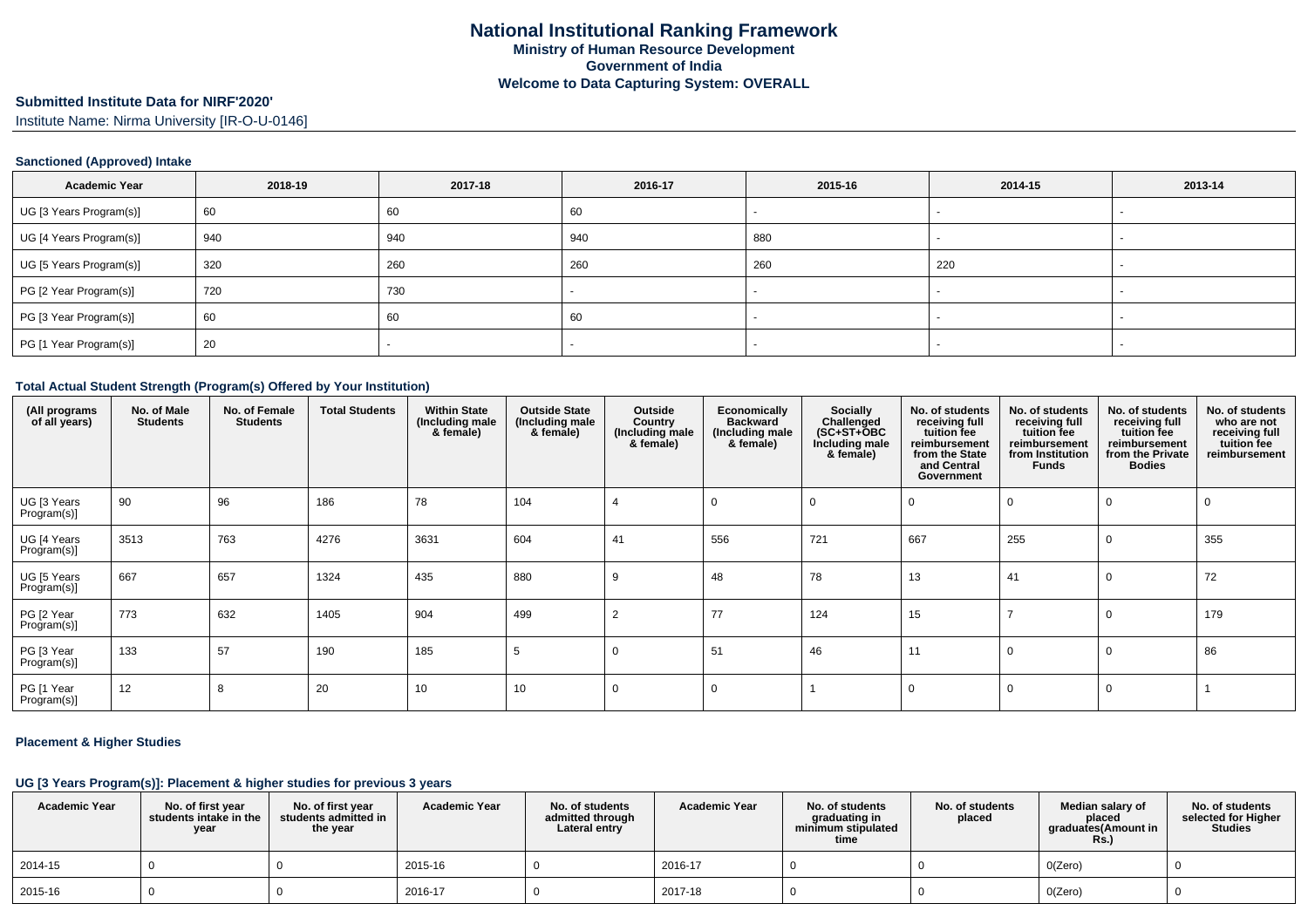| 2016-17 |  |  | 2017-18 |  | 2018-19 |  |  | ∍חי? ∩חי | . |
|---------|--|--|---------|--|---------|--|--|----------|---|
|---------|--|--|---------|--|---------|--|--|----------|---|

### **UG [4 Years Program(s)]: Placement & higher studies for previous 3 years**

| <b>Academic Year</b> | No. of first year<br>students intake in the<br>year | No. of first vear<br>students admitted in<br>the year | <b>Academic Year</b> | No. of students<br>admitted through<br>Lateral entry | <b>Academic Year</b> | No. of students<br>graduating in<br>minimum stipulated<br>time | No. of students<br>placed | Median salary of<br>placed<br>graduates(Amount in<br><b>Rs.</b> ) | No. of students<br>selected for Higher<br><b>Studies</b> |
|----------------------|-----------------------------------------------------|-------------------------------------------------------|----------------------|------------------------------------------------------|----------------------|----------------------------------------------------------------|---------------------------|-------------------------------------------------------------------|----------------------------------------------------------|
| 2013-14              | 880                                                 | 936                                                   | 2014-15              | 186                                                  | 2016-17              | 792                                                            | 487                       | 400000(Four Lakh<br>only)                                         | 142                                                      |
| 2014-15              | 880                                                 | 939                                                   | 2015-16              | 183                                                  | 2017-18              | 893                                                            | 533                       | 350000(Three lakh and  <br>fifty thousand only)                   | 157                                                      |
| 2015-16              | 880                                                 | 943                                                   | 2016-17              | 166                                                  | 2018-19              | 968                                                            | 595                       | 410000(Four lakh and<br>ten thousand only)                        | 175                                                      |

## **UG [5 Years Program(s)]: Placement & higher studies for previous 3 years**

| <b>Academic Year</b> | No. of first year<br>students intake in the<br>year | No. of first vear<br>students admitted in<br>the year | <b>Academic Year</b> | No. of students<br>admitted through<br>Lateral entry | <b>Academic Year</b> | No. of students<br>graduating in<br>minimum stipulated<br>time | No. of students<br>placed | Median salary of<br>placed<br>graduates(Amount in<br>Rs.) | No. of students<br>selected for Higher<br><b>Studies</b> |
|----------------------|-----------------------------------------------------|-------------------------------------------------------|----------------------|------------------------------------------------------|----------------------|----------------------------------------------------------------|---------------------------|-----------------------------------------------------------|----------------------------------------------------------|
| 2012-13              | 240                                                 | 238                                                   | 2013-14              |                                                      | 2016-17              | 205                                                            | 49                        | 450000(Four lakh and<br>fifty thousand only)              | 34                                                       |
| 2013-14              | 240                                                 | 232                                                   | 2014-15              | υ                                                    | 2017-18              | 207                                                            | 55                        | 360000(Three lakh and   50<br>sixty thousand only)        |                                                          |
| 2014-15              | 220                                                 | 234                                                   | 2015-16              | υ                                                    | 2018-19              | 209                                                            | 101                       | 400000(Four Lakh<br>only)                                 | 35                                                       |

### **PG [1 Years Program(s)]: Placement & higher studies for previous 3 years**

| <b>Academic Year</b> | No. of first year students intake in the<br>year | No. of first year<br>students admitted in<br>the year | <b>Academic Year</b> | No. of students graduating in minimum<br>stipulated time | No. of students<br>placed | Median salary of<br>placed<br>graduates(Amount in<br><b>Rs.)</b> | No. of students<br>selected for Higher<br><b>Studies</b> |
|----------------------|--------------------------------------------------|-------------------------------------------------------|----------------------|----------------------------------------------------------|---------------------------|------------------------------------------------------------------|----------------------------------------------------------|
| 2016-17              | 20                                               | 19                                                    | 2016-17              | 16                                                       |                           | O(Zero)                                                          |                                                          |
| 2017-18              | 20                                               |                                                       | 2017-18              | 19                                                       |                           | O(Zero)                                                          |                                                          |
| 2018-19              | 20                                               | 20                                                    | 2018-19              | 15                                                       |                           | 420000(Four lakh and<br>twenty thousand only)                    |                                                          |

# **PG [2 Years Program(s)]: Placement & higher studies for previous 3 years**

| <b>Academic Year</b> | No. of first year<br>students intake in the<br>year | No. of first vear<br>students admitted in<br>the year | <b>Academic Year</b> | No. of students graduating in minimum<br>stipulated time | No. of students<br>placed | Median salary of<br>placed<br>graduates(Amount in<br>Rs.) | No. of students<br>selected for Higher<br><b>Studies</b> |
|----------------------|-----------------------------------------------------|-------------------------------------------------------|----------------------|----------------------------------------------------------|---------------------------|-----------------------------------------------------------|----------------------------------------------------------|
| 2015-16              | 855                                                 | 710                                                   | 2016-17              | 674                                                      | 471                       | 475000(Four lakh and<br>fifty thousand only)              |                                                          |
| 2016-17              | 904                                                 | 832                                                   | 2017-18              | 782                                                      | 551                       | 700000(Seven lakh<br>only)                                | 10                                                       |
| 2017-18              | 730                                                 | 707                                                   | 2018-19              | 672                                                      | 525                       | 700000(Seven lakh<br>only)                                | 10                                                       |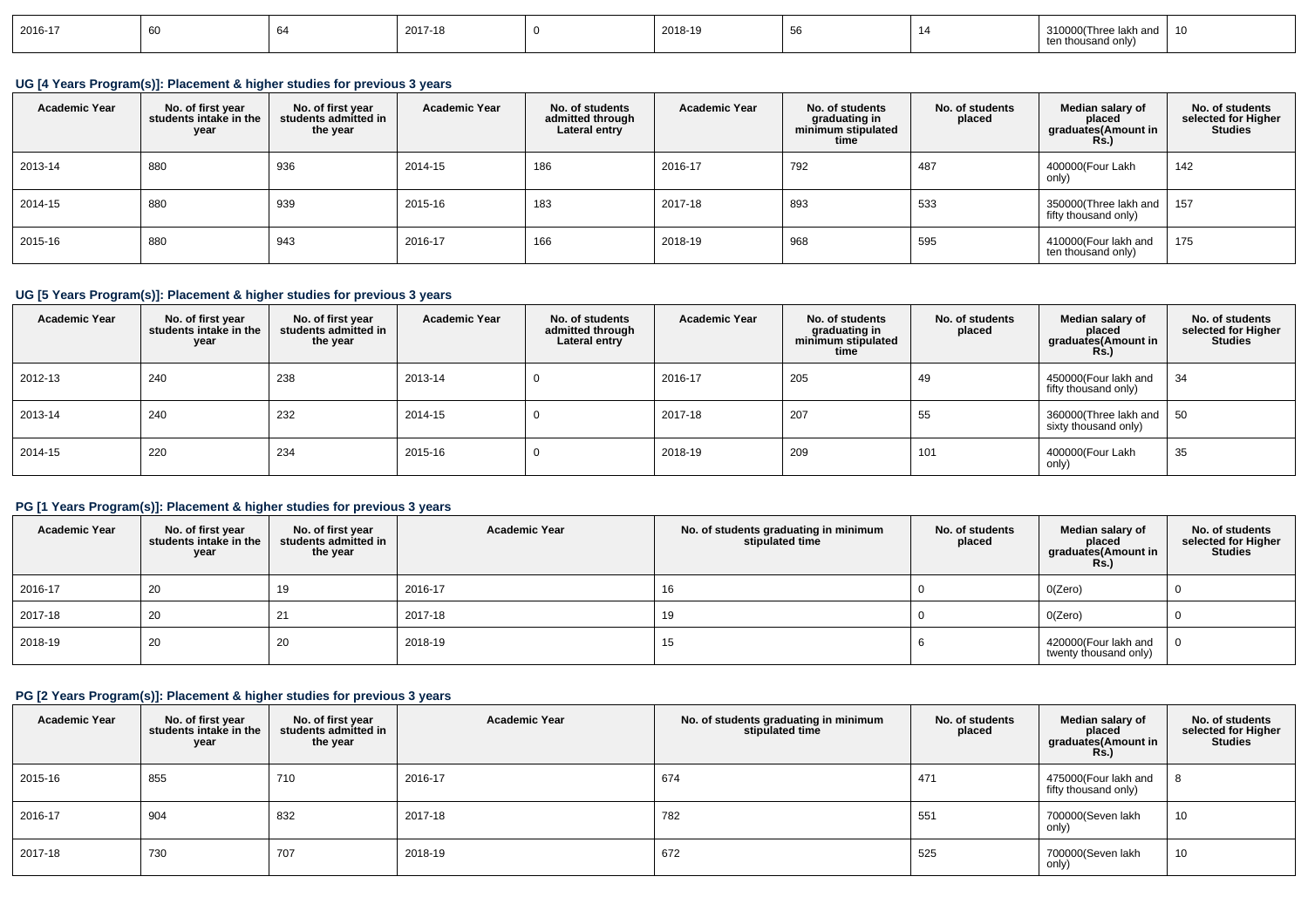#### **PG [3 Years Program(s)]: Placement & higher studies for previous 3 years**

| <b>Academic Year</b> | No. of first year<br>students intake in the<br>year | No. of first year<br>students admitted in<br>the year | <b>Academic Year</b> | No. of students<br>admitted through<br>Lateral entry | <b>Academic Year</b> | No. of students<br>graduating in<br>minimum stipulated<br>time | No. of students<br>placed | Median salary of<br>placed<br>graduates(Amount in<br>Rs.) | No. of students<br>selected for Higher<br><b>Studies</b> |
|----------------------|-----------------------------------------------------|-------------------------------------------------------|----------------------|------------------------------------------------------|----------------------|----------------------------------------------------------------|---------------------------|-----------------------------------------------------------|----------------------------------------------------------|
| 2014-15              | 60                                                  | 60                                                    | 2015-16              | 22                                                   | 2016-17              | 52                                                             | 32                        | 330000(Three lakh and<br>thirty thousand only)            | - 0                                                      |
| 2015-16              | 60                                                  | 60                                                    | 2016-17              | 15                                                   | 2017-18              | 57                                                             | 45                        | 350000(Three lakh and<br>fifty thousand only)             | $\cdot$ 0                                                |
| 2016-17              | 60                                                  | 60                                                    | 2017-18              | 21                                                   | 2018-19              | 65                                                             | 42                        | 360000(Three lakh and $\vert$ 0<br>sixty thousand only)   |                                                          |

### **Ph.D Student Details**

| Ph.D (Student pursuing doctoral program till 2017-18; Students admitted in the academic year 2018-19 should not be entered here.) |                  |                                                            |         |  |  |  |  |
|-----------------------------------------------------------------------------------------------------------------------------------|------------------|------------------------------------------------------------|---------|--|--|--|--|
| <b>Total Students</b>                                                                                                             |                  |                                                            |         |  |  |  |  |
| Full Time<br>87                                                                                                                   |                  |                                                            |         |  |  |  |  |
| Part Time<br>194                                                                                                                  |                  |                                                            |         |  |  |  |  |
|                                                                                                                                   |                  | No. of Ph.D students graduated (including Integrated Ph.D) |         |  |  |  |  |
|                                                                                                                                   | 2018-19          | 2017-18                                                    | 2016-17 |  |  |  |  |
| Full Time                                                                                                                         |                  | n                                                          |         |  |  |  |  |
| Part Time                                                                                                                         | -33<br>-30<br>33 |                                                            |         |  |  |  |  |

### **Financial Resources: Utilised Amount for the Capital expenditure for previous 3 years**

| <b>Academic Year</b>                                                                            | 2018-19                                                                                      | 2017-18                                                                                          | 2016-17                                                                                  |  |
|-------------------------------------------------------------------------------------------------|----------------------------------------------------------------------------------------------|--------------------------------------------------------------------------------------------------|------------------------------------------------------------------------------------------|--|
|                                                                                                 | <b>Utilised Amount</b>                                                                       | <b>Utilised Amount</b>                                                                           | <b>Utilised Amount</b>                                                                   |  |
|                                                                                                 |                                                                                              |                                                                                                  |                                                                                          |  |
| Library                                                                                         | 34241762 (Three crore forty two lakh seven hundred and sixty<br>two only)                    | 3515897 (Thirty five lakh fifteen thousand eight hundred and<br>ninety seven only)               | 4780548 (Forty seven lakh eighty thousand five hundred and<br>forty eight only)          |  |
| New Equipment for Laboratories                                                                  | 52662088 (Five crore twenty six lakh sixty two thousand and<br>eighty eight only)            | 27581335 (Two crore seventy five lakh eighty one thousand<br>three hundred and thirty five only) | 22134309 (Two crore twenty one lakh thirty four thousand<br>three hundred and nine only) |  |
| <b>Engineering Workshops</b>                                                                    | 0 (zero)                                                                                     | $0$ (zero)                                                                                       | 73266 (Seventy three thiusand two hundred and sixty six only)                            |  |
| Other expenditure on creation of Capital Assets (excluding<br>expenditure on Land and Building) | 151023965 (Fifteen crore ten lakh twenty three thousand nine<br>hundred and sixty five only) | 89188580 (Eight crore ninety one lakh eighty eight thousand<br>five hundred and eighty only)     | 31535005 (Three crore fifteen lakh thirty five thousand and five<br>only)                |  |

### **Financial Resources: Utilised Amount for the Operational expenditure for previous 3 years**

| <b>Academic Year</b>                       | 2018-19                                                                                                 | 2017-18                                                                                           | 2016-17                                                                               |  |  |  |  |
|--------------------------------------------|---------------------------------------------------------------------------------------------------------|---------------------------------------------------------------------------------------------------|---------------------------------------------------------------------------------------|--|--|--|--|
|                                            | <b>Utilised Amount</b>                                                                                  | <b>Utilised Amount</b>                                                                            | <b>Utilised Amount</b>                                                                |  |  |  |  |
|                                            | <b>Annual Operational Expenditure</b>                                                                   |                                                                                                   |                                                                                       |  |  |  |  |
| Salaries (Teaching and Non Teaching staff) | 927933719 (Ninety two crore seventy nine lakh thirty three<br>thousand seven hundred and nineteen only) | 871468411 (Eighty seven crore fourteen lakh sixty eight<br>thousand four hundred and eleven only) | 667230038 (Sixty six crore seventy two lakh thirty thousand<br>and thirty eight only) |  |  |  |  |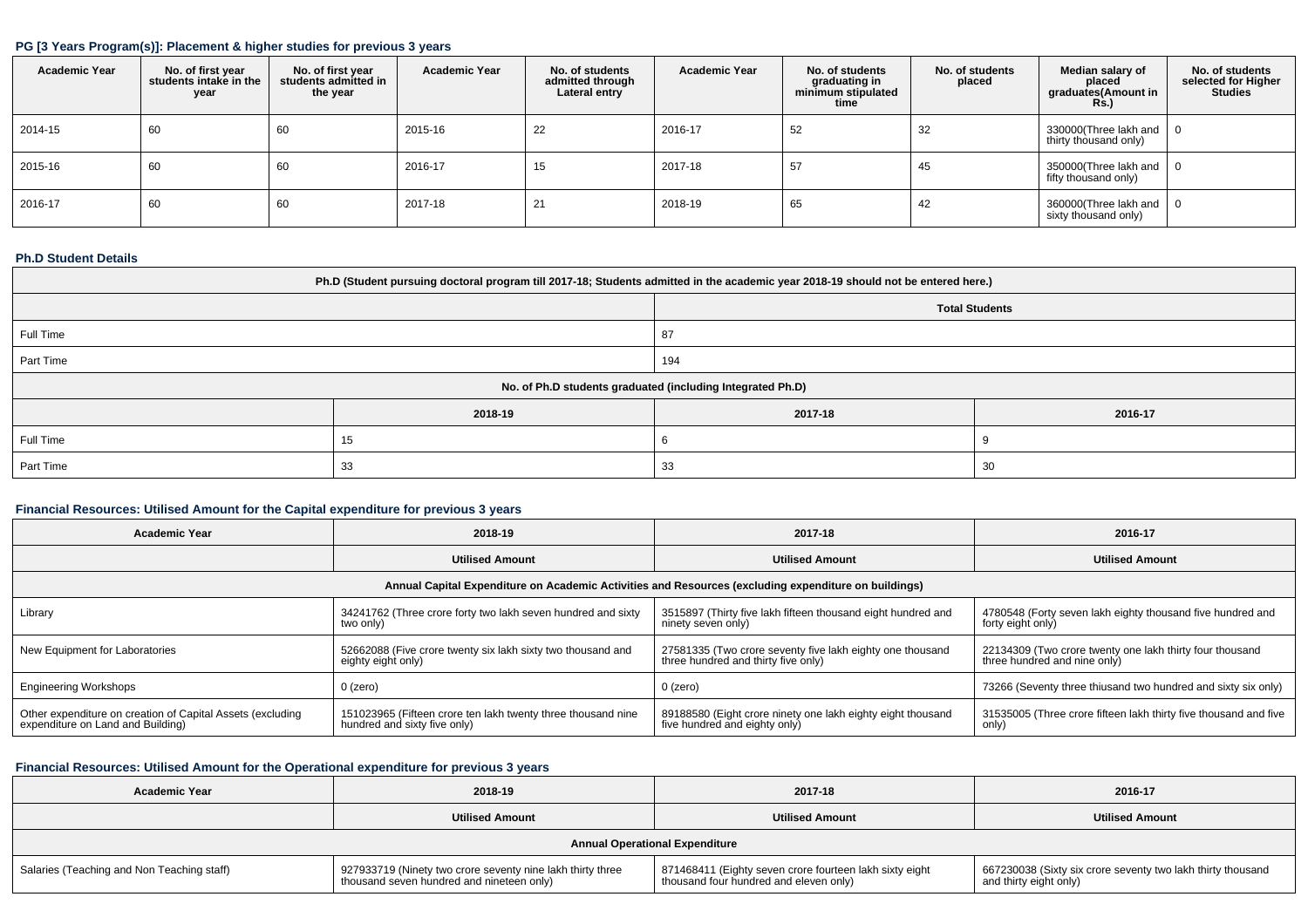| Maintenance of Academic Infrastructure or consumables and<br>other running expenditures (excluding maintenance of hostels<br>and allied services, rent of the building, depreciation cost, etc) | 626907517 (Sixty two crore sixty nine lakh seven thousand five<br>I hundred and seventeen only) | 556213396 (Fifty five crore sixty two lakh thirteen thousand<br>three hundred and ninety six only) | 497387900 (Forty nine crore seventy three lakh eighty seven<br>thousand and nine hundred only) |
|-------------------------------------------------------------------------------------------------------------------------------------------------------------------------------------------------|-------------------------------------------------------------------------------------------------|----------------------------------------------------------------------------------------------------|------------------------------------------------------------------------------------------------|
| Seminars/Conferences/Workshops                                                                                                                                                                  | 23404541 (Two crore thirty four lakh four thousand five                                         | 11437469 (One crore fourteen lakh thirty seven thousand four                                       | 4331623 (Forty three lakh thirty one thousand six hundred and                                  |
|                                                                                                                                                                                                 | hundred and forty one only)                                                                     | I hundred and sixty nine only)                                                                     | twenty three only)                                                                             |

#### **IPR**

| Calendar year            | 2018 | 2017 | 2016 |  |
|--------------------------|------|------|------|--|
| No. of Patents Published |      |      |      |  |
| No. of Patents Granted   |      |      |      |  |

### **Sponsored Research Details**

| <b>Financial Year</b>                    | 2018-19                                                                       | 2017-18                                                                             | 2016-17                                                                            |
|------------------------------------------|-------------------------------------------------------------------------------|-------------------------------------------------------------------------------------|------------------------------------------------------------------------------------|
| Total no. of Sponsored Projects          |                                                                               | 53                                                                                  | 85                                                                                 |
| Total no. of Funding Agencies            |                                                                               | 22                                                                                  |                                                                                    |
| Total Amount Received (Amount in Rupees) | 15436519                                                                      | 22991958                                                                            | 31583234                                                                           |
| Amount Received in Words                 | One crore fifty four lakh thirty six thousand five hundred and<br>niteen only | Two crore twenty nine lakh ninety one thousand nine hundred<br>and fifty eight only | Three crore fifteen lakh eighty three thiusand two hundred and<br>thirty four only |

### **Consultancy Project Details**

| <b>Financial Year</b>                    | 2018-19                                                               | 2017-18                                                                       | 2016-17                                                                              |
|------------------------------------------|-----------------------------------------------------------------------|-------------------------------------------------------------------------------|--------------------------------------------------------------------------------------|
| Total no. of Consultancy Projects        | ဝ၁                                                                    | 74                                                                            | 132                                                                                  |
| Total no. of Client Organizations        |                                                                       | 58                                                                            | 89                                                                                   |
| Total Amount Received (Amount in Rupees) | 9312544                                                               | 9368397                                                                       | 15885948                                                                             |
| Amount Received in Words                 | Ninety three lakh twelve thousand five hundred and forty four<br>only | Ninety three lakh sixty eight thousand three hundred and<br>nonety seven only | One crore fifty eight lakh eighty five thousand nine hundred and<br>forty eight only |

### **Executive Development Program/Management Development Programs**

| <b>Financial Year</b>                                                            | 2018-19                                   | 2017-18                            | 2016-17                                |
|----------------------------------------------------------------------------------|-------------------------------------------|------------------------------------|----------------------------------------|
| Total no. of Executive Development Programs/ Management<br>Development Programs  |                                           |                                    |                                        |
| Total no. of Participants                                                        |                                           | 48                                 | -45                                    |
| Total Annual Earnings (Amount in Rupees)(Excluding Lodging<br>& Boarding Charges | 3153000                                   | 2510000                            | 2098000                                |
| Total Annual Earnings in Words                                                   | Thirty One Lakh Fifty Three Thousand only | Twenty Five Lakh Ten Thousand only | Twenty Lakh Ninety Eight Thousand only |

### **PCS Facilities: Facilities of physically challenged students**

| 1. Do your institution buildings have Lifts/Ramps?                                                                                                        | Yes, more than 80% of the buildings |
|-----------------------------------------------------------------------------------------------------------------------------------------------------------|-------------------------------------|
| 2. Do your institution have provision for walking aids, includingwheelchairs and transportation from one building to another for<br>handicapped students? | Yes                                 |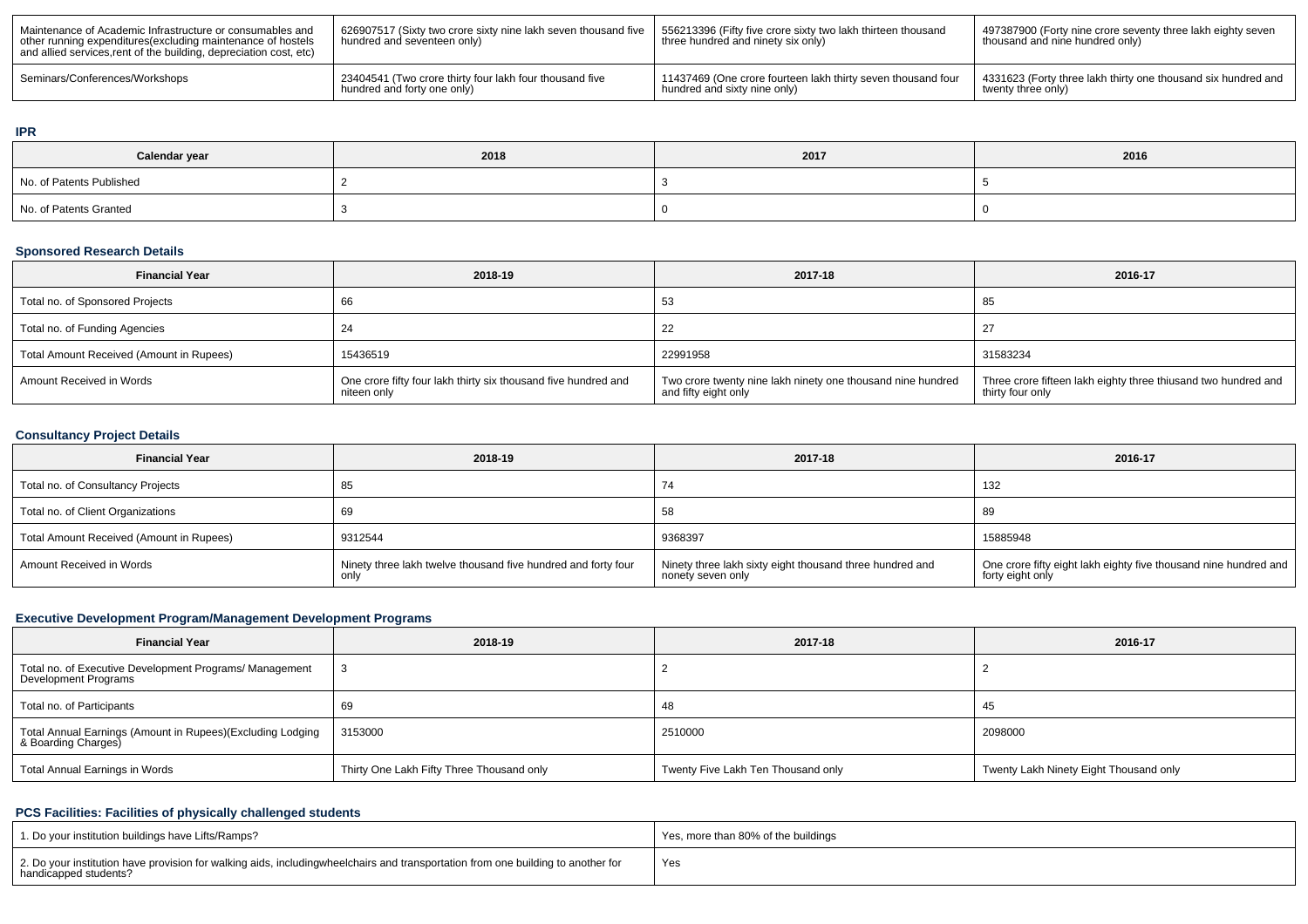| 3. Do your institution buildings have specially designed toilets for handicapped students? |
|--------------------------------------------------------------------------------------------|
|--------------------------------------------------------------------------------------------|

Yes, more than 80% of the buildings

### **Awards Details**

| 1. How many faculty member of your institution have received highly reputed national/international awards/recognition from central<br>government agencies in the previous academic year 2018-19 |                       | 17                                                                                                                      |                                                                                                                       |                                                                                                                                                                                                            |                                          |                            |                                     |                               |                              |
|-------------------------------------------------------------------------------------------------------------------------------------------------------------------------------------------------|-----------------------|-------------------------------------------------------------------------------------------------------------------------|-----------------------------------------------------------------------------------------------------------------------|------------------------------------------------------------------------------------------------------------------------------------------------------------------------------------------------------------|------------------------------------------|----------------------------|-------------------------------------|-------------------------------|------------------------------|
| Srno                                                                                                                                                                                            | Name of the Faculty   | Name of the Award                                                                                                       | <b>Name of the Central</b><br>government<br>agency/international<br>agencies from where<br>award has been<br>received | Address of the<br>Agency giving award                                                                                                                                                                      | <b>Contact Email ID of</b><br>the Agency | Year of receiving<br>award | Email ID of the<br>faculty          | Contact no. of the<br>faculty | Is it<br>Fellowship?(Yes/No) |
| $\mathbf{1}$                                                                                                                                                                                    | Samik Shome           | Member of Fourth<br>Common Review<br>Mission                                                                            | Ministry of Rural<br>Development                                                                                      | Krishi Bhavan, New<br>Delhi - 110001                                                                                                                                                                       | jspm-mord@gov.in                         | 2018                       | samik@nirmauni.ac.in                | 9243729555                    | No                           |
| 2                                                                                                                                                                                               | Jayesh Ruparelia      | <b>ISTE IPCL National</b><br>Award for quiding Best<br>M Tech Thesis in<br><b>Chemical Engineering</b>                  | <b>ISTE Indi</b>                                                                                                      | Shaheed Jeet Singh<br>Marg, Block C,<br>Katwaria Sarai, New<br>Delhi, Delhi 110016                                                                                                                         | istehq@vsnl.ne                           | 2018                       | jr@nirmauni.ac.in                   | 997986522                     | No                           |
| 3                                                                                                                                                                                               | <b>Sharad Purohit</b> | <b>ISTE National award</b><br>For Guiding Best M<br>Tech Thesis in Civil<br>Engineering                                 | Indian Society for<br><b>Technical Education</b>                                                                      | Indian Society for<br><b>Technical Education.</b><br>Shaheed Jeet Singh<br>Marg, Near Katwaria<br>Sarai, Opp. Sanskrit<br>Vidyapeeth, New Delhi<br>$-110016$ , Phone:<br>011-26513542,<br>26963431, Email: | istehq@vsnl.com                          | 2018                       | sharad.purohit@nirma<br>uni.ac.in   | 7874008056                    | No                           |
| $\overline{4}$                                                                                                                                                                                  | D M Adhyaru           | <b>Best Engineering</b><br>College Teacher<br>Award for Gujarat<br><b>State</b>                                         | Indian Society for<br><b>Technical Education</b>                                                                      | Indian Society for<br>Technical Education,<br>Shaheed Jeet Singh<br>Marg, Near Katwaria<br>Sarai, Opp. Sanskrit<br>Vidyapeeth, New Delhi<br>- 110 016, Phone :<br>011-26513542,<br>26963431, Email:        | istehq@vsnl.com                          | 2018                       | hod_ic@nirmauni.ac.in               | 9016805104                    | No                           |
| 5                                                                                                                                                                                               | Darshit S Upadhyay    | National Award for<br>Guided Best M Tech<br>Thesis in Mechanical<br>Engineering                                         | Indian Society for<br><b>Technical Education</b>                                                                      | Indian Society for<br>Technical Education,<br>Shaheed Jeet Singh<br>Marg, Near Katwaria<br>Sarai, Opp. Sanskrit<br>Vidyapeeth, New Delhi<br>$-110016$ , Phone:<br>011-26513542,<br>26963431                | istehd@vsnl.com                          | 2018                       | darshit.upadhyay@nir<br>mauni.ac.in | 9428966766                    | No                           |
| 6                                                                                                                                                                                               | Himanshu K Patel      | Honoured with The<br>prestigious leadership<br>position of Chair<br>Student Affairs ISA<br><b>District Asia Pacific</b> | International Society of<br>Automation                                                                                | The International<br>Society of Automation<br>67 T.W. Alexander<br>Drive PO Box 12277<br>Research Triangle<br>Park, NC 27709, USA                                                                          | isa@gmail.com                            | 2018                       | hkpatel@nirmauni.ac.i<br>n          | 9825291978                    | No                           |
| $\overline{7}$                                                                                                                                                                                  | H K Patel             | Members Choice<br>Award of Section<br>Leader of ISA                                                                     | International Society of<br>Automation                                                                                | The International<br>Society of Automation<br>67 T.W. Alexander<br>Drive PO Box 12277<br>Research Triangle<br>Park, NC 27709, USA                                                                          | isa@gmail.com                            | 2018                       | hkpatel@nirmauni.ac.i<br>n          | 9825291978                    | No                           |
| 8                                                                                                                                                                                               | <b>B A Shah</b>       | Student Branch<br>Advisor                                                                                               | <b>ASHRAE American</b><br>Society of Heating<br>Refrigerating and Air<br><b>Conditioning Engineers</b>                | <b>ASHRAE</b><br>Headquarters, 1791<br>Tullie Circle, NE, Tel:<br>678-539-1212, Atlanta,<br>Georgia 30329 USA                                                                                              | ashrae@gmail.com                         | 2018                       | bashah.mech@qmail.c<br><b>om</b>    | 8155048167                    | No                           |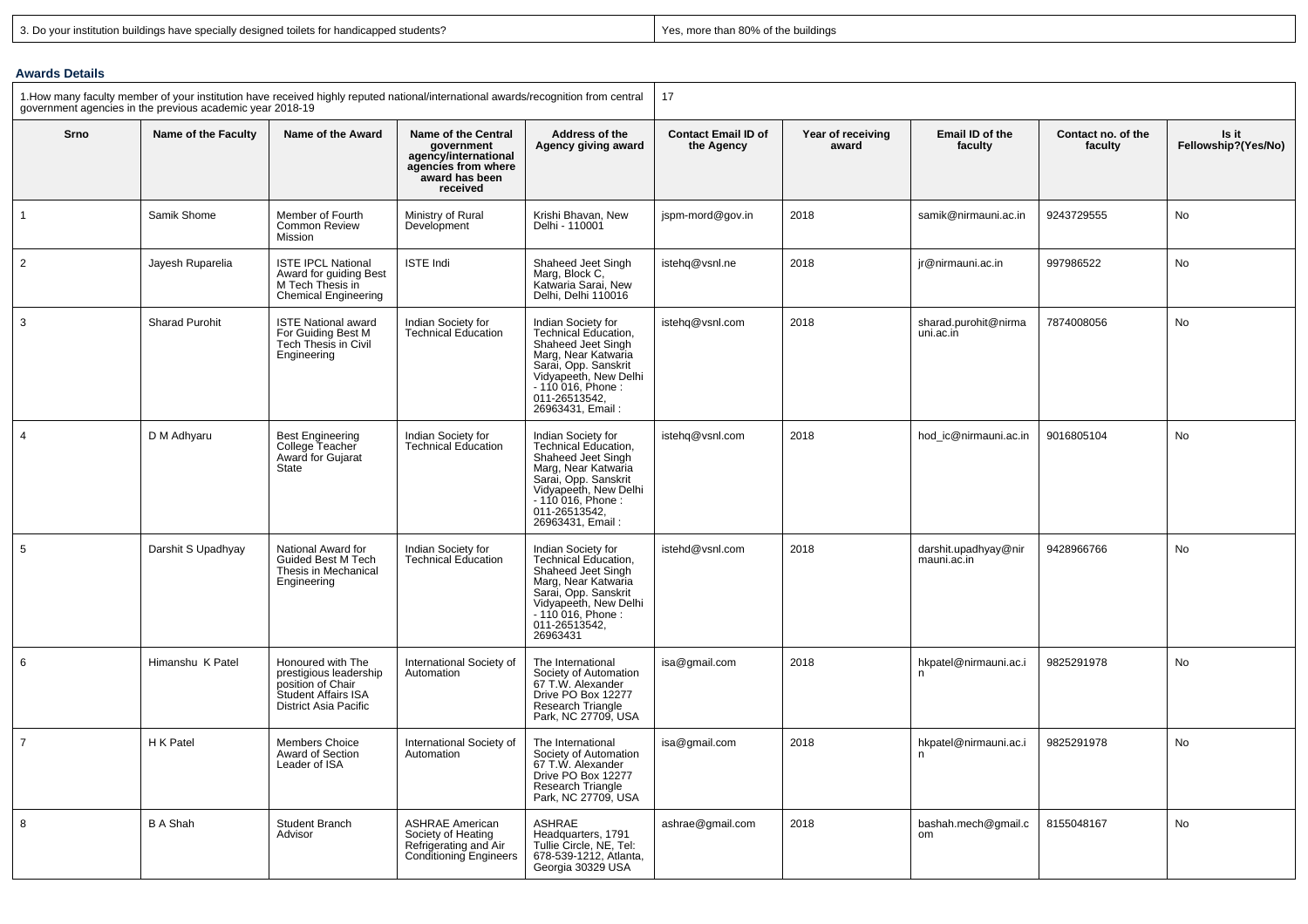| 9              | Manjunath Ghate                            | Principal of the Year                                            | Association of<br>Pharmaceutical<br>Teachers of India                                                        | Karnataka, India                                                                                          | aptienquiry@gmail.co<br>m                                                                                                             | 2018                                     | manjunath.ghate@nir<br>mauni.ac.in | 9879609651                  | No                            |
|----------------|--------------------------------------------|------------------------------------------------------------------|--------------------------------------------------------------------------------------------------------------|-----------------------------------------------------------------------------------------------------------|---------------------------------------------------------------------------------------------------------------------------------------|------------------------------------------|------------------------------------|-----------------------------|-------------------------------|
| 10             | Priti Mehta                                | APTI Women of the<br>year                                        | Association of<br>Pharmaceutical<br>Teachers of India                                                        | Karnataka, India                                                                                          | aptienquiry@gmail.co<br>m                                                                                                             | 2018                                     | drpritimehta@nirmauni<br>.ac.in    | 9898335567                  | No                            |
| 11             | Charmy Kothari                             | <b>Best Paper Publication</b><br>Award                           | P D Shethi National<br>Award                                                                                 | ANCHROM, Mumai,<br>Maharashtra                                                                            | hptlc@anchrom.in                                                                                                                      | 2018                                     | charmy.kothari@nirma<br>uni.ac.in  | 9898617612                  | No                            |
| 12             | Mayur Patel                                | Best paper<br>presentation                                       | Association of<br>Pharmaceutical<br>Teachers of India                                                        | APTI, Jaipur, India                                                                                       | aptienquiry@gmail.co<br>m                                                                                                             | 2018                                     | mayurpatel@nirmauni.<br>ac.in      | 9725444765                  | No                            |
| 13             | <b>Bhoomika Patel</b>                      | First Prize in Oral<br>Presentation                              | Association of<br>Pharmaceutical<br>Teachers of India                                                        | karnataka, India                                                                                          | aptienquiry@gmail.co                                                                                                                  | 2018                                     | bgoyal@nirmauni.ac.in              | 9898308973                  | No                            |
| 14             | Manjunath Ghate                            | PharmInnova Award<br>for best M Pharm<br><b>Thesis Guide</b>     | Troikka<br>Pharmaceuticals and<br>Department of Science<br>and Technology                                    | Government of India                                                                                       | info@innovativethesisa<br>ward.org                                                                                                    | 2018                                     | manjunath.ghate@nir<br>mauni.ac.in | 9879609651                  | No                            |
| 15             | Bishwa Kallyan Dash                        | <b>Best Law Teacher</b><br>Participant Award                     | National Law School of<br>India University                                                                   | National Law School of<br>India University,<br>Bangalore                                                  | registrar@nls.ac.in                                                                                                                   | 2018                                     | bishwa.dash@nirmaun<br>.ac.in      | 8895182267                  | No                            |
| 16             | Bishwa Kallyan Dash                        | Recognition of master<br>trainer in biological<br>diversity laws | National Law School of<br><b>India University</b>                                                            | National Law School of<br>India University,<br>Bangalore                                                  | registrar@nls.ac.in                                                                                                                   | 2018                                     | bishwa.dash@nirmaun<br>.ac.in      | 8895182267                  | No                            |
| 17             | Purvi Pokhariyal                           | Commonwealth<br>Fellowship                                       | Association of<br>Commonwealth<br><b>Universities</b>                                                        | University of<br>Melbourne, Australia                                                                     | info@acu.ac.uk                                                                                                                        | 2018                                     | director.il@nirmauni.ac<br>.in     | 9879609678                  | Yes                           |
|                |                                            |                                                                  |                                                                                                              |                                                                                                           |                                                                                                                                       |                                          |                                    |                             |                               |
|                |                                            |                                                                  | 2. How many students of your institution have won international awards in the previous academic year 2018-19 |                                                                                                           | 21                                                                                                                                    |                                          |                                    |                             |                               |
| Srno           | Name of the<br>Student/Name of the<br>Team | <b>Enrolment Number</b>                                          | Name of the Award                                                                                            | Name of International<br><b>Institution/Organisati</b><br>on from where the<br>award has been<br>received | Address of the<br>Agency giving award                                                                                                 | <b>Contact Email ID of</b><br>the Agency | Year of receiving<br>award         | Email ID of the<br>faculty  | Contact no. of the<br>faculty |
|                | Bohra Yash                                 | 16BIC049                                                         | <b>ISA</b> International<br>Educational<br>Foundation<br>Scholarship USD two<br>thousand                     | The International<br>Society of Automation                                                                | "The International<br>Society of Automation,<br>67 T.W. Alexander<br>Drive, PO Box 12277,<br>Research Triangle<br>Park, NC 27709, USA | info@isa.org                             | 2018                               | 16bic049@nirmauni.ac<br>.in | 8511944768                    |
| $\overline{2}$ | Mehta Kushal                               | 16BIC022                                                         | <b>ISA</b> International<br>Educational<br>Foundation<br>Scholarship USD<br>fifteen hundred                  | The International<br>Society of Automation                                                                | The International<br>Society of Automation,<br>67 T.W. Alexander<br>Drive, PO Box 12277,<br>Research Triangle<br>Park, NC 27709, USA  | info@isa.org                             | 2018                               | 16bic022@nirmauni.ac<br>.in | 9978919920                    |
| $\mathbf{3}$   | Mehta Haard                                | 16BIC056                                                         | <b>ISA</b> International<br>Educational<br>Foundation<br>Scholarship USD<br>fifteen hundred                  | The International<br>Society of Automation                                                                | The International<br>Society of Automation,<br>67 T.W. Alexander<br>Drive, PO Box 12277,<br>Research Triangle<br>Park, NC 27709, USA  | info@isa.org                             | 2018                               | 16bic056@nirmauni.ac<br>.in | 7984384512                    |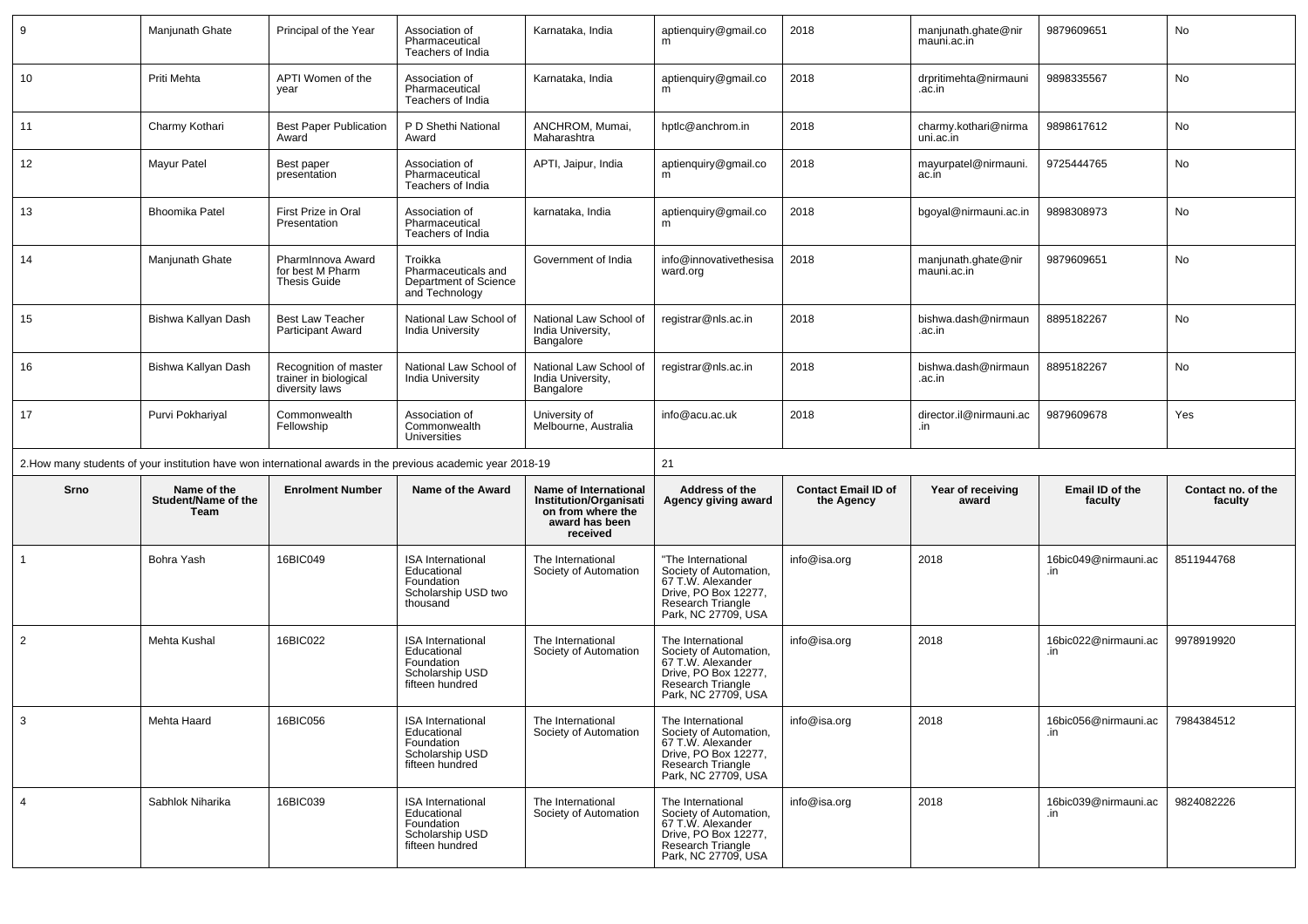| 5              | Somya Gupta          | 17BIC057   | <b>ISA International</b><br>Educational<br>Foundation<br>Scholarship USD<br>fifteen hundred     | The International<br>Society of Automation                                                                                     | "The International<br>Society of Automation,<br>67 T.W. Alexander<br>Drive, PO Box 12277,<br>Research Triangle<br>Park, NC 27709, USA" | info@isa.org                       | 2018 | 17bic057@nirmauni.ac          | 8866880101 |
|----------------|----------------------|------------|-------------------------------------------------------------------------------------------------|--------------------------------------------------------------------------------------------------------------------------------|----------------------------------------------------------------------------------------------------------------------------------------|------------------------------------|------|-------------------------------|------------|
| 6              | Jayneel Vora         | 15BCE048   | Received prestigious<br><b>IEEE Globecom</b><br><b>Student Travel Grant</b><br>from IEEE ComSoc | <b>IEEE</b>                                                                                                                    | IEEE, USA                                                                                                                              | shihab.jimaa@comsoc.<br>org        | 2018 | 15BCE048@nirmauni.<br>ac.in   | 8490966699 |
| $\overline{7}$ | Shriya Kaneriya      | 15BCE051   | Received prestigious<br><b>IEEE Globecom</b><br><b>Student Travel Grant</b><br>from IEEE ComSoc | <b>IEEE</b>                                                                                                                    | IEEE, USA                                                                                                                              | shihab.jimm@ku.ac.ae               | 2018 | 15bce051@nirmauni.a<br>c.in   | 997899606  |
| 8              | Vandit Shah          | 15bph103   | Third Prize In Poster<br>Presentation                                                           | India International<br>Science Festival In<br>NavBharat Nirman<br>Competition                                                  | Lucknow, India                                                                                                                         | navbharat@scienceind<br>iafest.org | 2018 | 15bph103@nirmauni.a<br>c.in   | 7405483954 |
| 9              | Arpit Bana           | 18ftphdp54 | Indian Innovators<br>Association And<br>International<br>Technology Bazaar                      | International<br><b>Technology Bazaar</b><br>Ahmedabad                                                                         | Ahmedabad, India                                                                                                                       | indiainvents@gmail.co<br>m         | 2018 | 18ftphdp54@nirmauni.<br>ac.in | 8401078168 |
| 10             | Kinjal Patel         | 14mph602   | PharmInnova Award<br>for best M Pharm<br>Thesis                                                 | Troikka<br>Pharmaceuticals and<br>Department of Science<br>and Technology                                                      | Government of India,<br>Ahmedabad                                                                                                      | info@innovativethesisa<br>ward.org | 2018 | 14mph602@nirmauni.<br>ac.in   | 9978906747 |
| 11             | Subham Krishna Borah | 16bal051   | United Asian Debating<br>Championship                                                           | United Asian Debate<br>Championship Council<br>in collaboration with<br>Vietnam National<br>University International<br>School | Henoi Vietnam                                                                                                                          | lttthuy@vnu.edu.vn                 | 2018 | 16bal051@nirmauni.ac<br>.in   | 9638318656 |
| 12             | Subham Krishna Borah | 16bal051   | Kathmandu World<br>Debates                                                                      | Debate Network Nepal<br>in collaboration with<br>Kathmandu World<br>School                                                     | Kathamndu, Nepal                                                                                                                       | info@kws.edu.np                    | 2019 | 19bal051@nirmauni.ac<br>.in   | 9638318656 |
| 13             | Devashish Trivedi    | 15bal067   | Malaysia Debate Open                                                                            | Malaysia Debate Open                                                                                                           | Voices Melaka and<br>Multimedia University,<br>Melaka                                                                                  | ar@mmu.edu.my                      | 2019 | 15bal067@nirmauni.ac<br>.in   | 8461018107 |
| 14             | Devashish Trivedi    | 15bal067   | Malaysia Pre Asians                                                                             | Taylors University<br>Petaling Jaya and<br>Malaysian institute of<br>Debate and Public<br>speaking                             | Kuala Lumpur, Malasia                                                                                                                  | tucpg@taylors.edu.my               | 2019 | 15bal067@nirmauni.ac<br>.in   | 8461018107 |
| 15             | Shruti Verma         | 17bbl048   | Second Best Memorial                                                                            | Commonwealth Legal<br><b>Education Association</b>                                                                             | Mosi-oa-Tunya Road,<br>Livingstone, 20100,<br>Zambia.                                                                                  | clea@commonwealth.i<br>n.          | 2019 | 17bbl048@nirmauni.ac<br>.in   | 7869880888 |
| 16             | Anusha Shekhawat     | 17bal010   | Second Best Memorial                                                                            | Commonwealth Legal<br><b>Education Association</b>                                                                             | Mosi-oa-Tunya Road,<br>Livingstone, 20100,<br>Zambia                                                                                   | clea@commonwealth.i<br>n           | 2019 | 17bal010@nirmauni.ac<br>.in   | 9057235336 |
| 17             | Deepaksingh Jadoun   | 17bal018   | Second Best Memorial                                                                            | Commonwealth Legal<br>Education Association                                                                                    | Mosi-oa-Tunya Road,<br>Livingstone, 20100,<br>Zambia.                                                                                  | clea@commonwealth.i<br>n           | 2019 | 17bal018@nirmauni.ac<br>.in   | 8827743695 |
| 18             | Sristi Gautam        | 14bal080   | <b>SAARC LAW Moot</b><br><b>Court Competition</b><br>International Rounds                       | Lloyd Law College<br>Noida                                                                                                     | Lloyd Law College,<br>Noida                                                                                                            | contact@lloydlawcolle<br>ge.edu.in | 2018 | 14bal080@nirmauni.ac<br>.in   | 0973748712 |
| 19             | Saurabh Pancholi     | 14bal100   | <b>SAARC LAW Moot</b><br>Court Competition<br>International Rounds                              | Lloyd Law College<br>Noida                                                                                                     | Lloyd Law College,<br>Noida                                                                                                            | contact@lloydlawcolle<br>ge.edu.in | 2018 | 14bal100@nirmauni.ac<br>.in   | 9574010989 |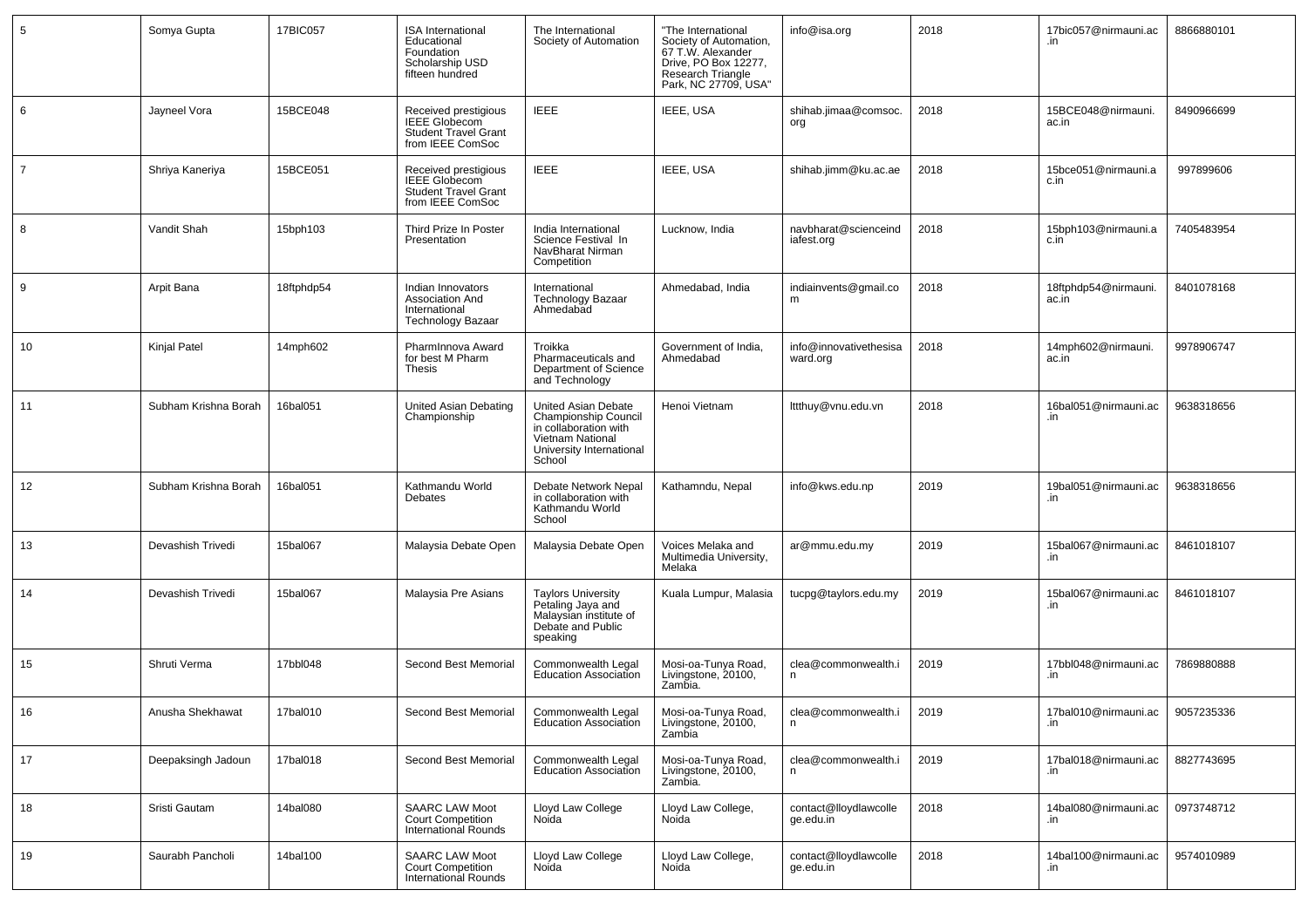| 20 | Chitransh Sharma | 16bal018 | <b>SAARC LAW Moot</b><br><b>Court Competition</b><br>International Rounds | Lloyd Law College<br>Noída | Lloyd Law College<br>Noida  | contact@lloydlawcolle<br>qe.edu.in | 2018 | 16bal018@nirmauni.ac   9425154630 |  |
|----|------------------|----------|---------------------------------------------------------------------------|----------------------------|-----------------------------|------------------------------------|------|-----------------------------------|--|
| 21 | Kaial Singh      | 17bal025 | <b>SAARC LAW Moot</b><br><b>Court Competition</b><br>International Rounds | Lloyd Law College<br>Noida | Lloyd Law College,<br>Noida | contact@lloydlawcolle<br>qe.edu.in | 2018 | 17bal025@nirmauni.ac   9131273858 |  |

### **Accreditation**

#### **NBA Accreditation**

| institute have a valid NBA Accreditation?<br><sup>1</sup> Does vou. | NO |
|---------------------------------------------------------------------|----|
|---------------------------------------------------------------------|----|

### **NAAC Accreditation**

| 1. Does your institute have a valid NAAC Accreditation? |            | <b>YES</b>  |      |  |  |  |
|---------------------------------------------------------|------------|-------------|------|--|--|--|
| Valid from                                              | Valid upto | <b>CGPA</b> |      |  |  |  |
| 15-11-2015                                              | 14-11-2020 |             | 3.18 |  |  |  |

### **ICAR Accreditation**

### **Village Adoption**

| Have vour institute adopted anv village under Unnat Bharat Scheme? | YES |
|--------------------------------------------------------------------|-----|
|--------------------------------------------------------------------|-----|

# **Faculty Details**

| Srno           | Name                               | Age | Designation            | Gender | Qualification | <b>Experience (In</b><br>Months) | <b>Is Associated</b><br><b>Last Year</b> | Currently<br>working with<br>institution? | <b>Joining Date</b> | <b>Leaving Date</b>      | <b>Association type</b> |
|----------------|------------------------------------|-----|------------------------|--------|---------------|----------------------------------|------------------------------------------|-------------------------------------------|---------------------|--------------------------|-------------------------|
|                | Akash Joshi                        | 25  | Assistant<br>Professor | Male   | M.A           | 36                               | Yes                                      | Yes                                       | 09-01-2018          | $\overline{\phantom{a}}$ | Regular                 |
| $\overline{2}$ | Bhatasana Piyush<br>Maganbhai      | 40  | Assistant<br>Professor | Male   | M.Tech        | 203                              | Yes                                      | Yes                                       | 09-03-2004          | $\sim$                   | Regular                 |
| 3              | Chandarana<br>Foram<br>Ashwinkumar | 31  | Assistant<br>Professor | Female | <b>NET</b>    | 39                               | Yes                                      | No                                        | 08-01-2016          | 07-09-2019               | Regular                 |
| $\overline{4}$ | Dhanya Mahesh                      | 33  | Other                  | Female | LLM           | 40                               | Yes                                      | No                                        | 30-07-2018          | 16-10-2018               | Visiting                |
| 5              | Godwal Shankar<br>Dalchand         | 38  | Assistant<br>Professor | Male   | M.Tech        | 144                              | Yes                                      | Yes                                       | 16-03-2012          | $\overline{\phantom{a}}$ | Regular                 |
| 6              | Kakani Bhavin<br>Valjibhai         | 32  | Assistant<br>Professor | Male   | M.E.          | 75                               | Yes                                      | Yes                                       | 08-01-2013          | $\overline{\phantom{a}}$ | Regular                 |
| $\overline{7}$ | Lakdawala Absar<br>Mohammad        | 41  | Associate<br>Professor | Male   | Ph.D          | 226                              | Yes                                      | Yes                                       | 02-07-2001          | $\overline{\phantom{a}}$ | Regular                 |
| 8              | Mehta Usha<br>Sandeep              | 45  | Professor              | Female | Ph.D          | 287                              | Yes                                      | Yes                                       | 06-07-2001          | $\sim$                   | Regular                 |
| 9              | Panchal Dipesh<br>Jasvantbhai      | 39  | Assistant<br>Professor | Male   | M.Tech        | 187                              | Yes                                      | Yes                                       | 06-10-2008          | $\overline{\phantom{a}}$ | Regular                 |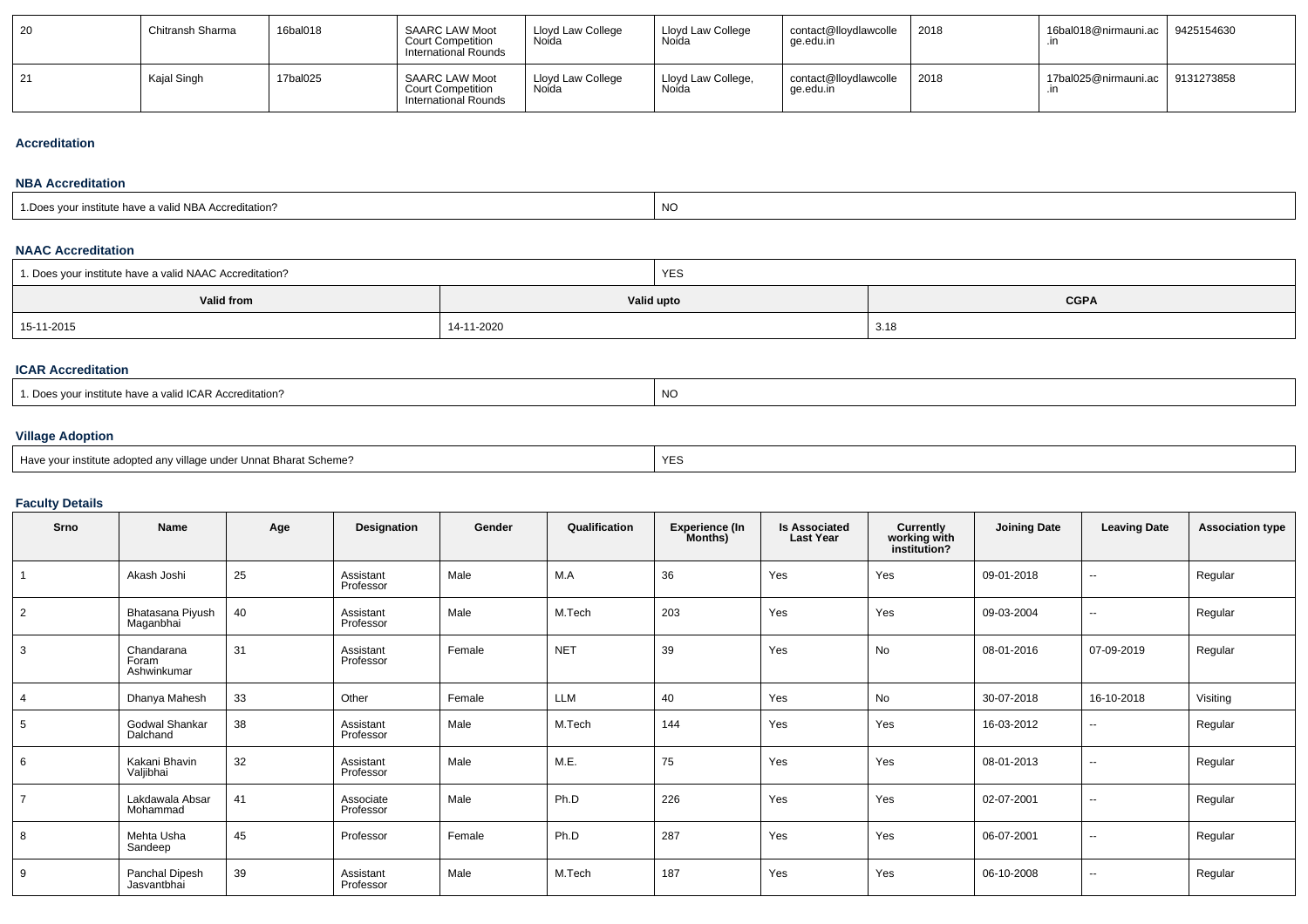| 10 | Patel Dhara                     | 29 | Other                  | Female | M.Sc.      | 66           | No  | Yes | 16-02-2019 | --                       | Visiting               |
|----|---------------------------------|----|------------------------|--------|------------|--------------|-----|-----|------------|--------------------------|------------------------|
| 11 | Patel Umedbhai A                | 70 | Professor              | Male   | M.E.       | 565          | Yes | No  | 08-11-1995 | 30-06-2019               | Regular                |
| 12 | Pujara Dhaval                   | 44 | Professor              | Male   | Ph.D       | 278          | Yes | Yes | 20-02-1998 | --                       | Regular                |
| 13 | Sahoo Sukanta<br>Kumar          | 30 | Assistant<br>Professor | Male   | M.Tech     | 60           | Yes | No  | 25-07-2016 | 19-12-2018               | Regular                |
| 14 | Shah Niraj<br>Kiritkumar        | 44 | Associate<br>Professor | Male   | Ph.D       | 262          | Yes | Yes | 30-08-2008 | $\overline{\phantom{a}}$ | Regular                |
| 15 | Soni Shashikant B               | 76 | Other                  | Male   | M.Tech     | 492          | Yes | Yes | 26-07-2010 | $\overline{\phantom{a}}$ | Visiting               |
| 16 | Trivedi Yogesh<br>Nagarlal      | 47 | Professor              | Male   | Ph.D       | 302          | Yes | Yes | 10-04-1996 | $\overline{\phantom{a}}$ | Regular                |
| 17 | Zaveri Tanish<br>Heaml          | 44 | Professor              | Male   | Ph.D       | 247          | Yes | Yes | 07-04-2000 | $\overline{\phantom{a}}$ | Regular                |
| 18 | A Madhusudan<br>Achari          | 40 | Associate<br>Professor | Male   | Ph.D       | 158          | Yes | Yes | 05-07-2016 | $\overline{\phantom{a}}$ | Regular                |
| 19 | Anshul Sharma                   | 28 | Assistant<br>Professor | Male   | M.Tech     | 60           | Yes | No  | 07-01-2019 | 21-06-2019               | Adhoc /<br>Contractual |
| 20 | <b>Bimal Kumar</b><br>Mawandiya | 52 | Associate<br>Professor | Male   | Ph.D       | 286          | Yes | Yes | 21-05-2005 | $\overline{\phantom{a}}$ | Regular                |
| 21 | Deepika Shukla                  | 47 | Assistant<br>Professor | Female | <b>MCA</b> | 264          | Yes | Yes | 07-04-2006 | $\overline{\phantom{a}}$ | Regular                |
| 22 | Garg Sanjay<br>Madanlal         | 48 | Professor              | Male   | Ph.D       | 287          | Yes | Yes | 19-05-2010 | $\overline{\phantom{a}}$ | Regular                |
| 23 | Joshi Digesh<br>Dilipbhai       | 32 | Assistant<br>Professor | Male   | Ph.D       | 108          | Yes | Yes | 06-06-2011 | $\overline{\phantom{a}}$ | Regular                |
| 24 | Kothari Dilip<br>Kumar          | 58 | Professor              | Male   | Ph.D       | 421          | Yes | Yes | 15-12-1997 | $\overline{\phantom{a}}$ | Regular                |
| 25 | Mecwan Akash<br>Isudas          | 37 | Assistant<br>Professor | Male   | Ph.D       | 177          | Yes | Yes | 07-04-2005 | $\overline{\phantom{a}}$ | Regular                |
| 26 | Narasimha Reddy<br>Ravuru       | 40 | Assistant<br>Professor | Male   | M.Tech     | 213          | Yes | Yes | 18-06-2001 | $\overline{\phantom{a}}$ | Regular                |
| 27 | Patel Anand<br>Somabhai         | 39 | Assistant<br>Professor | Male   | M.Tech     | 217          | Yes | Yes | 20-07-2016 | $\overline{\phantom{a}}$ | Regular                |
| 28 | Patel Parul<br>Ruchirbhai       | 51 | Professor              | Female | Ph.D       | 361          | Yes | Yes | 17-08-1995 | $\overline{\phantom{a}}$ | Regular                |
| 29 | Preeti Kathiria                 | 45 | Assistant<br>Professor | Female | <b>MCA</b> | 218          | Yes | Yes | 08-09-2004 | $\overline{\phantom{a}}$ | Regular                |
| 30 | Raval Nipun<br>Pravinbhai       | 33 | Assistant<br>Professor | Male   | M.Tech     | 82           | Yes | No  | 20-10-2012 | 30-10-2018               | Regular                |
| 31 | Shah Dhaval<br>Bipinchandra     | 33 | Assistant<br>Professor | Male   | M.Tech     | 134          | Yes | Yes | 01-07-2009 | $\overline{\phantom{a}}$ | Regular                |
| 32 | Siddharthsingh K<br>Chauhan     | 37 | Associate<br>Professor | Male   | Ph.D       | 155          | Yes | Yes | 23-05-2016 | $\overline{\phantom{a}}$ | Regular                |
| 33 | Tewani Kavita                   | 28 | Assistant<br>Professor | Female | M.Tech     | 60           | Yes | Yes | 24-07-2017 | $\overline{\phantom{a}}$ | Regular                |
| 34 | Vijay Kumar<br>Yadav            | 29 | Other                  | Male   | Ph.D       | $\mathbf{3}$ | No  | Yes | 11-06-2019 | $\overline{\phantom{a}}$ | Visiting               |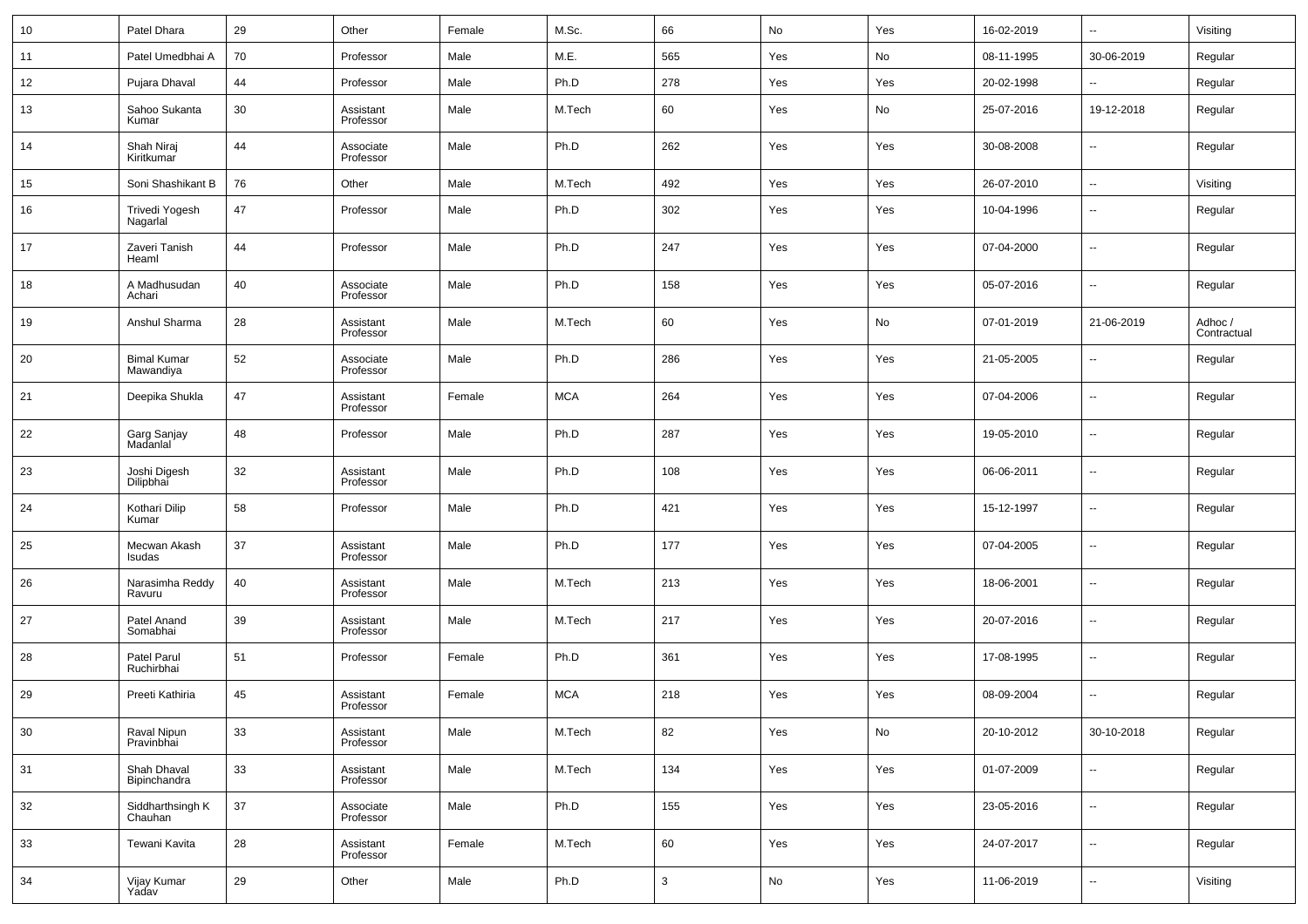| 35 | Anitha Ashishdeep                    | 35 | Assistant<br>Professor | Female | M.Tech  | 167          | Yes | No  | 16-08-2005 | 06-07-2019               | Regular  |
|----|--------------------------------------|----|------------------------|--------|---------|--------------|-----|-----|------------|--------------------------|----------|
| 36 | Bhojawala<br>Vipulkumar<br>Manharlal | 43 | Assistant<br>Professor | Male   | Ph.D    | 238          | Yes | Yes | 12-08-2002 | --                       | Regular  |
| 37 | Dave Jatinkumar<br>Maheshkumar       | 41 | Assistant<br>Professor | Male   | Ph.D    | 202          | Yes | Yes | 01-08-2005 | $\overline{a}$           | Regular  |
| 38 | Gajjar Nagendra<br>Prakash           | 51 | Professor              | Male   | Ph.D    | 348          | Yes | Yes | 19-03-1998 | --                       | Regular  |
| 39 | Jha Dhaval<br>Sharad                 | 31 | Assistant<br>Professor | Male   | M.Tech  | 102          | Yes | Yes | 21-07-2012 | $\overline{a}$           | Regular  |
| 40 | Khushbu Madiya                       | 31 | Other                  | Female | M. Phil | 70           | No  | Yes | 23-08-2019 | $\overline{\phantom{a}}$ | Visiting |
| 41 | Malhotra Sandeep                     | 38 | Assistant<br>Professor | Male   | Ph.D    | 165          | Yes | Yes | 22-05-2014 | --                       | Regular  |
| 42 | Naik Amisha<br>Parimal               | 46 | Associate<br>Professor | Female | Ph.D    | 243          | Yes | Yes | 28-06-2001 | --                       | Regular  |
| 43 | Patel Ajaykumar<br>Madhubhai         | 34 | Assistant<br>Professor | Male   | M.Tech  | 156          | Yes | Yes | 02-10-2014 | --                       | Regular  |
| 44 | Patel Kaushik<br>Mithabhai           | 49 | Professor              | Male   | Ph.D    | 322          | Yes | Yes | 07-01-1997 | --                       | Regular  |
| 45 | Pradhan Rajesh                       | 25 | Assistant<br>Professor | Male   | M.E.    | 24           | Yes | Yes | 22-02-2018 | --                       | Regular  |
| 46 | Rao Ratna<br>Venkatashwar            | 53 | Assistant<br>Professor | Female | Ph.D    | 228          | Yes | Yes | 22-08-2017 | --                       | Regular  |
| 47 | Shah Alka Murari                     | 33 | Assistant<br>Professor | Female | M.Tech  | 44           | Yes | Yes | 29-05-2015 | --                       | Regular  |
| 48 | Sharma Sandesh                       | 27 | Assistant<br>Professor | Male   | M.Tech  | 51           | Yes | No  | 26-07-2016 | 12-06-2018               | Regular  |
| 49 | Tarunkumar Tailor                    | 33 | Assistant<br>Professor | Male   | Ph.D    | 69           | Yes | Yes | 24-05-2017 | --                       | Regular  |
| 50 | Vaidya Vishal<br>Manojkumar          | 37 | Assistant<br>Professor | Male   | M.Tech  | 126          | Yes | Yes | 20-01-2009 | --                       | Regular  |
| 51 | Ankit Thakkar                        | 37 | Associate<br>Professor | Male   | Ph.D    | 203          | Yes | Yes | 08-09-2004 | --                       | Regular  |
| 52 | <b>Bhut Vidita</b><br>Dharmeshkumar  | 35 | Assistant<br>Professor | Female | M.Tech  | 150          | Yes | Yes | 12-02-2009 | --                       | Regular  |
| 53 | Dave Urmil<br>Vatsalbhai             | 47 | Professor              | Male   | Ph.D    | 289          | Yes | Yes | 09-01-1997 | --                       | Regular  |
| 54 | Gajjar Ruchi<br>Indravadan           | 32 | Assistant<br>Professor | Female | Ph.D    | 112          | Yes | Yes | 16-06-2011 | $\overline{\phantom{a}}$ | Regular  |
| 55 | Jithina Pillai                       | 23 | Other                  | Female | M.A     | $\mathbf{3}$ | No  | Yes | 30-07-2019 | $\overline{\phantom{a}}$ | Visiting |
| 56 | Kishan Joshi                         | 31 | Other                  | Male   | Ph.D    | 75           | Yes | No  | 08-06-2018 | 06-10-2018               | Visiting |
| 57 | Mangal Singh                         | 42 | Associate<br>Professor | Male   | Ph.D    | 217          | Yes | Yes | 01-08-2018 | --                       | Regular  |
| 58 | Naik Mehul Ratilal                   | 51 | Associate<br>Professor | Male   | Ph.D    | 327          | Yes | Yes | 07-01-2008 | н.                       | Regular  |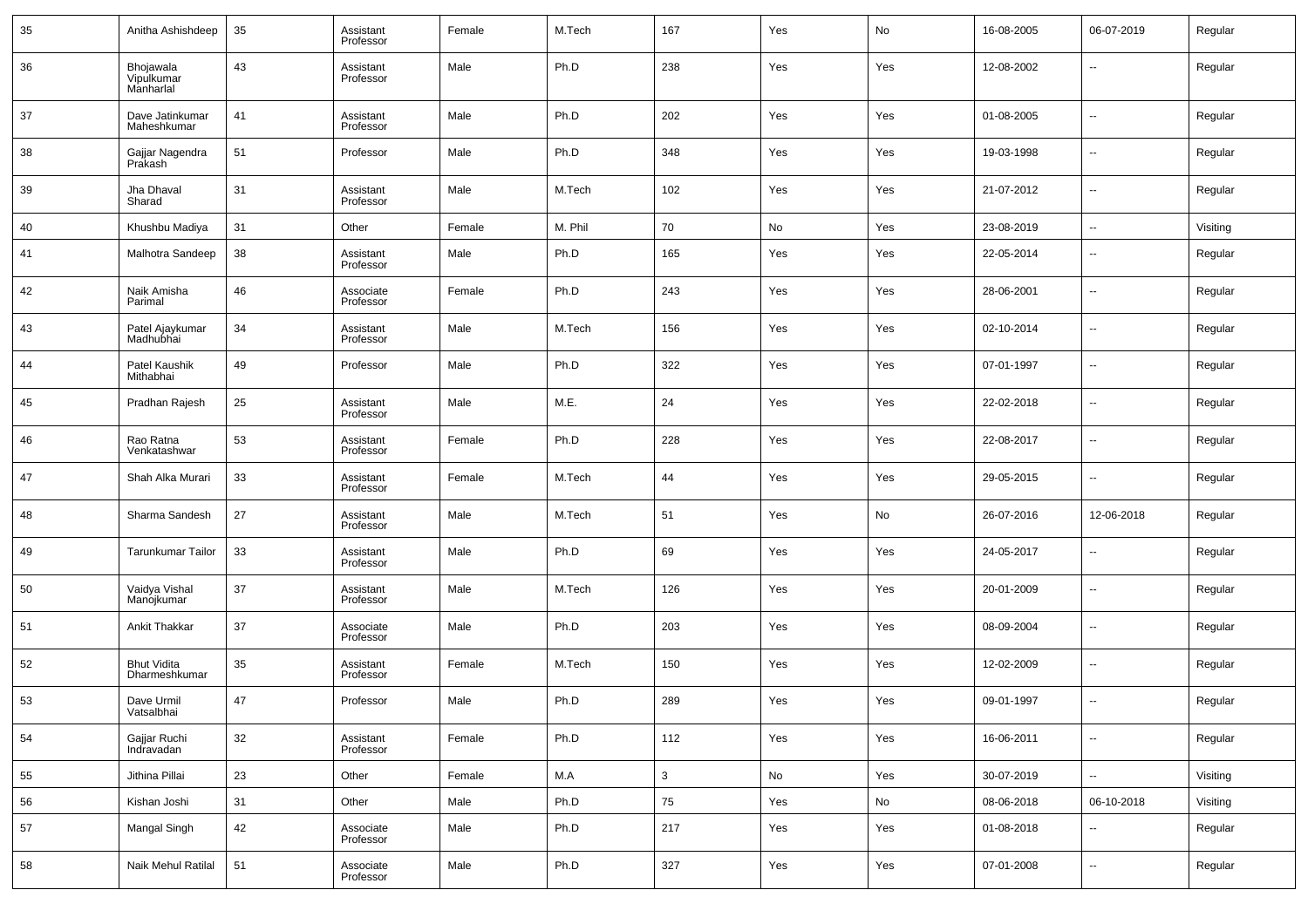| 59 | Patel Alpesh<br>Ishwarbhai        | 33 | Assistant<br>Professor | Male   | M.Tech     | 99  | Yes | Yes | 21-07-2012 | $\overline{\phantom{a}}$ | Regular                |
|----|-----------------------------------|----|------------------------|--------|------------|-----|-----|-----|------------|--------------------------|------------------------|
| 60 | Patel Nital Sanjay                | 43 | Assistant<br>Professor | Female | M.Tech     | 101 | Yes | Yes | 29-06-2011 | $\overline{\phantom{a}}$ | Regular                |
| 61 | Prajapati Hiren<br>Manilal        | 30 | Assistant<br>Professor | Male   | M.Tech     | 82  | Yes | Yes | 01-07-2013 | $\overline{\phantom{a}}$ | Regular                |
| 62 | Rasendu Mishra                    | 39 | Assistant<br>Professor | Male   | <b>MCA</b> | 187 | Yes | Yes | 03-12-2011 | $\overline{\phantom{a}}$ | Regular                |
| 63 | Shah Balkrushna<br>Arvindbhai     | 37 | Assistant<br>Professor | Male   | M.Tech     | 178 | Yes | Yes | 20-12-2008 | $\overline{\phantom{a}}$ | Regular                |
| 64 | Shivam Srivastava                 | 29 | Assistant<br>Professor | Male   | M.Tech     | 38  | Yes | Yes | 14-06-2018 | $\overline{\phantom{a}}$ | Regular                |
| 65 | Tejal Upadhyay                    | 44 | Assistant<br>Professor | Female | M.Tech     | 233 | Yes | Yes | 15-02-2000 | $\overline{\phantom{a}}$ | Regular                |
| 66 | Veliveti Sharda<br>Ramkrishna     | 40 | Associate<br>Professor | Female | Ph.D       | 225 | Yes | Yes | 01-01-2001 | $\overline{\phantom{a}}$ | Regular                |
| 67 | Adhyaru Dipak<br><b>Mukundray</b> | 45 | Professor              | Male   | Ph.D       | 280 | Yes | Yes | 05-08-1998 | $\overline{\phantom{a}}$ | Regular                |
| 68 | Bagga Prashant<br>Jagdishchandra  | 46 | Assistant<br>Professor | Male   | M.Tech     | 226 | Yes | Yes | 13-07-2016 | $\overline{\phantom{a}}$ | Regular                |
| 69 | Chandana<br>Chakravarty           | 47 | Other                  | Female | M.A        | 105 | Yes | No  | 10-04-2017 | 19-03-2018               | Visiting               |
| 70 | Devashrayee<br>Niranjan Maneklal  | 64 | Professor              | Male   | Ph.D       | 492 | Yes | Yes | 12-12-2003 | $\overline{\phantom{a}}$ | Regular                |
| 71 | Ghetiya Nilesh<br>Dhirajlal       | 40 | Associate<br>Professor | Male   | Ph.D       | 216 | Yes | Yes | 15-06-2001 | $\overline{\phantom{a}}$ | Regular                |
| 72 | Joshi Tejas<br>Mukundbhai         | 34 | Assistant<br>Professor | Male   | M.Tech     | 120 | Yes | Yes | 08-01-2013 | $\overline{\phantom{a}}$ | Regular                |
| 73 | Kulkanrni Ambika<br>Guruprasad    | 32 | Assistant<br>Professor | Female | Ph.D       | 24  | Yes | No  | 26-05-2015 | 19-03-2019               | Regular                |
| 74 | Mehta Dhara<br>Mukeshkumar        | 31 | Assistant<br>Professor | Female | M.E.       | 97  | Yes | No  | 31-03-2012 | 31-05-2019               | Regular                |
| 75 | Neha Sisodiya                     | 29 | Assistant<br>Professor | Female | M.Tech     | 91  | Yes | No  | 07-02-2018 | 31-05-2019               | Adhoc /<br>Contractual |
| 76 | Patel Chintan                     | 28 | Assistant<br>Professor | Male   | M.Tech     | 25  | Yes | Yes | 22-05-2017 | $\overline{\phantom{a}}$ | Regular                |
| 77 | Patel Rutul                       | 30 | Assistant<br>Professor | Male   | M.E.       | 85  | Yes | Yes | 29-07-2016 | $\overline{\phantom{a}}$ | Regular                |
| 78 | Priyanka Sharma                   | 37 | Assistant<br>Professor | Female | Ph.D       | 108 | Yes | No  | 18-07-2017 | 07-03-2019               | Regular                |
| 79 | Ruparelia Jayesh<br>Prabhudas     | 45 | Professor              | Male   | Ph.D       | 278 | Yes | Yes | 08-03-1998 | $\overline{\phantom{a}}$ | Regular                |
| 80 | Shah Monika<br>Gunvanbhai         | 44 | Assistant<br>Professor | Female | M.Tech     | 253 | Yes | Yes | 06-07-2001 | $\overline{\phantom{a}}$ | Regular                |
| 81 | Smita Agrawal                     | 37 | Assistant<br>Professor | Female | <b>MCA</b> | 178 | Yes | Yes | 15-01-2009 | $\overline{\phantom{a}}$ | Regular                |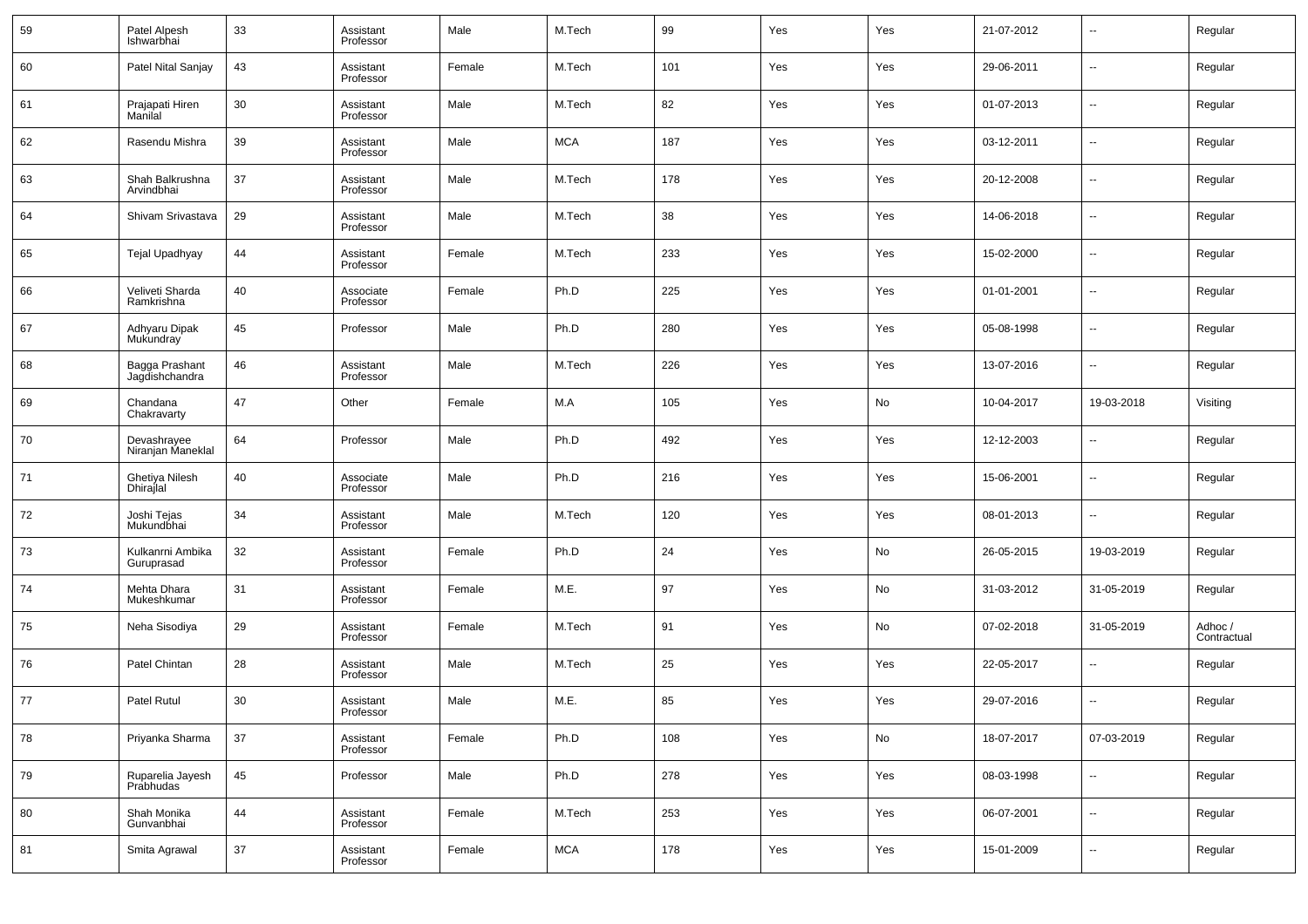| 82  | <b>Thakkar Sonal</b><br>Pragnesh     | 50     | Assistant<br>Professor                              | Female | M.Tech     | 252 | Yes | Yes | 05-01-2008 | --                       | Regular  |
|-----|--------------------------------------|--------|-----------------------------------------------------|--------|------------|-----|-----|-----|------------|--------------------------|----------|
| 83  | Vyas Tarji<br>Ketanbhai              | 30     | Assistant<br>Professor                              | Female | M.Tech     | 102 | Yes | Yes | 07-02-2012 | --                       | Regular  |
| 84  | Alka Mahajan                         | 57     | Dean / Principal /<br>Director / Vice<br>Chancellor | Female | Ph.D       | 384 | Yes | Yes | 16-06-2016 | --                       | Regular  |
| 85  | <b>Bhatt Shruti</b><br>Chankya       | 33     | Assistant<br>Professor                              | Female | M.Tech     | 118 | Yes | Yes | 26-02-2010 | ш,                       | Regular  |
| 86  | Chokshi Nikita<br>Piyushkumar        | 39     | Assistant<br>Professor                              | Female | M.Tech     | 162 | Yes | Yes | 28-01-2006 | ш,                       | Regular  |
| 87  | Dipti Gadhvi                         | 38     | Other                                               | Female | <b>MBA</b> | 90  | Yes | Yes | 07-11-2016 | $\overline{\phantom{a}}$ | Visiting |
| 88  | Jai Prakash<br>Verma                 | 39     | Associate<br>Professor                              | Male   | Ph.D       | 178 | Yes | Yes | 07-08-2006 | --                       | Regular  |
| 89  | Kapdi Rupal Amit                     | 38     | Assistant<br>Professor                              | Female | M.Tech     | 204 | Yes | Yes | 07-01-2010 | --                       | Regular  |
| 90  | Mahajan Samir<br>Kumar               | 47     | Assistant<br>Professor                              | Male   | Ph.D       | 210 | Yes | Yes | 08-01-2013 | --                       | Regular  |
| 91  | Mishra Amit<br><b>Brhmanand</b>      | 43     | Assistant<br>Professor                              | Male   | Ph.D       | 199 | Yes | Yes | 06-01-2015 | --                       | Regular  |
| 92  | Panigrahi Motilal<br>Nabinkishor     | 48     | Associate<br>Professor                              | Male   | Ph.D       | 240 | Yes | Yes | 06-02-2017 | --                       | Regular  |
| 93  | Patel<br>Jayeshkumar<br>Jashvantbhai | 46     | Assistant<br>Professor                              | Male   | M.Tech     | 282 | Yes | Yes | 11-03-2001 | --                       | Regular  |
| 94  | Pattath Narayanan<br>Kapil           | 33     | Assistant<br>Professor                              | Male   | M.Tech     | 124 | Yes | Yes | 29-06-2009 | $\overline{a}$           | Regular  |
| 95  | Sapan Mankad                         | 36     | Assistant<br>Professor                              | Male   | M.Tech     | 178 | Yes | Yes | 10-04-2005 | ш,                       | Regular  |
| 96  | Shantanu<br>Shandilya                | 29     | Assistant<br>Professor                              | Male   | Ph.D       | 25  | Yes | No  | 09-03-2018 | 07-11-2018               | Regular  |
| 97  | Sudeep Tanwar                        | 37     | Associate<br>Professor                              | Male   | Ph.D       | 203 | Yes | Yes | 02-07-2016 | ш,                       | Regular  |
| 98  | Upadhyay Darshit<br>Shaileshkumar    | 30     | Assistant<br>Professor                              | Male   | M.Tech     | 82  | Yes | Yes | 20-10-2012 | $\overline{a}$           | Regular  |
| 99  | Akhilesh Nimje                       | 43     | Associate<br>Professor                              | Male   | Ph.D       | 229 | Yes | Yes | 17-06-2016 | ш,                       | Regular  |
| 100 | Bhatt Chanakya<br>Bharatbhai         | 37     | Assistant<br>Professor                              | Male   | M.Tech     | 166 | Yes | Yes | 18-07-2009 |                          | Regular  |
| 101 | Chauhan Chetna<br>Chaturbhai         | 42     | Assistant<br>Professor                              | Female | Ph.D       | 132 | Yes | Yes | 11-02-2008 | $\overline{\phantom{a}}$ | Regular  |
| 102 | <b>Dhiren Pandit</b>                 | $37\,$ | Assistant<br>Professor                              | Male   | Ph.D       | 168 | Yes | Yes | 04-12-2018 | $\overline{\phantom{a}}$ | Regular  |
| 103 | Gupta Tanuj                          | 28     | Assistant<br>Professor                              | Male   | M.Sc.      | 57  | Yes | Yes | 18-05-2016 | $\overline{\phantom{a}}$ | Regular  |
| 104 | Kanojia Sarika<br>Sanjay             | 37     | Assistant<br>Professor                              | Female | M.Tech     | 167 | Yes | Yes | 01-02-2010 | $\overline{\phantom{a}}$ | Regular  |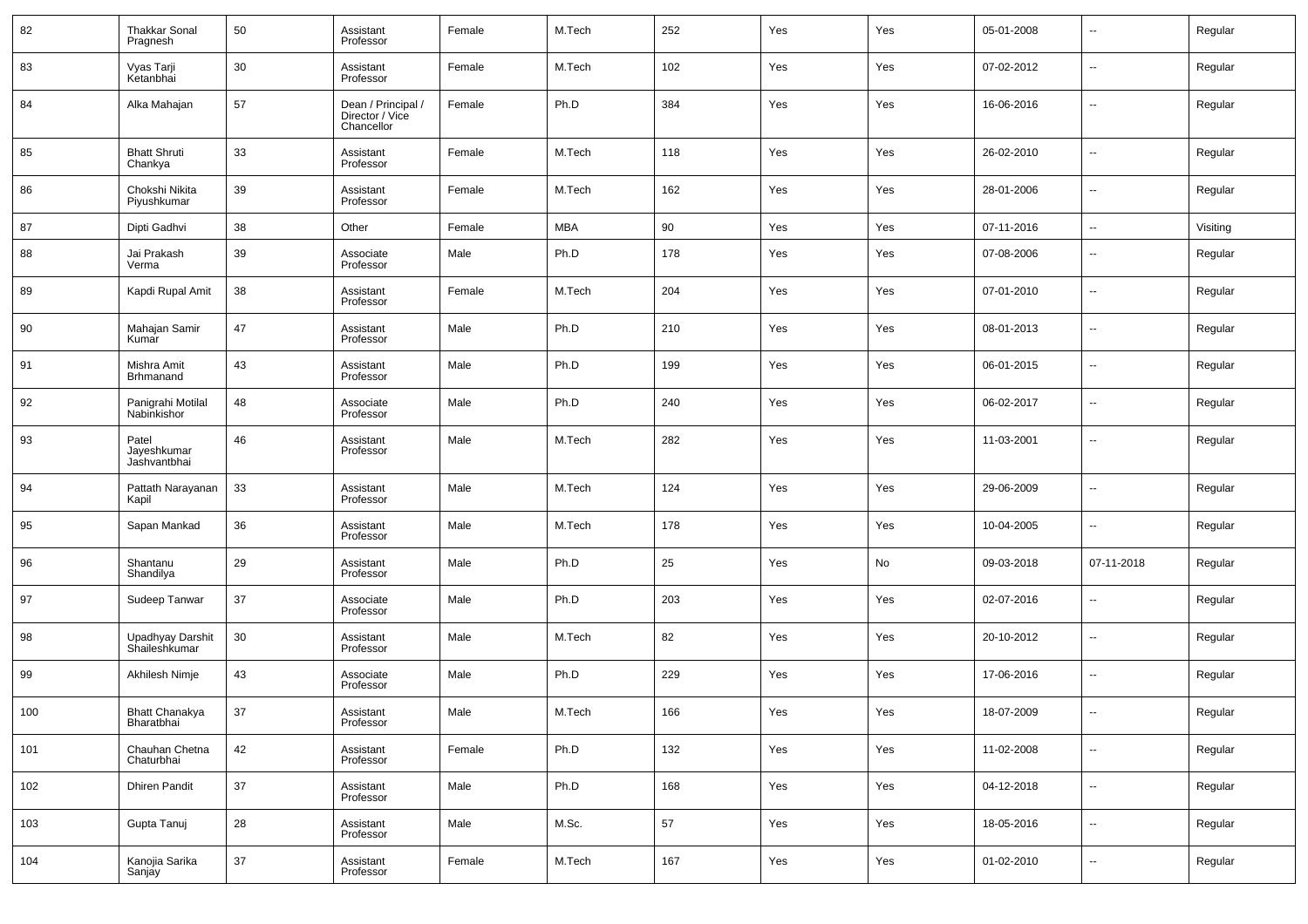| 105 | Lata Gohil                    | 44 | Assistant<br>Professor | Female | Ph.D       | 273 | Yes | Yes | 18-05-2016 | $\overline{\phantom{a}}$ | Regular  |
|-----|-------------------------------|----|------------------------|--------|------------|-----|-----|-----|------------|--------------------------|----------|
| 106 | Memon Shebaz<br>Abdullatif    | 28 | Assistant<br>Professor | Male   | M.Tech     | 58  | Yes | Yes | 13-07-2016 | $\overline{\phantom{a}}$ | Regular  |
| 107 | Panchal Tejas<br>Hariprasad   | 39 | Assistant<br>Professor | Male   | M.E.       | 170 | Yes | Yes | 16-05-2005 | $\overline{\phantom{a}}$ | Regular  |
| 108 | Patel Femina<br>Jitendra      | 41 | Professor              | Female | Ph.D       | 225 | Yes | No  | 20-01-2001 | 21-11-2018               | Regular  |
| 109 | Pathak Kunal<br>Baldevbhai    | 39 | Associate<br>Professor | Male   | Ph.D       | 138 | Yes | Yes | 14-08-2006 | $\overline{\phantom{a}}$ | Regular  |
| 110 | Rachna Arora                  | 40 | Assistant<br>Professor | Female | Ph.D       | 65  | Yes | Yes | 30-08-2018 | $\overline{\phantom{a}}$ | Regular  |
| 111 | Sankhla Arvind                | 42 | Assistant<br>Professor | Male   | M.Tech     | 224 | Yes | Yes | 17-09-2016 | $\overline{\phantom{a}}$ | Regular  |
| 112 | Shah Pooja                    | 36 | Assistant<br>Professor | Female | M.Tech     | 168 | Yes | Yes | 22-10-2007 | $\overline{\phantom{a}}$ | Regular  |
| 113 | Sonia Mittal                  | 47 | Assistant<br>Professor | Female | <b>MCA</b> | 228 | Yes | Yes | 23-06-2000 | $\overline{\phantom{a}}$ | Regular  |
| 114 | Ukani Vijaykumar<br>Shantilal | 40 | Associate<br>Professor | Male   | Ph.D       | 226 | Yes | Yes | 22-04-2002 | $\overline{\phantom{a}}$ | Regular  |
| 115 | Amit Akhilesh<br>Dubey        | 29 | Assistant<br>Professor | Male   | M.E.       | 74  | Yes | Yes | 20-05-2016 | $\overline{\phantom{a}}$ | Regular  |
| 116 | <b>Bhavin Shah</b>            | 45 | Assistant<br>Professor | Male   | <b>MCA</b> | 278 | Yes | Yes | 01-10-2018 | $\overline{\phantom{a}}$ | Regular  |
| 117 | Chudasama Vipul               | 38 | Assistant<br>Professor | Male   | M.Tech     | 170 | Yes | Yes | 08-01-2005 | $\overline{\phantom{a}}$ | Regular  |
| 118 | Dvijesh Bhatt                 | 31 | Assistant<br>Professor | Male   | M.Tech     | 84  | Yes | Yes | 13-07-2013 | $\overline{\phantom{a}}$ | Regular  |
| 119 | Jain Sanjay<br>Virendrabhai   | 40 | Associate<br>Professor | Male   | Ph.D       | 226 | Yes | Yes | 01-11-2001 | $\overline{\phantom{a}}$ | Regular  |
| 120 | Karishma<br>Hingnekar         | 32 | Assistant<br>Professor | Female | M.E.       | 84  | Yes | Yes | 09-04-2018 | $\overline{\phantom{a}}$ | Regular  |
| 121 | Makhesana Mayur<br>Ashwinbhai | 32 | Assistant<br>Professor | Male   | M.Tech     | 106 | Yes | Yes | 12-06-2012 | $\overline{\phantom{a}}$ | Regular  |
| 122 | Mishra Richa<br>Patanjali     | 46 | Assistant<br>Professor | Female | Ph.D       | 147 | Yes | Yes | 25-02-2011 | $\overline{\phantom{a}}$ | Regular  |
| 123 | Parekh Viraj                  | 27 | Assistant<br>Professor | Female | M.Tech     | 50  | Yes | Yes | 29-08-2016 | $\overline{\phantom{a}}$ | Regular  |
| 124 | Patel Jigna Ashish            | 34 | Assistant<br>Professor | Female | M.Tech     | 144 | Yes | Yes | 14-02-2011 | $\overline{\phantom{a}}$ | Regular  |
| 125 | Pavan Khetrapal               | 44 | Associate<br>Professor | Male   | Ph.D       | 231 | Yes | Yes | 09-07-2018 | $\overline{\phantom{a}}$ | Regular  |
| 126 | Rajan Dutt                    | 42 | Assistant<br>Professor | Male   | Ph.D       | 216 | Yes | Yes | 01-09-2009 | $\overline{\phantom{a}}$ | Regular  |
| 127 | Sarita R<br>Raisinghani       | 37 | Other                  | Female | M.Sc.      | 144 | Yes | Yes | 04-03-2017 | ۰.                       | Visiting |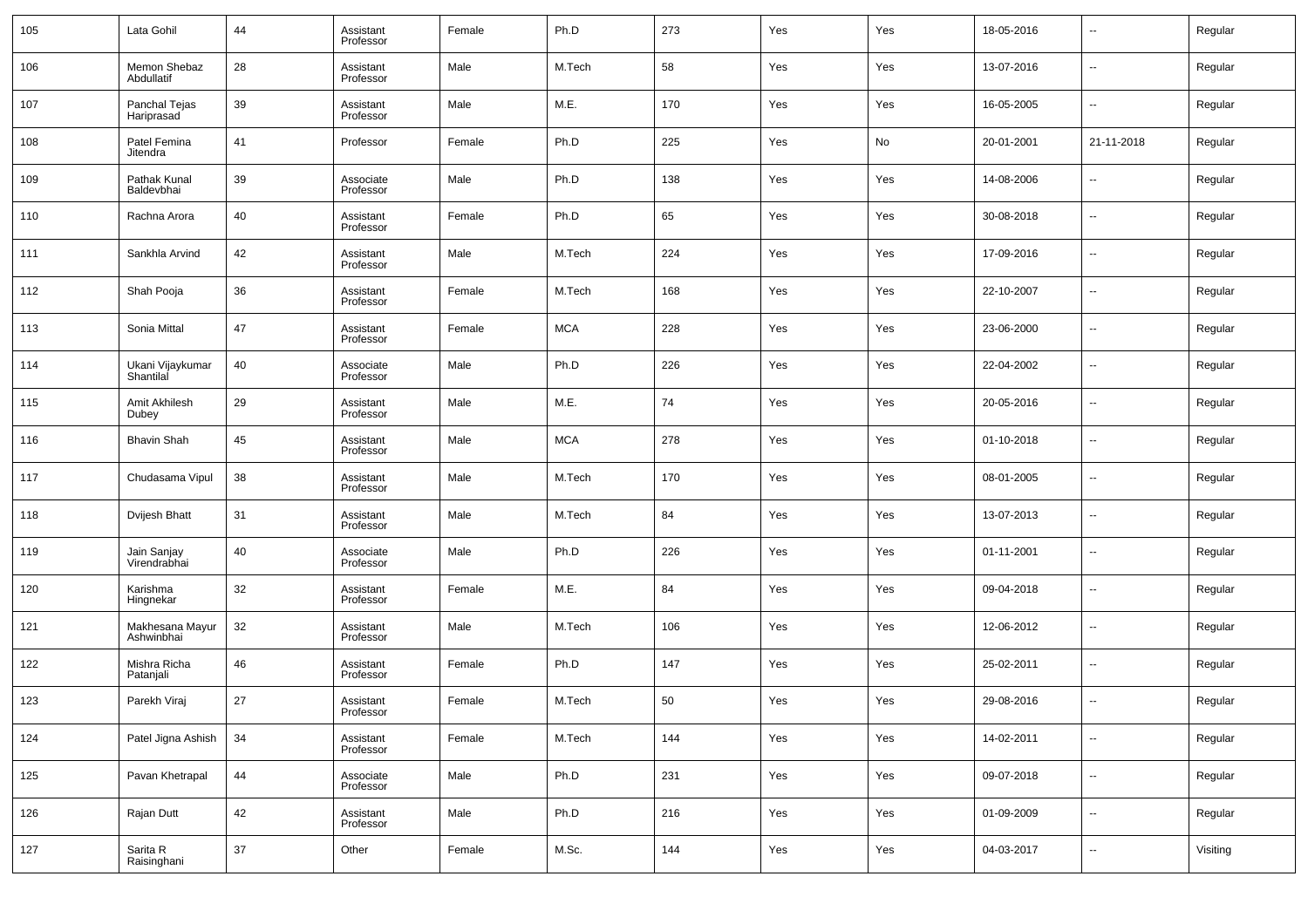| 128 | Sharma Ankit<br>Ravindra              | 32 | Assistant<br>Professor | Male   | Ph.D        | 104 | Yes | Yes | 30-11-2011 | $\overline{\phantom{a}}$ | Regular                |
|-----|---------------------------------------|----|------------------------|--------|-------------|-----|-----|-----|------------|--------------------------|------------------------|
| 129 | Suthar Jahanvi<br>Miteshbhai          | 34 | Assistant<br>Professor | Female | M.E.        | 154 | Yes | Yes | 15-05-2009 | $\overline{\phantom{a}}$ | Regular                |
| 130 | Upadhyay<br>Manisha Asit              | 48 | Associate<br>Professor | Female | Ph.D        | 266 | Yes | Yes | 08-05-1998 | $\overline{\phantom{a}}$ | Regular                |
| 131 | Aarohi Bhadiyadra                     | 29 | Assistant<br>Professor | Female | M.E.        | 41  | Yes | No  | 15-06-2017 | 31-05-2018               | Adhoc /<br>Contractual |
| 132 | Anup Maurya                           | 31 | Assistant<br>Professor | Male   | M.Tech      | 72  | Yes | No  | 17-09-2018 | 27-12-2018               | Regular                |
| 133 | Bora Leena<br>Vijaykumar              | 37 | Assistant<br>Professor | Female | M.Tech      | 153 | Yes | Yes | 01-02-2006 | $\overline{\phantom{a}}$ | Regular                |
| 134 | Desai Saumil<br>Hirenbhai             | 31 | Assistant<br>Professor | Male   | M.Tech      | 82  | Yes | Yes | 21-11-2013 | $\overline{\phantom{a}}$ | Regular                |
| 135 | Garima Panwar                         | 27 | Assistant<br>Professor | Female | <b>NET</b>  | 9   | Yes | No  | 07-10-2017 | 19-05-2018               | Regular                |
| 136 | Joshi Hardik<br>Yogeshbhai            | 31 | Assistant<br>Professor | Male   | M.E.        | 108 | Yes | Yes | 18-07-2013 | $\overline{\phantom{a}}$ | Regular                |
| 137 | Kothari Vineet                        | 28 | Assistant<br>Professor | Male   | M.Tech      | 68  | Yes | Yes | 18-04-2016 | $\overline{\phantom{a}}$ | Regular                |
| 138 | Meenaxi Tak                           | 25 | Assistant<br>Professor | Female | M.Tech      | 14  | Yes | No  | 08-08-2018 | 31-05-2019               | Adhoc /<br>Contractual |
| 139 | Narmawala<br>Zunnun<br>Abdulraoof     | 38 | Associate<br>Professor | Male   | Ph.D        | 204 | Yes | Yes | 31-07-2002 | $\overline{\phantom{a}}$ | Regular                |
| 140 | Patel Anant                           | 26 | Assistant<br>Professor | Male   | M.E.        | 53  | Yes | Yes | 27-06-2017 | $\overline{\phantom{a}}$ | Regular                |
| 141 | Patel Priya                           | 25 | Assistant<br>Professor | Female | M.Tech      | 12  | Yes | No  | 07-02-2018 | 31-05-2019               | Adhoc /<br>Contractual |
| 142 | Preksha Anil<br>Pareek                | 30 | Assistant<br>Professor | Female | M.Tech      | 59  | Yes | Yes | 23-05-2017 | $\overline{\phantom{a}}$ | Regular                |
| 143 | Raval Tejas<br>Nitinkumar             | 32 | Assistant<br>Professor | Male   | M.Tech      | 118 | Yes | Yes | 11-06-2012 | --                       | Regular                |
| 144 | Shah Dhaval<br>Gopalchandra           | 37 | Assistant<br>Professor | Male   | Ph.D        | 157 | Yes | Yes | 31-08-2007 | --                       | Regular                |
| 145 | Singha Pronoy<br>Pradip               | 29 | Assistant<br>Professor | Male   | <b>SLET</b> | 60  | Yes | Yes | 20-06-2017 | --                       | Regular                |
| 146 | <b>Thakkar Hiral</b>                  | 31 | Assistant<br>Professor | Female | M.E.        | 100 | Yes | Yes | 25-07-2016 | --                       | Regular                |
| 147 | Virali Patoliya                       | 28 | Other                  | Female | M. Phil     | 36  | Yes | No  | 07-11-2017 | 05-05-2018               | Visiting               |
| 148 | Amrolia Hormaz<br>Zarir               | 30 | Assistant<br>Professor | Male   | M.Tech      | 84  | Yes | Yes | 11-07-2013 | ۰.                       | Regular                |
| 149 | <b>Bhavsar Twinkle</b><br>Kushalkumar | 32 | Assistant<br>Professor | Female | M.E.        | 132 | Yes | Yes | 22-07-2013 | $\overline{\phantom{a}}$ | Regular                |
| 150 | Dalwadi Hemang<br>Amrutlal            | 31 | Assistant<br>Professor | Male   | M.Tech      | 98  | Yes | Yes | 01-05-2014 | ۰.                       | Regular                |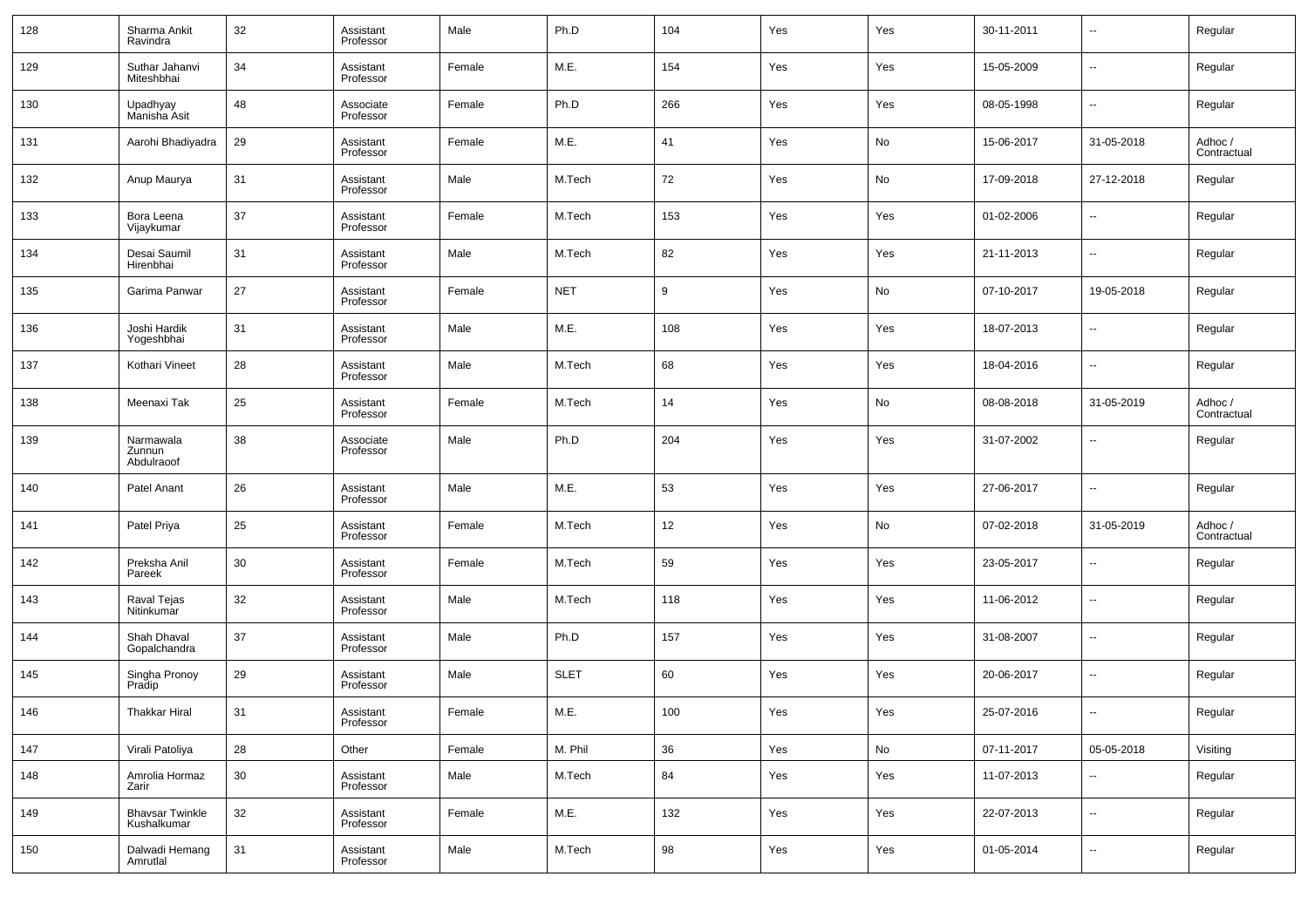| 151 | Fataniya<br>Bhupendra<br>Damjibhai     | 36 | Assistant<br>Professor | Male   | M.E.   | 180 | Yes | Yes | 07-07-2008 | --                       | Regular  |
|-----|----------------------------------------|----|------------------------|--------|--------|-----|-----|-----|------------|--------------------------|----------|
| 152 | Jani Swapnil<br>Nalinbhai              | 34 | Assistant<br>Professor | Male   | M.Tech | 124 | Yes | Yes | 30-06-2009 | ш,                       | Regular  |
| 153 | Khanpara Pimal<br>Shantilal            | 31 | Assistant<br>Professor | Female | M.Tech | 91  | Yes | Yes | 01-02-2012 | н.                       | Regular  |
| 154 | Malaram Kumhar                         | 37 | Assistant<br>Professor | Male   | M.Tech | 156 | Yes | Yes | 16-02-2009 | ш,                       | Regular  |
| 155 | Modi Bharat<br>Amrutlal                | 49 | Professor              | Male   | Ph.D   | 322 | Yes | Yes | 14-12-1996 | н.                       | Regular  |
| 156 | Parita Oza                             | 35 | Assistant<br>Professor | Female | M.Tech | 169 | Yes | Yes | 06-02-2008 | ш,                       | Regular  |
| 157 | Patel Jitali<br>Dineshkumar            | 35 | Assistant<br>Professor | Female | M.Tech | 132 | Yes | Yes | 18-08-2011 | ш,                       | Regular  |
| 158 | Pillai Shibu<br>Gopinathan             | 42 | Assistant<br>Professor | Male   | Ph.D   | 155 | Yes | Yes | 26-06-2006 | ш,                       | Regular  |
| 159 | Rangwala Hasan<br>Mohammedi            | 32 | Assistant<br>Professor | Male   | Ph.D   | 53  | Yes | Yes | 30-05-2015 | $\overline{\phantom{a}}$ | Regular  |
| 160 | Savani Vijay<br>Gopalbhai              | 39 | Assistant<br>Professor | Male   | Ph.D   | 226 | Yes | Yes | 07-11-2005 | н.                       | Regular  |
| 161 | Sharma Rachna<br>Kamal                 | 41 | Assistant<br>Professor | Female | M.Tech | 146 | Yes | Yes | 24-01-2008 | н.                       | Regular  |
| 162 | Tandel<br>Roshankumar<br>Rameshchandra | 27 | Assistant<br>Professor | Male   | M.Tech | 36  | Yes | Yes | 03-08-2016 | н.                       | Regular  |
| 163 | Vachhani Khyati<br>Praful              | 30 | Assistant<br>Professor | Female | M.Tech | 75  | Yes | No  | 15-07-2013 | 31-05-2018               | Regular  |
| 164 | Akhilesh Panwar                        | 29 | Assistant<br>Professor | Male   | M.Tech | 35  | Yes | Yes | 04-08-2016 | $\overline{a}$           | Regular  |
| 165 | <b>Bhatt Divya</b><br>Kiritkumar       | 32 | Assistant<br>Professor | Female | M.Tech | 66  | Yes | No  | 25-04-2014 | 12-06-2018               | Regular  |
| 166 | Chauhan Mihir<br>Mahendrakumar         | 36 | Assistant<br>Professor | Male   | Ph.D   | 154 | Yes | Yes | 28-05-2008 | $\overline{a}$           | Regular  |
| 167 | Diksha Tomar                           | 25 | Other                  | Female | B.Sc.  | 48  | Yes | No  | 08-08-2016 | 12-02-2018               | Visiting |
| 168 | Jafarullakhan<br>Pathan                | 40 | Assistant<br>Professor | Male   | M.E.   | 168 | Yes | Yes | 15-05-2017 | --                       | Regular  |
| 169 | Kapadia Harsh<br>Khodidas              | 30 | Assistant<br>Professor | Male   | M.Tech | 84  | Yes | Yes | 23-07-2012 |                          | Regular  |
| 170 | Lavingia Kruti<br>Rajesh               | 33 | Assistant<br>Professor | Female | M.Tech | 127 | Yes | Yes | 20-08-2011 | $\overline{\phantom{a}}$ | Regular  |
| 171 | Mewada Rajubhai<br>Kaniyalal           | 42 | Professor              | Male   | Ph.D   | 223 | Yes | No  | 06-08-2001 | 21-11-2018               | Regular  |
| 172 | Pandya Ankur<br>Arvindbhai             | 39 | Assistant<br>Professor | Male   | Ph.D   | 144 | Yes | Yes | 25-10-2008 | $\overline{\phantom{a}}$ | Regular  |
| 173 | Patel Himanshu<br>Kantilal             | 47 | Associate<br>Professor | Male   | Ph.D   | 315 | Yes | Yes | 16-05-2000 | $\overline{\phantom{a}}$ | Regular  |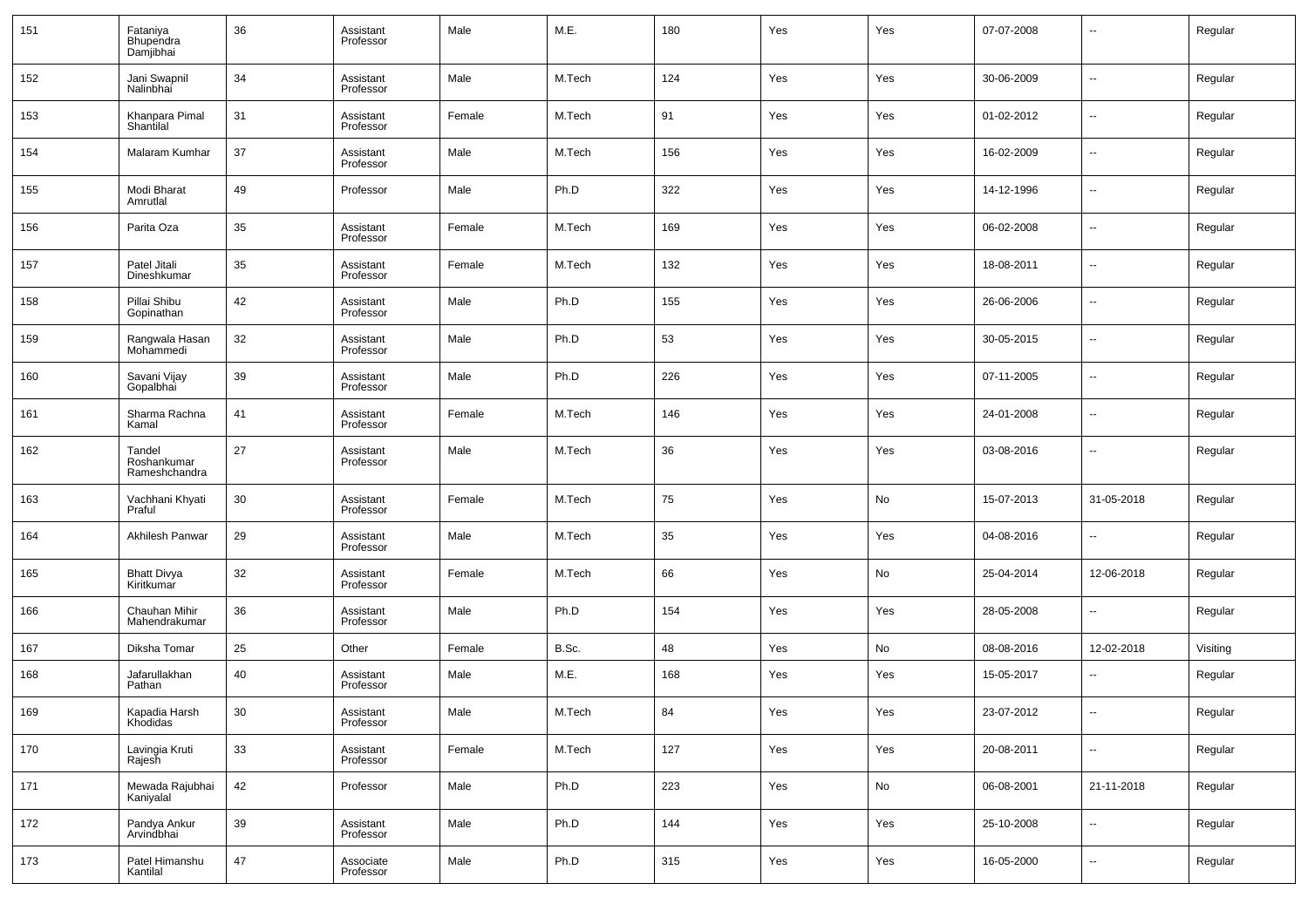| 174 | Patni Neha                           | 35 | Assistant<br>Professor | Female | Ph.D       | 154          | Yes | Yes | 18-11-2008 | $\overline{\phantom{a}}$ | Regular  |
|-----|--------------------------------------|----|------------------------|--------|------------|--------------|-----|-----|------------|--------------------------|----------|
| 175 | Raiyani Sunil<br>Dineshbhai          | 33 | Assistant<br>Professor | Male   | M.Tech     | 53           | Yes | Yes | 25-05-2015 | $\overline{\phantom{a}}$ | Regular  |
| 176 | Santosh Kakad                        | 25 | Assistant<br>Professor | Male   | M.Tech     | 19           | Yes | Yes | 10-10-2018 | $\overline{\phantom{a}}$ | Regular  |
| 177 | Shamnani Ujala<br>Jagdish            | 30 | Assistant<br>Professor | Female | M.A        | 54           | Yes | No  | 14-07-2014 | 02-09-2018               | Regular  |
| 178 | Subhanshi Gupta                      | 22 | Other                  | Female | M.Sc.      | 3            | No  | Yes | 29-07-2019 | $\sim$                   | Visiting |
| 179 | Umesh Bodkhe                         | 30 | Assistant<br>Professor | Male   | M.Tech     | 48           | Yes | Yes | 22-05-2018 | $\overline{\phantom{a}}$ | Regular  |
| 180 | Abhirami<br>Rajagopal                | 31 | Assistant<br>Professor | Female | M.E.       | 75           | Yes | Yes | 31-05-2018 | $\overline{\phantom{a}}$ | Regular  |
| 181 | Arjun Vinod Dhar                     | 22 | Other                  | Male   | M.A        | $\mathbf{3}$ | No  | Yes | 30-07-2019 | $\overline{\phantom{a}}$ | Visiting |
| 182 | Chandan Trivedi                      | 27 | Assistant<br>Professor | Male   | M.Tech     | 69           | Yes | Yes | 23-05-2017 | $\overline{\phantom{a}}$ | Regular  |
| 183 | Desai Shivani                        | 32 | Assistant<br>Professor | Female | M.Tech     | 84           | Yes | Yes | 21-07-2012 | $\overline{\phantom{a}}$ | Regular  |
| 184 | Gaurav Raval                         | 43 | Associate<br>Professor | Male   | Ph.D       | 254          | Yes | Yes | 15-10-2005 | $\overline{\phantom{a}}$ | Regular  |
| 185 | Joshi Shashikant<br>Jagmitra         | 43 | Professor              | Male   | Ph.D       | 226          | Yes | Yes | 01-03-2003 | $\overline{\phantom{a}}$ | Regular  |
| 186 | Krishna Solanki                      | 30 | Other                  | Female | M.A        | 51           | Yes | Yes | 07-11-2016 | $\overline{\phantom{a}}$ | Visiting |
| 187 | Mehta Chintan<br>Rajeshbhai          | 40 | Assistant<br>Professor | Male   | M.Tech     | 200          | Yes | Yes | 11-05-2010 | $\overline{\phantom{a}}$ | Regular  |
| 188 | Nathwani Chirag                      | 30 | Assistant<br>Professor | Male   | M.E.       | 58           | Yes | Yes | 26-06-2017 | $\sim$                   | Regular  |
| 189 | Patel Arth<br>Jitendrakumar          | 26 | Assistant<br>Professor | Male   | M.Tech     | 39           | Yes | Yes | 28-07-2016 | $\overline{\phantom{a}}$ | Regular  |
| 190 | Patel Rajesh<br>Naranbhai            | 49 | Professor              | Male   | Ph.D       | 346          | Yes | Yes | 16-08-1995 | $\overline{\phantom{a}}$ | Regular  |
| 191 | Priti Sutrdhar                       | 41 | Other                  | Female | M.Sc.      | 132          | No  | Yes | 23-09-2019 | $\overline{\phantom{a}}$ | Visiting |
| 192 | Ruchi Mankad                         | 40 | Other                  | Female | <b>MBA</b> | 104          | Yes | Yes | 07-12-2018 | $\overline{\phantom{a}}$ | Visiting |
| 193 | Shah Manisha<br>Tushar               | 39 | Assistant<br>Professor | Female | Ph.D       | 180          | Yes | Yes | 06-06-2005 | $\overline{\phantom{a}}$ | Regular  |
| 194 | Singhal Ath Satish                   | 33 | Assistant<br>Professor | Male   | M.Tech     | 118          | Yes | Yes | 09-07-2009 | $\overline{\phantom{a}}$ | Regular  |
| 195 | Thakkar Priyank<br>Bhupendrabhai     | 40 | Associate<br>Professor | Male   | Ph.D       | 227          | Yes | Yes | 30-03-2012 | ۰.                       | Regular  |
| 196 | Vora<br>Santoshkumar<br>Chandravadan | 45 | Professor              | Male   | Ph.D       | 258          | Yes | Yes | 29-07-1998 | $\overline{\phantom{a}}$ | Regular  |
| 197 | Annima Gupta                         | 29 | Assistant<br>Professor | Male   | M.Tech     | 41           | Yes | Yes | 24-05-2017 | ۰.                       | Regular  |
| 198 | <b>Bijal Yeolekar</b>                | 33 | Assistant<br>Professor | Female | Ph.D       | 108          | Yes | Yes | 15-05-2018 | ۰.                       | Regular  |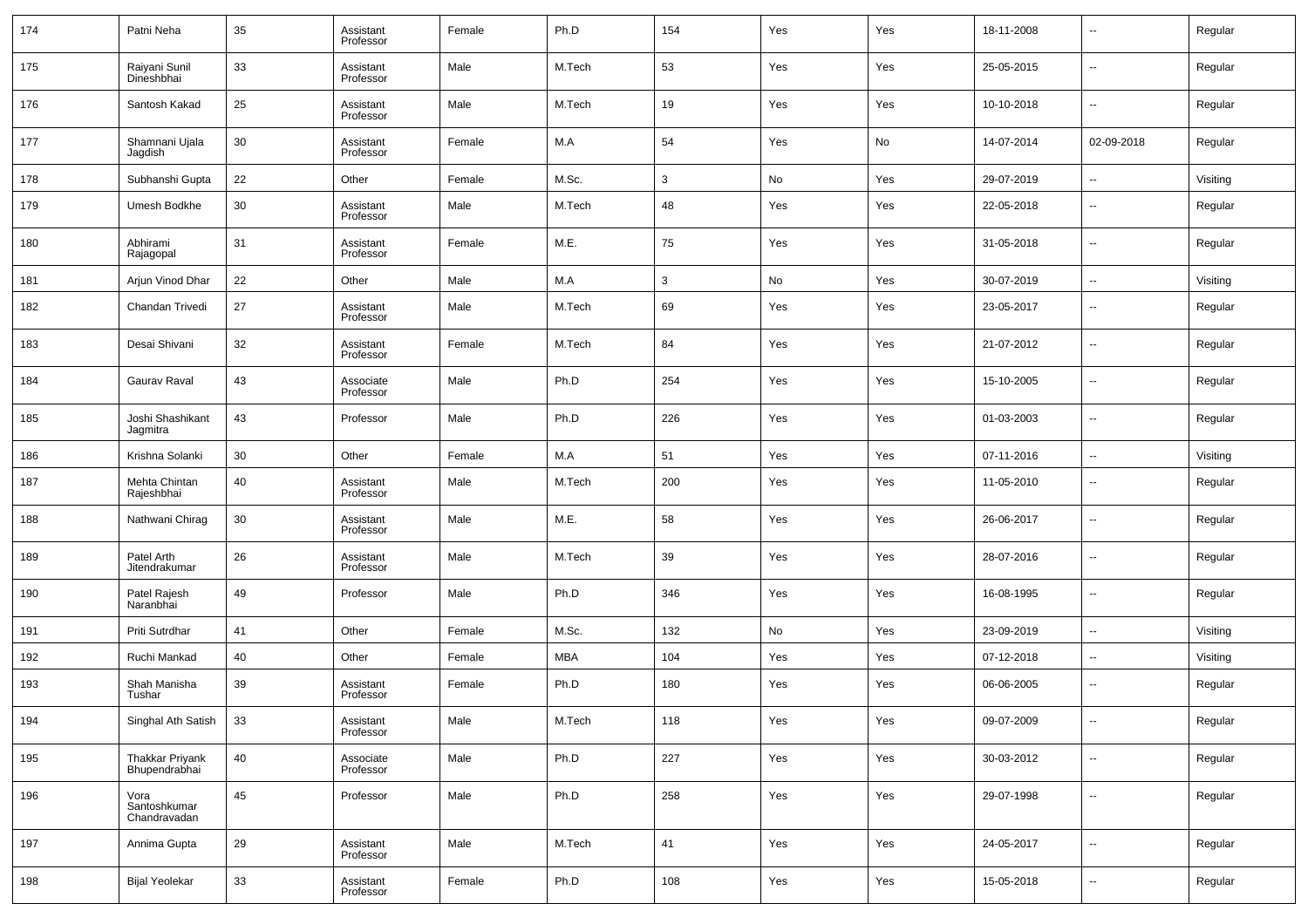| 199 | Deeksha Gahlaut                       | 25 | Other                  | Female | M.A    | 26  | Yes | No  | 23-03-2018 | 12-05-2018               | Visiting |
|-----|---------------------------------------|----|------------------------|--------|--------|-----|-----|-----|------------|--------------------------|----------|
| 200 | Gajjar Sachin<br>Harishbhai           | 42 | Associate<br>Professor | Male   | Ph.D   | 245 | Yes | Yes | 08-06-2002 | $\overline{\phantom{a}}$ | Regular  |
| 201 | Jodhani Keval                         | 26 | Assistant<br>Professor | Male   | M.E.   | 31  | Yes | Yes | 07-02-2018 | $\overline{\phantom{a}}$ | Regular  |
| 202 | Koshti Utsav<br>Kamalbhai             | 33 | Assistant<br>Professor | Male   | M.Tech | 119 | Yes | Yes | 29-03-2014 | $\overline{\phantom{a}}$ | Regular  |
| 203 | Md Rihan Maaze                        | 29 | Assistant<br>Professor | Male   | M.Tech | 70  | Yes | No  | 21-05-2016 | 02-07-2019               | Regular  |
| 204 | Nair Anuja<br>Ramchandran             | 32 | Assistant<br>Professor | Female | M.Tech | 102 | Yes | Yes | 30-03-2015 | $\overline{\phantom{a}}$ | Regular  |
| 205 | Patel Amit<br>Narayanbhai             | 41 | Assistant<br>Professor | Male   | M.E.   | 213 | Yes | Yes | 08-10-2003 | $\ddotsc$                | Regular  |
| 206 | Patel Paresh<br>Vardhmandas           | 50 | Professor              | Male   | Ph.D   | 318 | Yes | Yes | 01-01-1997 | $\overline{\phantom{a}}$ | Regular  |
| 207 | Prasad Vivek<br>Kumar                 | 37 | Assistant<br>Professor | Male   | M.Tech | 130 | Yes | Yes | 21-08-2012 | $\overline{\phantom{a}}$ | Regular  |
| 208 | Raval Chirag H                        | 27 | Assistant<br>Professor | Male   | M.E.   | 47  | Yes | Yes | 15-05-2017 | $\overline{\phantom{a}}$ | Regular  |
| 209 | Shah Darshita<br>Jigar                | 41 | Assistant<br>Professor | Female | M.Tech | 226 | Yes | Yes | 07-06-2001 | $\overline{\phantom{a}}$ | Regular  |
| 210 | Shukla Ami Jigar                      | 38 | Assistant<br>Professor | Female | M.Tech | 174 | Yes | No  | 02-01-2008 | 31-12-2018               | Regular  |
| 211 | Tekwani<br>Pragneshkumar<br>Natvarlal | 43 | Professor              | Male   | Ph.D   | 269 | Yes | Yes | 17-08-2001 | $\overline{\phantom{a}}$ | Regular  |
| 212 | Vellala<br>Paramsivan<br>Suryasivan   | 50 | Assistant<br>Professor | Male   | Ph.D   | 296 | Yes | Yes | 18-10-2006 | $\overline{\phantom{a}}$ | Regular  |
| 213 | Akhilesh Ladha                        | 34 | Assistant<br>Professor | Male   | M.Tech | 110 | Yes | Yes | 21-05-2018 | $\overline{\phantom{a}}$ | Regular  |
| 214 | <b>Bhatt Anand</b><br>Ambaprasad      | 37 | Assistant<br>Professor | Male   | M.Tech | 114 | Yes | Yes | 02-04-2012 | $\overline{\phantom{a}}$ | Regular  |
| 215 | Chaudhary Amita                       | 39 | Assistant<br>Professor | Female | Ph.D   | 49  | Yes | Yes | 06-01-2015 | $\sim$                   | Regular  |
| 216 | Dhare Vaishali<br>Hitesh              | 40 | Assistant<br>Professor | Female | Ph.D   | 223 | Yes | Yes | 13-09-2004 | $\overline{\phantom{a}}$ | Regular  |
| 217 | Gohil Ashish<br>Mulchand              | 40 | Assistant<br>Professor | Male   | Ph.D   | 166 | Yes | Yes | 21-12-2005 |                          | Regular  |
| 218 | Kamplimath<br>Hemanth                 | 32 | Assistant<br>Professor | Male   | M.Tech | 69  | Yes | Yes | 30-08-2014 | $\overline{\phantom{a}}$ | Regular  |
| 219 | Lakhera Vikas<br>Janardhanprasad      | 52 | Professor              | Male   | Ph.D   | 322 | Yes | Yes | 15-01-1997 | ۰.                       | Regular  |
| 220 | Mehta Vishal<br>Ketankumar            | 28 | Assistant<br>Professor | Male   | M.Tech | 58  | Yes | Yes | 01-08-2016 | ۰.                       | Regular  |
| 221 | Panchal Mitesh<br>Bipinbhai           | 42 | Associate<br>Professor | Male   | Ph.D   | 238 | Yes | Yes | 05-05-2015 | ۰.                       | Regular  |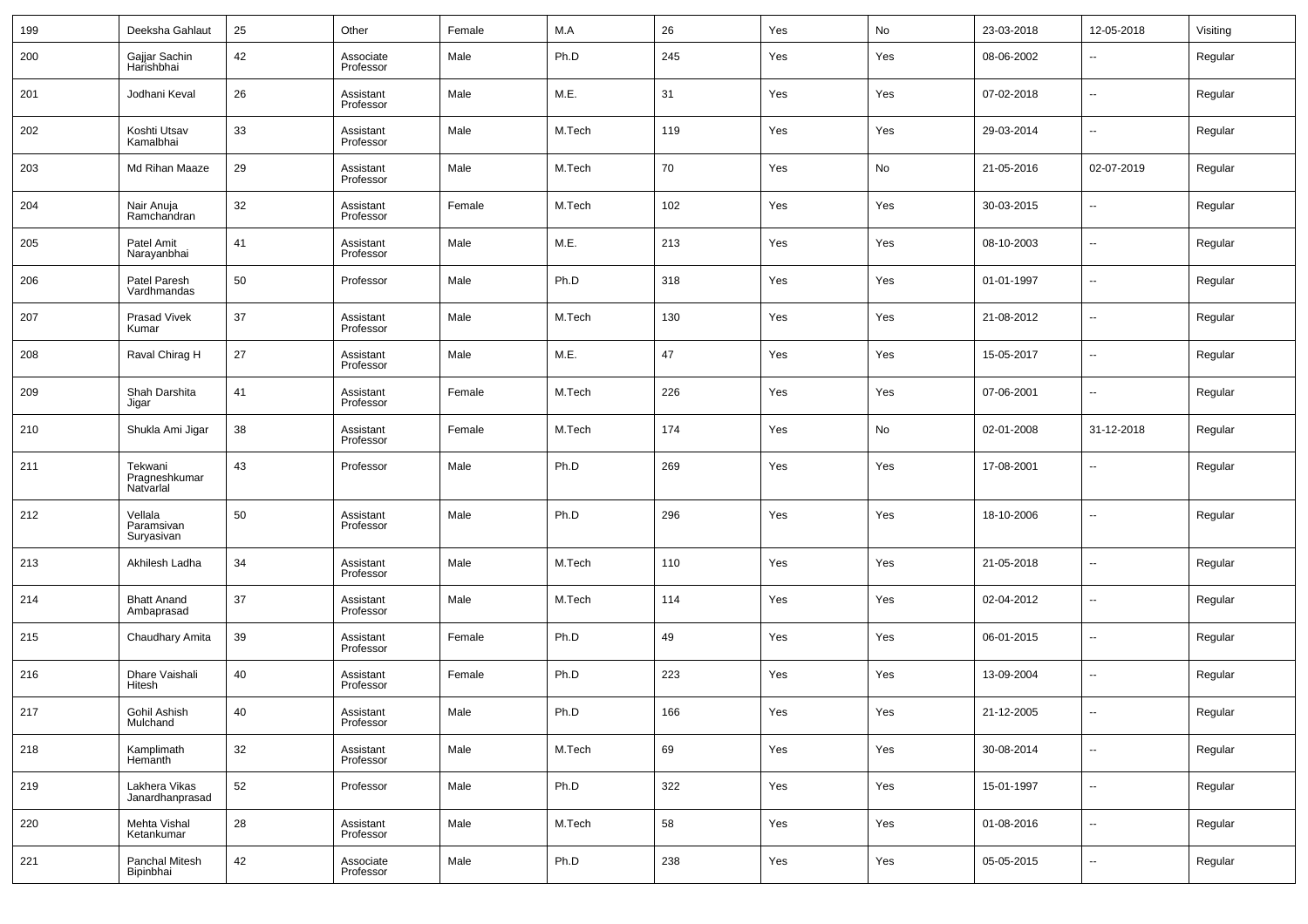| 222 | Patel Dhaval<br>Vallabhbhai         | 33 | Assistant<br>Professor | Male   | M.Tech     | 134 | Yes | Yes | 01-07-2009 | $\overline{\phantom{a}}$ | Regular                |
|-----|-------------------------------------|----|------------------------|--------|------------|-----|-----|-----|------------|--------------------------|------------------------|
| 223 | Patel Usha                          | 39 | Assistant<br>Professor | Female | M.Tech     | 145 | Yes | Yes | 12-12-2007 | $\overline{\phantom{a}}$ | Regular                |
| 224 | Purohit<br>Sharadkumar<br>Purnanand | 45 | Professor              | Male   | Ph.D       | 300 | Yes | Yes | 28-02-2003 | $\overline{\phantom{a}}$ | Regular                |
| 225 | Samyak Shah                         | 27 | Assistant<br>Professor | Male   | M.Tech     | 32  | Yes | Yes | 01-08-2016 | $\ddotsc$                | Regular                |
| 226 | Shah Parin<br>Dinanathbhai          | 43 | Professor              | Male   | Ph.D       | 229 | Yes | No  | 06-06-2001 | 06-07-2019               | Regular                |
| 227 | Soni Sneh<br>Kalpesh                | 28 | Assistant<br>Professor | Male   | M.Tech     | 54  | Yes | Yes | 20-12-2018 | --                       | Regular                |
| 228 | <b>Twinkle Agrawal</b>              | 29 | Other                  | Female | <b>MBA</b> | 59  | Yes | Yes | 20-07-2018 | $\overline{\phantom{a}}$ | Visiting               |
| 229 | Agrawal<br>Kedarprasad              | 56 | Associate<br>Professor | Male   | Ph.D       | 375 | Yes | Yes | 13-09-2001 | $\overline{\phantom{a}}$ | Regular                |
| 230 | Bhanupriya Rohila                   | 31 | Assistant<br>Professor | Female | Ph.D       | 36  | Yes | No  | 15-07-2017 | 31-05-2018               | Adhoc /<br>Contractual |
| 231 | Chandani<br>Chhattani               | 29 | Other                  | Female | M.A        | 60  | Yes | No  | 14-08-2017 | 19-03-2018               | Visiting               |
| 232 | Devendra Vashi                      | 40 | Assistant<br>Professor | Male   | <b>MCA</b> | 170 | Yes | Yes | 07-10-2016 | $\overline{\phantom{a}}$ | Regular                |
| 233 | Ghosh Kunal                         | 73 | Other                  | Male   | Ph.D       | 453 | Yes | Yes | 23-02-2016 | $\overline{\phantom{a}}$ | Visiting               |
| 234 | Joshipura Milind<br>Himkarbhai      | 40 | Professor              | Male   | Ph.D       | 201 | Yes | Yes | 11-06-2004 | $\overline{\phantom{a}}$ | Regular                |
| 235 | Kuntal<br>Bhattacharjee             | 40 | Associate<br>Professor | Male   | Ph.D       | 168 | Yes | Yes | 01-09-2016 | $\overline{\phantom{a}}$ | Regular                |
| 236 | Mehta Sandip<br>Anilbhai            | 39 | Assistant<br>Professor | Male   | M.Tech     | 201 | Yes | Yes | 03-02-2003 | $\overline{\phantom{a}}$ | Regular                |
| 237 | Om Prakash                          | 39 | Assistant<br>Professor | Male   | Ph.D       | 144 | Yes | No  | 18-05-2018 | 04-05-2019               | Regular                |
| 238 | Patel Chirag<br>Gopalbhai           | 28 | Assistant<br>Professor | Male   | M.Tech     | 5   | Yes | No  | 07-01-2019 | 31-05-2019               | Adhoc /<br>Contractual |
| 239 | Patel Sanjay<br>Surendrabhai        | 46 | Professor              | Male   | Ph.D       | 278 | Yes | Yes | 08-03-1998 | $\overline{\phantom{a}}$ | Regular                |
| 240 | Pronoya<br>Bhattacharya             | 32 | Assistant<br>Professor | Male   | M.Tech     | 133 | Yes | Yes | 21-03-2018 | $\overline{\phantom{a}}$ | Regular                |
| 241 | Rushabh Shah                        | 40 | Assistant<br>Professor | Male   | <b>MCA</b> | 188 | Yes | Yes | 08-03-2007 | $\overline{\phantom{a}}$ | Regular                |
| 242 | Shah Nimish<br>Rajnikant            | 47 | Associate<br>Professor | Male   | Ph.D       | 285 | Yes | Yes | 21-09-1999 | $\overline{\phantom{a}}$ | Regular                |
| 243 | Solanki Himmat                      | 77 | Other                  | Male   | M.Tech     | 510 | Yes | Yes | 03-09-2014 | $\overline{\phantom{a}}$ | Visiting               |
| 244 | Trivedi Reena<br>Rajnikant          | 47 | Associate<br>Professor | Female | Ph.D       | 310 | Yes | Yes | 05-09-1997 | $\overline{\phantom{a}}$ | Regular                |
| 245 | Yeolekar Mahesh<br>Ashokbaai        | 38 | Assistant<br>Professor | Male   | Ph.D       | 124 | Yes | No  | 16-05-2016 | 20-09-2019               | Regular                |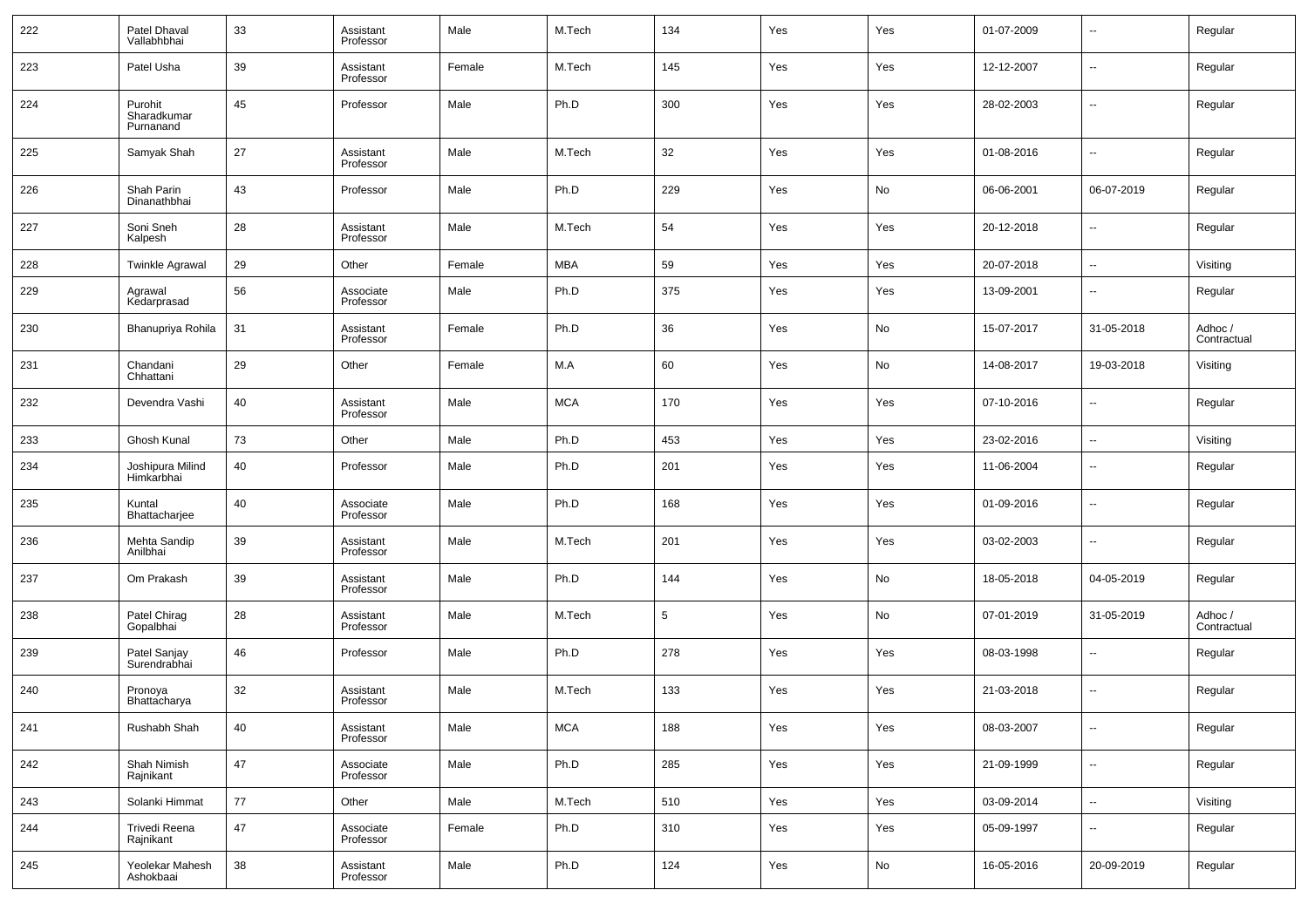| 246 | Amit Kumar                            | 37 | Assistant<br>Professor | Male   | Ph.D   | $\overline{7}$ | No  | Yes | 01-05-2019 | $\overline{\phantom{a}}$ | Regular                |
|-----|---------------------------------------|----|------------------------|--------|--------|----------------|-----|-----|------------|--------------------------|------------------------|
| 247 | Bhavsar Madhuri                       | 47 | Professor              | Female | Ph.D   | 276            | Yes | Yes | 20-11-2001 | $\overline{\phantom{a}}$ | Regular                |
| 248 | Daiwat Vyas                           | 30 | Assistant<br>Professor | Male   | M.Tech | 60             | Yes | Yes | 15-07-2014 | $\sim$                   | Regular                |
| 249 | Dwivedi Ankur<br>Harshadbhai          | 45 | Assistant<br>Professor | Male   | Ph.D   | 204            | Yes | Yes | 07-01-2011 | $\overline{a}$           | Regular                |
| 250 | Jain Swati                            | 41 | Associate<br>Professor | Female | Ph.D   | 226            | Yes | Yes | 24-07-2001 | $\overline{\phantom{a}}$ | Regular                |
| 251 | Karri V V<br>Satyanarayana            | 34 | Assistant<br>Professor | Male   | M.Tech | 101            | Yes | Yes | 23-05-2017 | --                       | Regular                |
| 252 | Makwana<br>Rudreshkumar<br>Dineshbhai | 33 | Assistant<br>Professor | Male   | M.Tech | 94             | Yes | Yes | 01-07-2013 | $\sim$                   | Regular                |
| 253 | Modi Anitha Vishal                    | 38 | Assistant<br>Professor | Female | M.Tech | 152            | Yes | Yes | 30-03-2015 | ш,                       | Regular                |
| 254 | Parikh Vishal<br>Umeshkumar           | 37 | Assistant<br>Professor | Male   | M.Tech | 168            | Yes | Yes | 23-05-2008 | --                       | Regular                |
| 255 | Patel Jignesh<br>Baldevbhai           | 46 | Associate<br>Professor | Male   | Ph.D   | 273            | Yes | Yes | 02-09-1997 | ш,                       | Regular                |
| 256 | Payal Prajapati                       | 26 | Assistant<br>Professor | Female | M.Tech | 61             | Yes | No  | 17-06-2016 | 12-07-2019               | Regular                |
| 257 | Rakshita A Patel                      | 29 | Other                  | Female | M.Sc.  | 42             | Yes | No  | 07-11-2016 | 12-01-2018               | Visiting               |
| 258 | Saurin Parikh                         | 46 | Assistant<br>Professor | Male   | Ph.D   | 250            | Yes | Yes | 07-05-2001 | --                       | Regular                |
| 259 | Sharma Priyanka<br>Rahul              | 42 | Professor              | Female | Ph.D   | 239            | Yes | Yes | 04-10-2002 | $\sim$                   | Regular                |
| 260 | Sweta R Patel                         | 29 | Other                  | Female | M.Sc.  | 60             | Yes | Yes | 07-11-2016 | $\sim$                   | Visiting               |
| 261 | Udai Lal Paliwal                      | 46 | Professor              | Male   | Ph.D   | 252            | Yes | Yes | 10-11-2017 | --                       | Regular                |
| 262 | Avani Shah                            | 36 | Assistant<br>Professor | Female | Ph.D   | 64             | Yes | Yes | 04-10-2016 | --                       | Regular                |
| 263 | Sumita Bharat<br>Goyal                | 36 | Assistant<br>Professor | Female | Ph.D   | 172            | Yes | Yes | 30-06-2017 | --                       | Regular                |
| 264 | Nitin Kishore<br>Saxena               | 33 | Assistant<br>Professor | Male   | Ph.D   | 100            | Yes | Yes | 13-07-2018 | --                       | Regular                |
| 265 | Ashutosh Pandey                       | 30 | Assistant<br>Professor | Male   | M.A    | 52             | No  | Yes | 23-05-2019 | $\overline{a}$           | Regular                |
| 266 | Karishma Butani                       | 26 | Assistant<br>Professor | Female | M.COM  | 48             | Yes | Yes | 11-07-2019 | $\overline{\phantom{a}}$ | Regular                |
| 267 | <b>Ishu Mittal</b>                    | 24 | Assistant<br>Professor | Female | M.COM  | 1              | No  | Yes | 01-07-2019 | $\overline{\phantom{a}}$ | Adhoc /<br>Contractual |
| 268 | Anand Deo                             | 62 | Other                  | Male   | MMS    | 453            | Yes | Yes | 01-10-2015 | $\overline{\phantom{a}}$ | Adhoc /<br>Contractual |
| 269 | Ashwini Awasthi                       | 54 | Professor              | Male   | Ph.D   | 377            | Yes | Yes | 05-06-2007 | $\sim$                   | Regular                |
| 270 | Balakrishnan Unny                     | 35 | Assistant<br>Professor | Male   | MBA    | 145            | Yes | Yes | 16-05-2016 | $\overline{\phantom{a}}$ | Regular                |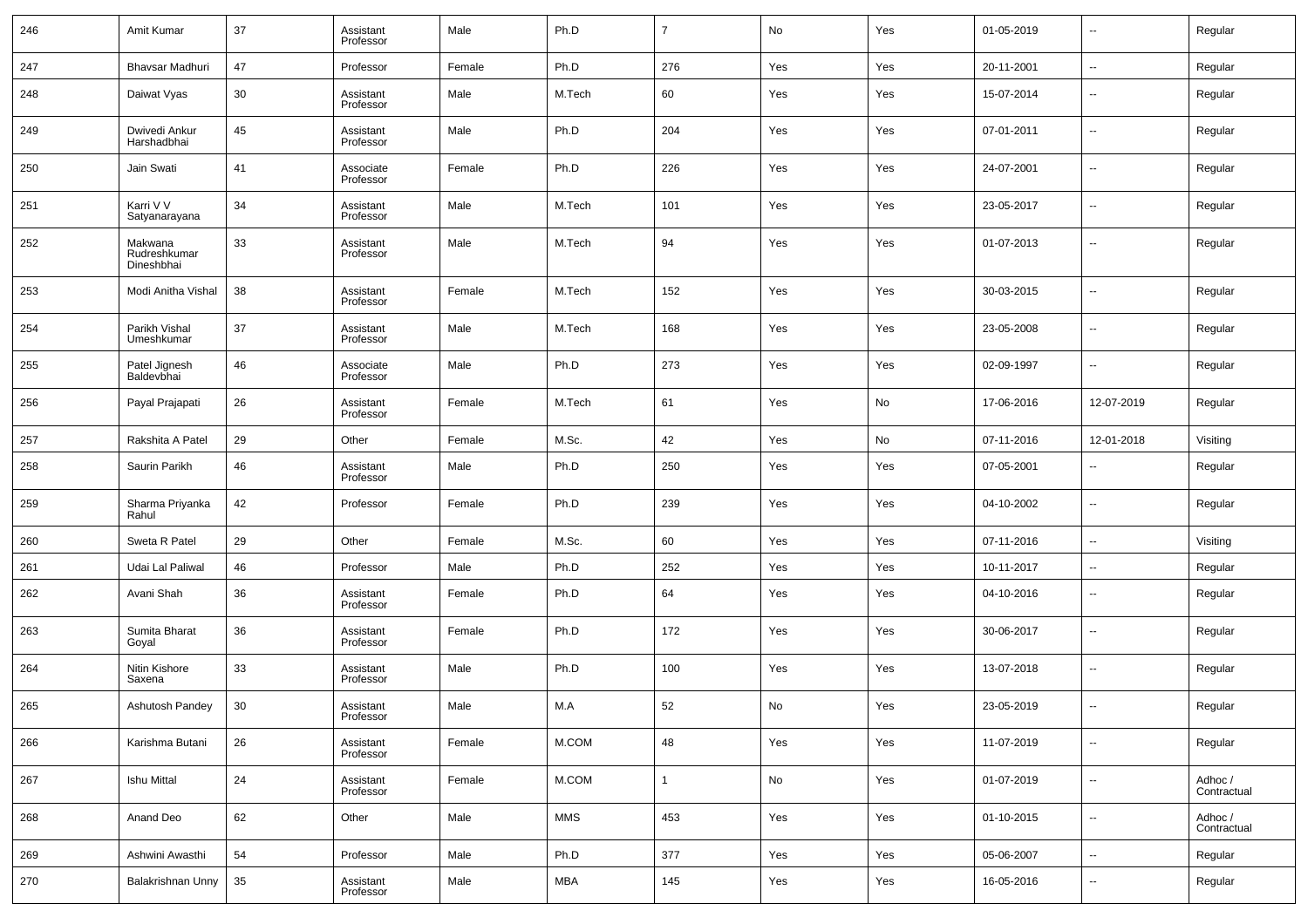| 271 | <b>BHATIA MAYANK</b>                                    | 40 | Assistant<br>Professor | Male   | Ph.D       | 186 | Yes | Yes | 20-05-2019 | $\sim$                   | Regular                |
|-----|---------------------------------------------------------|----|------------------------|--------|------------|-----|-----|-----|------------|--------------------------|------------------------|
| 272 | <b>BHATT AMOLA</b><br><b>SHAHIR</b>                     | 34 | Other                  | Female | Ph.D       | 149 | Yes | Yes | 25-05-2015 | $\overline{\phantom{a}}$ | Regular                |
| 273 | <b>BRAHMBHATT</b><br>VYOMA<br>PRASHANTBHAI              | 29 | Other                  | Female | M.A        | 40  | Yes | No  | 01-10-2015 | 30-09-2018               | Adhoc /<br>Contractual |
| 274 | <b>CHATTERJEE</b><br><b>MONALIS</b>                     | 39 | Other                  | Female | Ph.D       | 136 | Yes | Yes | 26-05-2015 | ш,                       | Regular                |
| 275 | CHAUHAN<br><b>HIMANSHU</b><br><b>ASHOKKUMAR</b>         | 42 | Assistant<br>Professor | Male   | Ph.D       | 231 | Yes | Yes | 20-05-2019 | $\overline{\phantom{a}}$ | Regular                |
| 276 | Chetan Jhaveri                                          | 46 | Assistant<br>Professor | Male   | Ph.D       | 284 | Yes | Yes | 15-06-2011 | --                       | Regular                |
| 277 | <b>CHUGAN PAWAN</b><br><b>KUMAR</b>                     | 67 | Other                  | Male   | Ph.D       | 502 | Yes | Yes | 12-06-2017 | --                       | Adhoc /<br>Contractual |
| 278 | <b>DABRAL</b><br><b>SHRESTHA</b>                        | 32 | Other                  | Female | Ph.D       | 96  | Yes | Yes | 18-05-2017 | --                       | Regular                |
| 279 | <b>DANAK</b><br><b>DEEPAKKUMAR</b><br><b>JAYKRISHNA</b> | 63 | Professor              | Male   | Ph.D       | 496 | Yes | Yes | 14-11-2002 | --                       | Regular                |
| 280 | <b>DAVE NIYATI</b>                                      | 30 | Assistant<br>Professor | Female | <b>MBA</b> | 86  | Yes | No  | 28-05-2015 | 21-12-2018               | Regular                |
| 281 | DESAI KHYATI M                                          | 41 | Assistant<br>Professor | Female | <b>MBA</b> | 229 | Yes | Yes | 26-12-2013 | --                       | Regular                |
| 282 | Gaurav Mishra                                           | 38 | Assistant<br>Professor | Male   | Ph.D       | 156 | Yes | No  | 16-05-2016 | 30-05-2018               | Regular                |
| 283 | <b>GUHA PRITHA</b>                                      | 38 | Assistant<br>Professor | Female | Ph.D       | 120 | Yes | No  | 16-05-2016 | 18-12-2018               | Regular                |
| 284 | Gupta<br>Maheshchand<br>Ghanshamlal                     | 60 | Other                  | Male   | C.S.       | 424 | Yes | Yes | 09-12-2016 | ۰.                       | Visiting               |
| 285 | <b>GURU SUNITA</b>                                      | 40 | Other                  | Female | Ph.D       | 192 | Yes | Yes | 10-10-2013 | $\overline{\phantom{a}}$ | Regular                |
| 286 | <b>Hardik Shah</b>                                      | 38 | Associate<br>Professor | Male   | Ph.D       | 208 | Yes | Yes | 07-09-2017 | $\overline{\phantom{a}}$ | Regular                |
| 287 | JADHAV VANITA<br>CHANDRAKANT                            | 28 | Other                  | Female | <b>MBA</b> | 48  | Yes | Yes | 25-10-2018 | $\sim$                   | Adhoc /<br>Contractual |
| 288 | <b>JAIN SANJAY A</b>                                    | 44 | Associate<br>Professor | Male   | Ph.D       | 245 | Yes | Yes | 11-12-2010 | ۰.                       | Regular                |
| 289 | Jayesh Aagja                                            | 49 | Associate<br>Professor | Male   | Ph.D       | 248 | Yes | Yes | 12-05-2009 | $\sim$                   | Regular                |
| 290 | <b>JHA POONAM</b>                                       | 39 | Other                  | Female | <b>MBA</b> | 36  | No  | No  | 09-08-2016 | 28-06-2017               | Adhoc /<br>Contractual |
| 291 | <b>JOSHI</b><br>TRIPURASUNDA<br>RI PANKAJ               | 56 | Assistant<br>Professor | Female | <b>MBA</b> | 418 | Yes | Yes | 02-07-2007 | $\overline{\phantom{a}}$ | Regular                |
| 292 | JOTWANI<br>DHIREN                                       | 34 | Other                  | Male   | Ph.D       | 118 | Yes | Yes | 16-12-2013 | $\sim$                   | Regular                |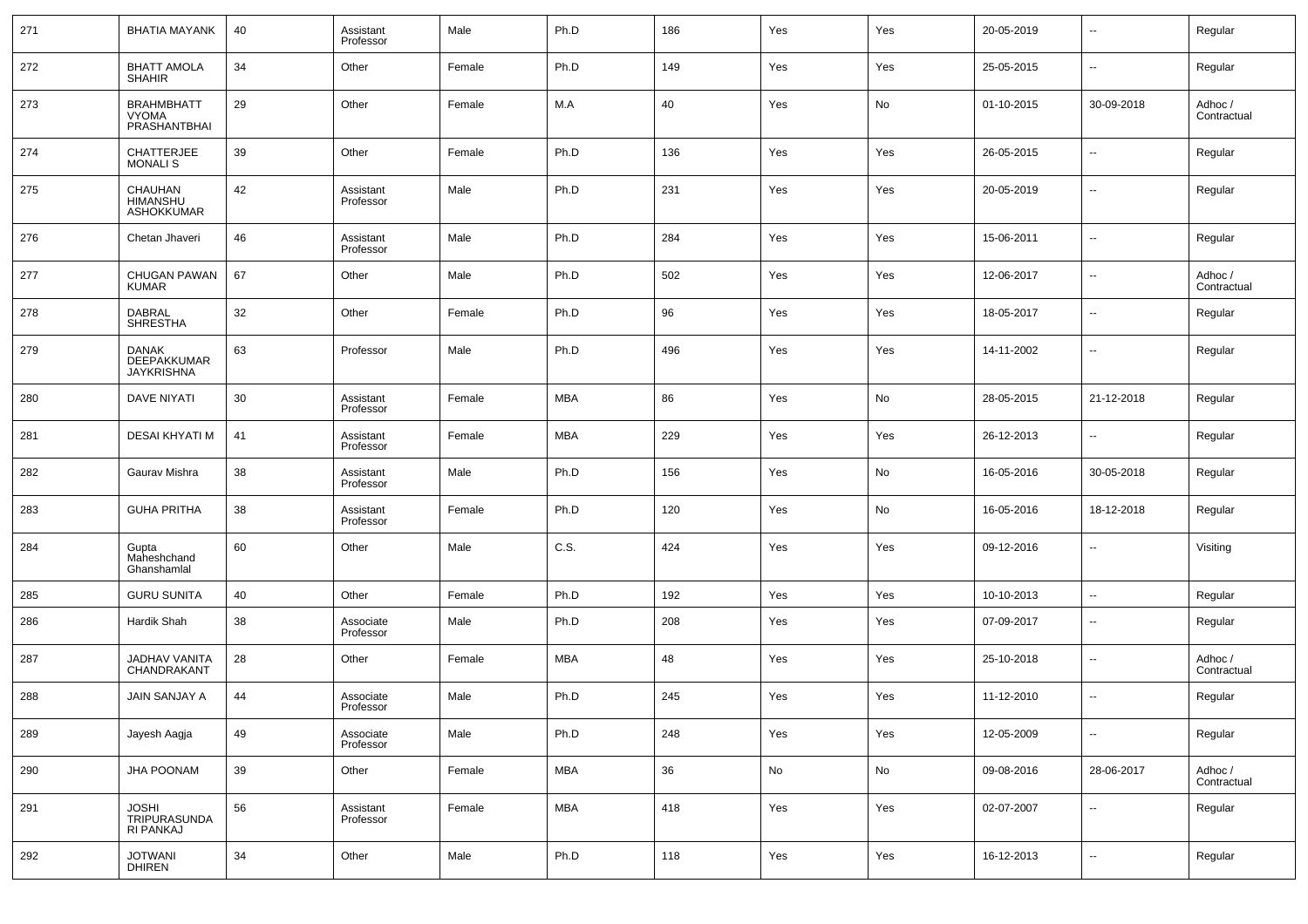| 293 | KANABAR<br>KRISHNA                                   | 35 | Assistant<br>Professor                              | Female | Ph.D         | 94  | Yes | Yes                          | 29-10-2018 | --                       | Regular                |
|-----|------------------------------------------------------|----|-----------------------------------------------------|--------|--------------|-----|-----|------------------------------|------------|--------------------------|------------------------|
| 294 | KATUWA ARPITA                                        | 32 | Other                                               | Female | <b>MBA</b>   | 58  | Yes | Yes                          | 20-08-2018 | --                       | Adhoc /<br>Contractual |
| 295 | <b>KAUR</b><br><b>RAJWINDER</b>                      | 32 | Assistant<br>Professor                              | Female | MBA          | 126 | Yes | Yes                          | 20-05-2019 | --                       | Regular                |
| 296 | <b>KIKANI RAJESH</b>                                 | 65 | Other                                               | Male   | <b>PGDBM</b> | 479 | Yes | Yes                          | 11-08-2014 | --                       | Adhoc /<br>Contractual |
| 297 | <b>LAL BHAJAN</b><br><b>GIRRAJ SINGH</b>             | 34 | Other                                               | Male   | Ph.D         | 60  | Yes | Yes                          | 15-05-2017 | --                       | Regular                |
| 298 | M MALLIKARJUN                                        | 48 | Dean / Principal /<br>Director / Vice<br>Chancellor | Male   | Ph.D         | 304 | Yes | Yes                          | 02-07-1997 | --                       | Regular                |
| 299 | Mahesh KC                                            | 43 | Assistant<br>Professor                              | Male   | Ph.D         | 240 | Yes | Yes                          | 01-01-2014 | $\overline{\phantom{a}}$ | Regular                |
| 300 | MAKHIJA<br><b>DILJEETKAUR</b><br><b>GURBHEJSINGH</b> | 34 | Other                                               | Female | Ph.D         | 79  | Yes | Yes                          | 16-05-2017 | ÷.                       | Regular                |
| 301 | Meeta Munshi                                         | 49 | Assistant<br>Professor                              | Female | Ph.D         | 306 | Yes | Yes                          | 16-06-2014 | $\overline{\phantom{a}}$ | Regular                |
| 302 | <b>MEHTA BHOOMI</b><br><b>RUCHIT</b>                 | 33 | Other                                               | Female | Ph.D         | 87  | Yes | Yes                          | 29-05-2017 | $\overline{\phantom{a}}$ | Regular                |
| 303 | <b>MEHTA BINDI</b>                                   | 68 | Other                                               | Female | Ph.D         | 416 | Yes | Yes                          | 09-06-2016 | $\overline{\phantom{a}}$ | Adhoc /<br>Contractual |
| 304 | MEHTA DHYANI J                                       | 32 | Other                                               | Male   | <b>MBA</b>   | 74  | Yes | Yes                          | 15-05-2017 | --                       | Regular                |
| 305 | MISHRA RUCHI                                         | 33 | Assistant<br>Professor                              | Female | Ph.D         | 36  | No  | No                           | 23-05-2016 | 29-04-2017               | Regular                |
| 306 | <b>MISRA</b><br><b>HRUDANAND</b><br><b>GUNANIDHI</b> | 40 | Dean / Principal /<br>Director / Vice<br>Chancellor | Male   | Ph.D         | 157 | Yes | Yes                          | 02-03-2019 | ÷.                       | Regular                |
| 307 | <b>MUNCHERJI</b><br><b>NINA BOMI</b>                 | 57 | Associate<br>Professor                              | Female | Ph.D         | 364 | Yes | Yes                          | 01-07-1997 | $\overline{\phantom{a}}$ | Regular                |
| 308 | NATH V V                                             | 66 | Professor                                           | Male   | Ph.D         | 432 | No  | No                           | 13-06-2003 | 31-08-2017               | Regular                |
| 309 | Nikunj Patel                                         | 39 | Assistant<br>Professor                              | Male   | Ph.D         | 219 | Yes | Yes                          | 26-05-2015 | ÷.                       | Regular                |
| 310 | Nirmal Soni                                          | 45 | Assistant<br>Professor                              | Male   | M.COM        | 224 | Yes | Yes                          | 26-05-2015 | ÷.                       | Regular                |
| 311 | Nisarg Joshi                                         | 32 | Assistant<br>Professor                              | Male   | Ph.D         | 120 | Yes | No                           | 18-05-2017 | 31-07-2019               | Regular                |
| 312 | Nityesh Bhatt                                        | 43 | Professor                                           | Male   | Ph.D         | 252 | Yes | Yes                          | 04-06-2007 | $\overline{\phantom{a}}$ | Regular                |
| 313 | PANDEY NEERAJ<br>KUMAR                               | 25 | Other                                               | Male   | M.COM        | 14  | Yes | $\operatorname{\mathsf{No}}$ | 06-08-2018 | 31-12-2018               | Adhoc /<br>Contractual |
| 314 | PANDYA<br>RUSHIKESH<br>JITENDRAKUMA<br>R             | 32 | Other                                               | Male   | MBA          | 72  | No  | No                           | 06-11-2017 | 28-05-2018               | Adhoc /<br>Contractual |
| 315 | Parag Rijwani                                        | 37 | Associate<br>Professor                              | Male   | Ph.D         | 174 | Yes | Yes                          | 16-05-2009 | Ξ.                       | Regular                |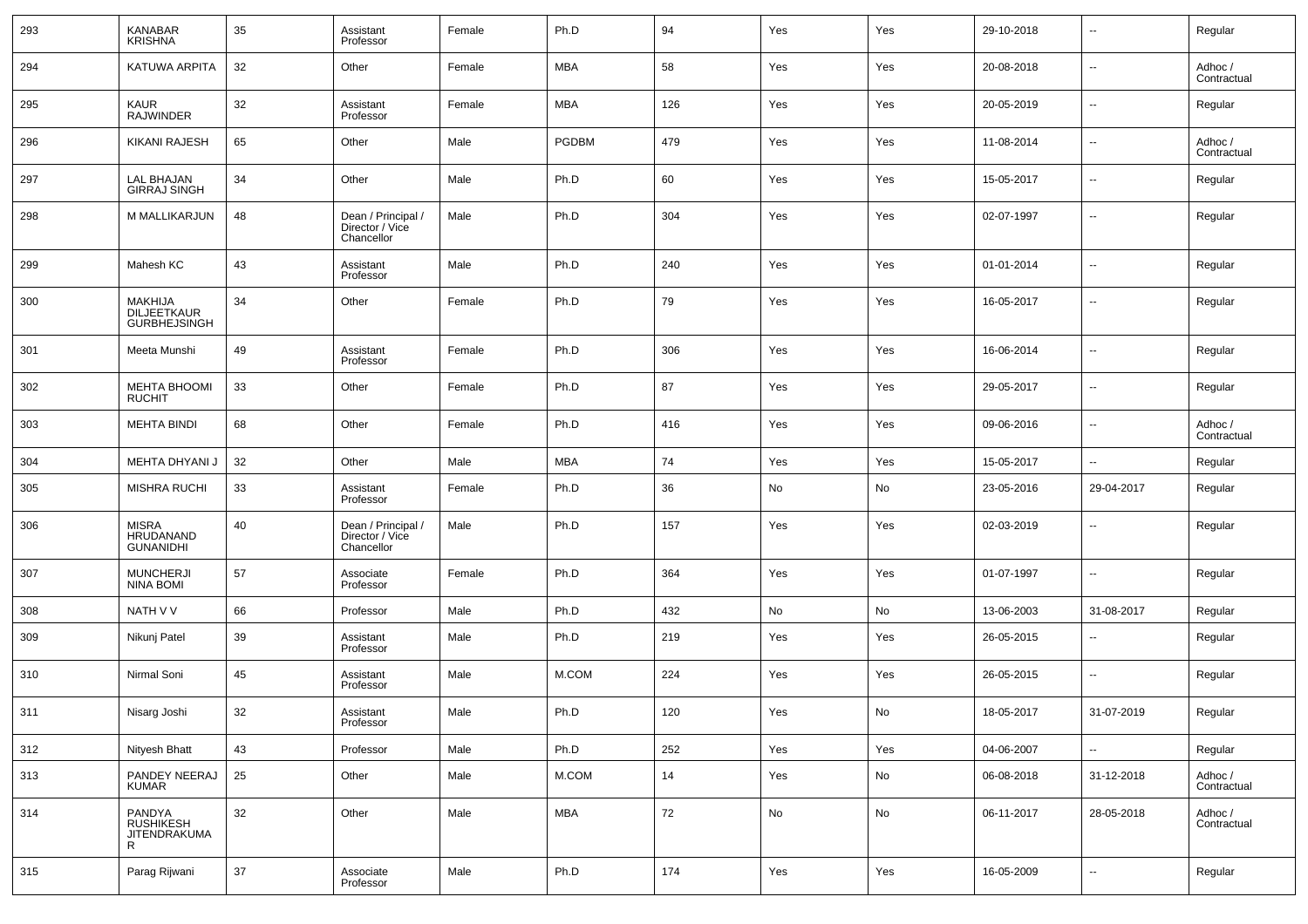| 316 | PARASHAR<br>SAPNA<br>CHAMANLAL                  | 48 | Associate<br>Professor | Female | Ph.D        | 234 | Yes | Yes | 01-08-2007 | $\overline{\phantom{a}}$ | Regular                |
|-----|-------------------------------------------------|----|------------------------|--------|-------------|-----|-----|-----|------------|--------------------------|------------------------|
| 317 | PAREKH MONAZ<br><b>ZUBIN</b>                    | 31 | Other                  | Female | <b>MHRM</b> | 36  | No  | No  | 07-06-2016 | 22-02-2017               | Regular                |
| 318 | PATEL AAKRUTI<br><b>HRISHIKESH</b>              | 34 | Other                  | Female | MBA         | 36  | No  | No  | 09-08-2016 | 01-07-2017               | Adhoc /<br>Contractual |
| 319 | <b>PATEL</b><br><b>BHAVESHKUMAR</b><br>KANTILAL | 40 | Assistant<br>Professor | Male   | Ph.D        | 201 | Yes | Yes | 16-02-2019 | $\overline{\phantom{a}}$ | Regular                |
| 320 | PATEL<br>RITESHKUMAR<br>JAYANTILAL              | 31 | Other                  | Male   | Ph.D        | 106 | Yes | Yes | 16-05-2016 | $\overline{\phantom{a}}$ | Regular                |
| 321 | Poonam<br>Chhaniwal                             | 39 | Other                  | Female | Ph.D        | 170 | Yes | Yes | 01-12-2017 | $\sim$                   | Regular                |
| 322 | POTURAJU<br>NARESHKUMAR<br>NAGESHWARAR<br>AO.   | 31 | Other                  | Male   | <b>MBA</b>  | 120 | Yes | No  | 26-05-2015 | 30-04-2019               | Regular                |
| 323 | Praneti Shah                                    | 38 | Assistant<br>Professor | Female | Ph.D        | 168 | Yes | Yes | 23-05-2017 | $\sim$                   | Regular                |
| 324 | Punita Rajpurohit                               | 27 | Other                  | Female | M.COM       | 73  | Yes | Yes | 15-05-2018 | $\overline{\phantom{a}}$ | Regular                |
| 325 | Rajeshkumar Jain                                | 50 | Professor              | Male   | Ph.D        | 264 | Yes | Yes | 03-11-2004 | $\overline{\phantom{a}}$ | Regular                |
| 326 | Ramtri Manish                                   | 36 | Other                  | Male   | CA          | 168 | Yes | Yes | 01-10-2016 | $\overline{\phantom{a}}$ | Visiting               |
| 327 | RAO INDU                                        | 47 | Associate<br>Professor | Female | Ph.D        | 248 | Yes | No  | 25-04-2016 | 24-04-2019               | Regular                |
| 328 | RAO VEENA C V<br>S PRAKASH                      | 38 | Other                  | Female | <b>MBA</b>  | 108 | Yes | Yes | 03-08-2018 | $\sim$                   | Adhoc /<br>Contractual |
| 329 | RATHORE<br><b>LAXMAN SINGH</b>                  | 60 | Other                  | Male   | MBA         | 264 | No  | No  | 16-12-2016 | 21-07-2017               | Adhoc /<br>Contractual |
| 330 | RAVAL AVANI<br><b>VISHAL</b>                    | 31 | Assistant<br>Professor | Female | Ph.D        | 117 | Yes | Yes | 23-05-2019 | $\overline{\phantom{a}}$ | Regular                |
| 331 | <b>RAWAT ANEY</b>                               | 36 | Other                  | Female | M.COM       | 42  | Yes | No  | 23-11-2015 | 16-07-2018               | Adhoc /<br>Contractual |
| 332 | <b>RUPAKULA</b><br><b>UDAYASRI</b><br>SHARMA    | 43 | Other                  | Female | MBA         | 31  | Yes | Yes | 12-07-2017 | $\overline{\phantom{a}}$ | Adhoc /<br>Contractual |
| 333 | Sameer Pingle                                   | 40 | Associate<br>Professor | Male   | Ph.D        | 201 | Yes | Yes | 06-06-2008 | $\overline{\phantom{a}}$ | Regular                |
| 334 | Samik Shome                                     | 42 | Associate<br>Professor | Male   | Ph.D        | 229 | Yes | Yes | 02-06-2017 | $\sim$                   | Regular                |
| 335 | Sandip Trada                                    | 38 | Assistant<br>Professor | Male   | Ph.D        | 122 | Yes | Yes | 25-05-2017 | $\overline{\phantom{a}}$ | Regular                |
| 336 | SAURABH PUNIT                                   | 36 | Assistant<br>Professor | Male   | Ph.D        | 120 | Yes | Yes | 29-05-2017 | $\sim$                   | Regular                |
| 337 | SHAH KHYATI<br><b>SURESH</b>                    | 32 | Other                  | Female | <b>MBA</b>  | 116 | Yes | Yes | 16-12-2013 | $\overline{\phantom{a}}$ | Regular                |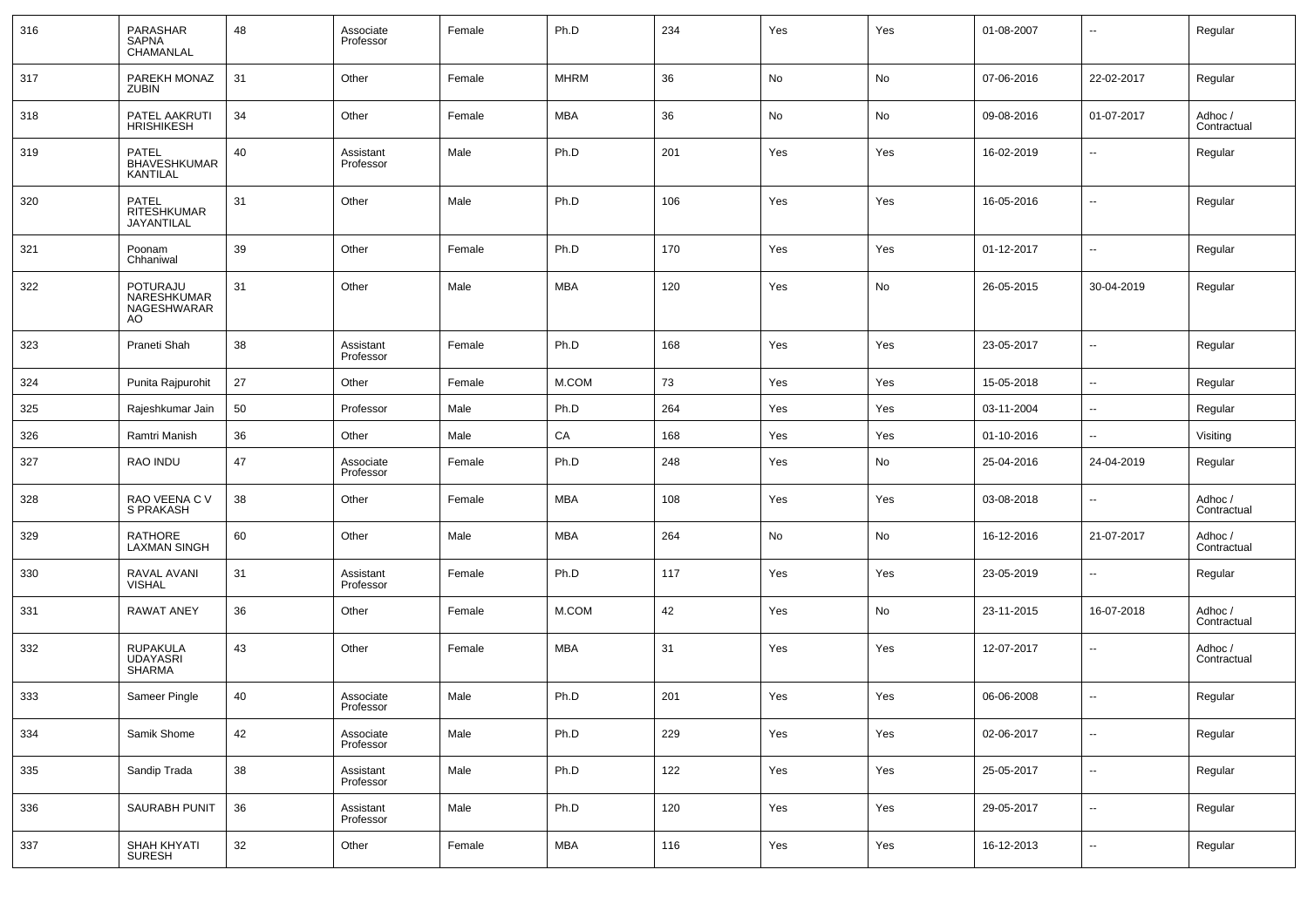| 338 | <b>SHAH MILAN</b><br><b>SURESHCHAND</b><br><b>RA</b> | 42 | Other                  | Male   | Ph.D       | 180 | Yes | No  | 04-08-2016 | 11-12-2017               | Regular                |
|-----|------------------------------------------------------|----|------------------------|--------|------------|-----|-----|-----|------------|--------------------------|------------------------|
| 339 | SHAH REENA<br>AMAL                                   | 49 | Assistant<br>Professor | Female | Ph.D       | 96  | No  | No  | 19-09-2013 | 11-05-2017               | Regular                |
| 340 | <b>SHAH TEJAS</b><br><b>RAJESHBHAI</b>               | 36 | Assistant<br>Professor | Male   | Ph.D       | 168 | Yes | Yes | 18-05-2017 | $\overline{\phantom{a}}$ | Regular                |
| 341 | Shahir Bhatt                                         | 35 | Assistant<br>Professor | Male   | Ph.D       | 150 | Yes | Yes | 26-05-2015 | $\overline{\phantom{a}}$ | Regular                |
| 342 | Shantanu Mehta                                       | 62 | Other                  | Male   | Ph.D       | 438 | Yes | Yes | 18-06-2018 | $\overline{\phantom{a}}$ | Adhoc /<br>Contractual |
| 343 | SHARMA SARITA<br><b>RAJNISH</b>                      | 35 | Other                  | Female | <b>MBA</b> | 47  | Yes | No  | 20-10-2017 | 16-07-2018               | Adhoc /<br>Contractual |
| 344 | SHRIVASTAVA<br>DEEPAKKUMAR<br>DINESHKUMAR            | 40 | Professor              | Male   | Ph.D       | 216 | Yes | No  | 28-10-2004 | 30-04-2018               | Regular                |
| 345 | Snehal Desai                                         | 43 | Other                  | Male   | <b>MBA</b> | 240 | Yes | Yes | 04-07-2011 | $\overline{\phantom{a}}$ | Visiting               |
| 346 | Subrat Sahu                                          | 52 | Associate<br>Professor | Male   | Ph.D       | 282 | Yes | No  | 05-05-2016 | 23-09-2019               | Regular                |
| 347 | <b>TRIVEDI</b><br><b>HARISMITA</b><br><b>ANUBHAI</b> | 60 | Associate<br>Professor | Female | <b>MBA</b> | 427 | Yes | Yes | 24-03-2003 | $\overline{\phantom{a}}$ | Regular                |
| 348 | <b>Vishal Goel</b>                                   | 42 | Other                  | Male   | Ph.D       | 221 | Yes | Yes | 02-07-2018 | --                       | Regular                |
| 349 | Vishal Jani                                          | 34 | Assistant<br>Professor | Male   | Ph.D       | 66  | Yes | No  | 18-05-2017 | 17-01-2019               | Regular                |
| 350 | YADAV<br>PRABHATKUMAR<br>VYANKATRAO                  | 50 | Associate<br>Professor | Male   | Ph.D       | 250 | Yes | Yes | 14-06-1999 | --                       | Regular                |
| 351 | A Md Samiulla                                        | 50 | Assistant<br>Professor | Male   | Ph.D       | 118 | Yes | No  | 02-01-2017 | 15-06-2019               | Regular                |
| 352 | Aishwarya Sharma                                     | 27 | Assistant<br>Professor | Male   | <b>LLM</b> | 27  | Yes | No  | 25-05-2018 | 13-06-2019               | Regular                |
| 353 | Alaukik<br>Shrivastava                               | 25 | Assistant<br>Professor | Male   | <b>LLM</b> | 25  | No  | Yes | 22-10-2019 | $\overline{\phantom{a}}$ | Adhoc /<br>Contractual |
| 354 | Amit Bhaskar                                         | 36 | Assistant<br>Professor | Male   | Ph.D       | 81  | Yes | Yes | 31-05-2016 | $\overline{\phantom{a}}$ | Regular                |
| 355 | Amit Kumar<br>Kashyap                                | 37 | Assistant<br>Professor | Male   | <b>LLM</b> | 150 | Yes | Yes | 25-11-2014 | $\overline{\phantom{a}}$ | Regular                |
| 356 | Anand Shinde                                         | 37 | Assistant<br>Professor | Male   | Ph.D       | 101 | Yes | Yes | 29-06-2010 | $\overline{\phantom{a}}$ | Regular                |
| 357 | Anubhuti<br>Dungdung                                 | 29 | Assistant<br>Professor | Female | <b>LLM</b> | 32  | Yes | Yes | 14-03-2016 | $\overline{\phantom{a}}$ | Regular                |
| 358 | Anviksha Pachori                                     | 26 | Assistant<br>Professor | Female | LLM        | 24  | Yes | Yes | 18-06-2018 | ۰.                       | Regular                |
| 359 | Arpit Sharma                                         | 29 | Assistant<br>Professor | Male   | <b>LLM</b> | 48  | Yes | Yes | 04-03-2019 | $\overline{\phantom{a}}$ | Regular                |
| 360 | Arun Prasad                                          | 41 | Assistant<br>Professor | Male   | Ph.D       | 184 | Yes | Yes | 09-12-2013 | $\overline{\phantom{a}}$ | Regular                |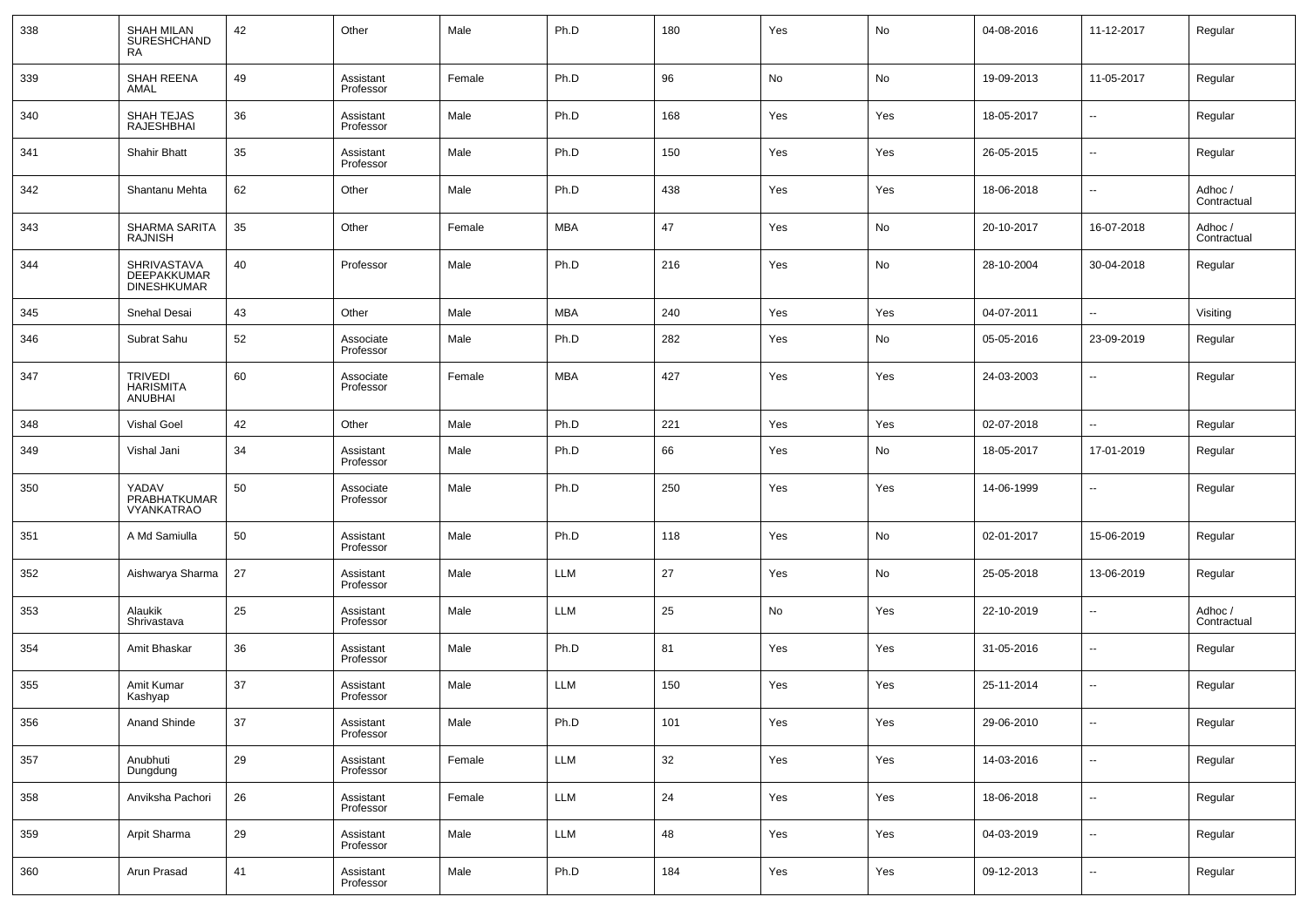| 361 | Bishwa Kallyan<br>Dash            | 32 | Assistant<br>Professor | Male   | Ph.D       | 65  | Yes | Yes | 21-12-2016 | $\overline{\phantom{a}}$ | Regular                |
|-----|-----------------------------------|----|------------------------|--------|------------|-----|-----|-----|------------|--------------------------|------------------------|
| 362 | Charu Tak                         | 35 | Assistant<br>Professor | Female | M. Phil    | 24  | Yes | No  | 20-06-2016 | 21-08-2018               | Regular                |
| 363 | Devang Chhtrapati                 | 39 | Assistant<br>Professor | Male   | LLM        | 144 | No  | Yes | 22-07-2019 | $\overline{\phantom{a}}$ | Adhoc /<br>Contractual |
| 364 | <b>G V NARSIMHA</b><br><b>RAO</b> | 60 | Associate<br>Professor | Male   | Ph.D       | 324 | No  | Yes | 11-02-2019 | $\sim$                   | Regular                |
| 365 | Gaurav Goswami                    | 28 | Assistant<br>Professor | Male   | LLM        | 36  | Yes | No  | 22-05-2018 | 30-11-2018               | Regular                |
| 366 | Gunjan Arora                      | 29 | Assistant<br>Professor | Female | LLM        | 54  | No  | Yes | 31-07-2019 | $\overline{\phantom{a}}$ | Regular                |
| 367 | Jitendra Kumar                    | 62 | Professor              | Male   | Ph.D       | 480 | No  | Yes | 25-07-2019 | $\overline{\phantom{a}}$ | Adhoc /<br>Contractual |
| 368 | Jyotsnaben<br>Yagnik              | 65 | Professor              | Female | Ph.D       | 405 | Yes | Yes | 01-07-2017 | $\overline{\phantom{a}}$ | Adhoc /<br>Contractual |
| 369 | Kashyap Joshi                     | 53 | Other                  | Male   | LLM        | 276 | Yes | Yes | 30-07-2018 | $\sim$                   | Visiting               |
| 370 | Khyati Jha                        | 27 | Assistant<br>Professor | Female | <b>LLM</b> | 37  | Yes | No  | 27-01-2018 | 15-01-2019               | Adhoc /<br>Contractual |
| 371 | Krishnendu Ghosh                  | 61 | Other                  | Male   | LLM        | 468 | Yes | Yes | 30-07-2018 | --                       | Visiting               |
| 372 | Kriti Kulshreshtha                | 34 | Assistant<br>Professor | Female | Ph.D       | 108 | No  | Yes | 05-09-2018 | $\sim$                   | Regular                |
| 373 | Madhuri Parikh                    | 46 | Associate<br>Professor | Female | Ph.D       | 162 | Yes | Yes | 16-05-2007 | $\overline{\phantom{a}}$ | Regular                |
| 374 | Mahendra Kumar                    | 44 | Assistant<br>Professor | Male   | Ph.D       | 25  | Yes | No  | 24-07-2018 | 04-01-2019               | Adhoc /<br>Contractual |
| 375 | Neeraj Kumar<br>Gupta             | 31 | Assistant<br>Professor | Male   | LLM        | 48  | Yes | Yes | 22-05-2018 | $\sim$                   | Regular                |
| 376 | Neeraj Sharma                     | 34 | Assistant<br>Professor | Male   | LLM        | 76  | No  | Yes | 27-08-2018 | $\overline{\phantom{a}}$ | Regular                |
| 377 | Neha Bhuraney                     | 27 | Assistant<br>Professor | Female | LLM        | 48  | Yes | Yes | 05-08-2019 | $\ddotsc$                | Adhoc /<br>Contractual |
| 378 | Nidhi Saroj                       | 26 | Assistant<br>Professor | Female | LLM        | 23  | Yes | Yes | 24-05-2018 | $\sim$                   | Regular                |
| 379 | Nikita Koradia                    | 29 | Assistant<br>Professor | Female | <b>LLM</b> | 36  | No  | Yes | 22-06-2018 | $\sim$                   | Adhoc /<br>Contractual |
| 380 | Nitesh Chaurdhary                 | 37 | Assistant<br>Professor | Male   | M.A        | 127 | Yes | Yes | 06-04-2009 | $\overline{\phantom{a}}$ | Regular                |
| 381 | Nupur Sinha                       | 47 | Other                  | Female | LLM        | 300 | Yes | Yes | 30-07-2018 | $\sim$                   | Visiting               |
| 382 | Pankhuri Agrawal                  | 27 | Assistant<br>Professor | Female | LLM        | 12  | No  | Yes | 27-07-2018 | $\overline{\phantom{a}}$ | Adhoc /<br>Contractual |
| 383 | Pooja Trehan                      | 27 | Assistant<br>Professor | Female | LLM        | 10  | No  | No  | 23-07-2018 | 31-05-2019               | Adhoc /<br>Contractual |
| 384 | Pranav Saraswat                   | 37 | Assistant<br>Professor | Male   | Ph.D       | 198 | Yes | Yes | 25-06-2012 | $\overline{\phantom{a}}$ | Regular                |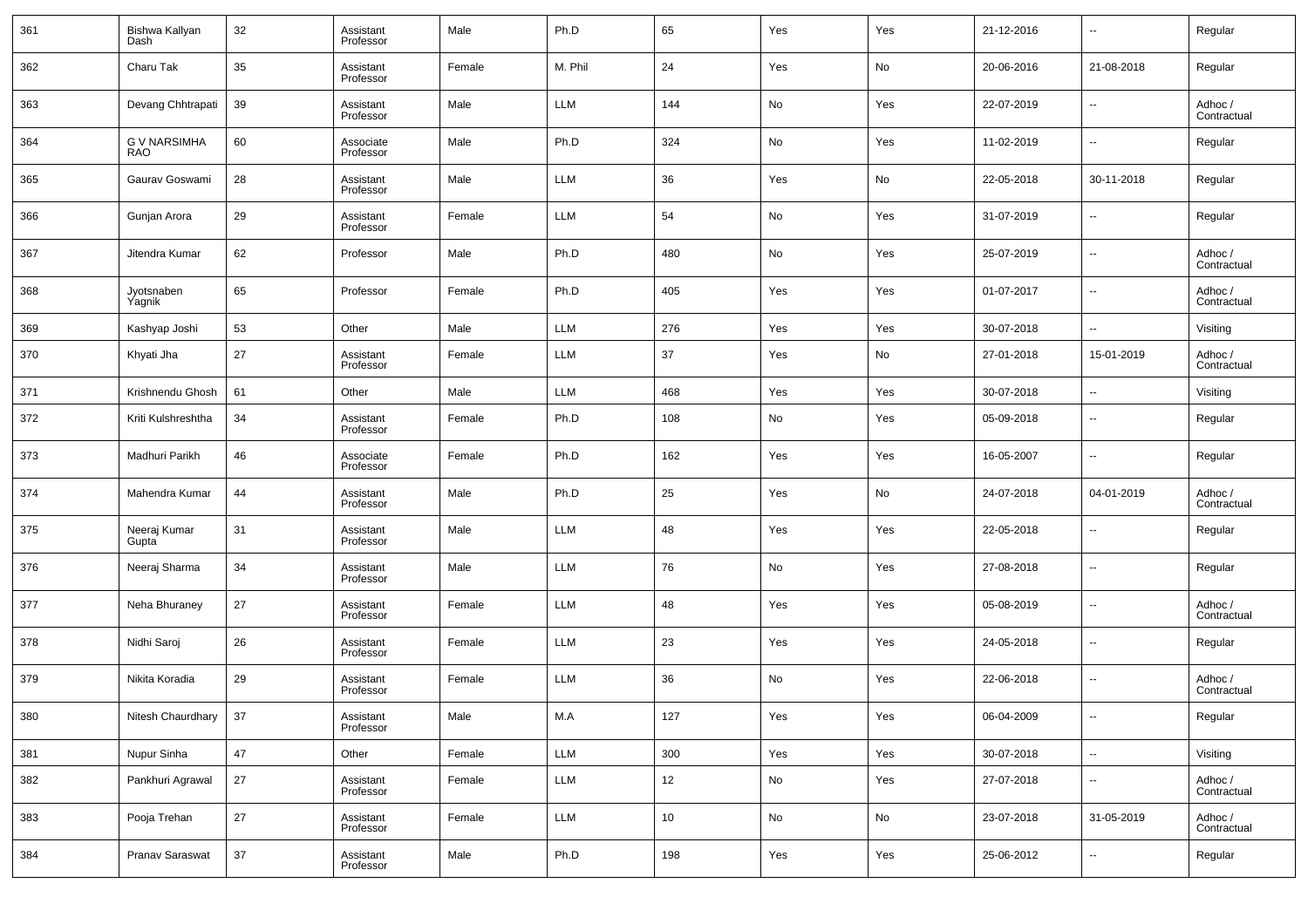| 385 | Purvi Pokhariyal          | 43 | Dean / Principal /<br>Director / Vice<br>Chancellor | Female | Ph.D       | 231 | Yes | Yes | 14-08-2007 | $\sim$                   | Regular                |
|-----|---------------------------|----|-----------------------------------------------------|--------|------------|-----|-----|-----|------------|--------------------------|------------------------|
| 386 | Raj Mehta                 | 30 | Assistant<br>Professor                              | Male   | <b>LLM</b> | 58  | Yes | Yes | 19-07-2019 | $\overline{\phantom{a}}$ | Adhoc /<br>Contractual |
| 387 | Rejitha Nair              | 32 | Assistant<br>Professor                              | Female | <b>LLM</b> | 88  | Yes | No  | 01-08-2012 | 12-12-2018               | Regular                |
| 388 | S L Vaya                  | 66 | Other                                               | Female | Ph.D       | 492 | Yes | Yes | 30-07-2018 | $\overline{\phantom{a}}$ | Visiting               |
| 389 | Shalini S                 | 42 | Assistant<br>Professor                              | Female | Ph.D       | 221 | Yes | Yes | 25-06-2012 | $\overline{\phantom{a}}$ | Regular                |
| 390 | Shreekant Iyengar         | 36 | Assistant<br>Professor                              | Male   | Ph.D       | 163 | Yes | Yes | 22-07-2014 | $\overline{\phantom{a}}$ | Regular                |
| 391 | Shreya Srivastava         | 28 | Assistant<br>Professor                              | Female | <b>LLM</b> | 36  | Yes | Yes | 17-01-2018 | $\overline{\phantom{a}}$ | Regular                |
| 392 | Surbhi Bhatia             | 27 | Assistant<br>Professor                              | Female | <b>LLM</b> | 60  | No  | Yes | 05-08-2019 | $\overline{\phantom{a}}$ | Adhoc /<br>Contractual |
| 393 | Surendra Kumar            | 29 | Assistant<br>Professor                              | Male   | <b>LLM</b> | 41  | No  | Yes | 05-08-2019 | $\overline{\phantom{a}}$ | Adhoc /<br>Contractual |
| 394 | Swati Kumari<br>Mawandiya | 31 | Assistant<br>Professor                              | Female | <b>LLM</b> | 21  | Yes | Yes | 22-05-2018 | $\overline{\phantom{a}}$ | Regular                |
| 395 | <b>Tarkesh Molia</b>      | 47 | Associate<br>Professor                              | Male   | Ph.D       | 208 | Yes | Yes | 16-07-2011 | $\overline{\phantom{a}}$ | Regular                |
| 396 | Taruna Jakhar             | 25 | Assistant<br>Professor                              | Female | <b>LLM</b> |     | No  | Yes | 15-07-2019 | $\overline{\phantom{a}}$ | Regular                |
| 397 | <b>Trisha Mittal</b>      | 28 | Assistant<br>Professor                              | Female | <b>LLM</b> | 5   | Yes | Yes | 21-02-2019 | $\overline{\phantom{a}}$ | Regular                |
| 398 | Urvashi Sharma            | 29 | Assistant<br>Professor                              | Female | <b>LLM</b> | 10  | Yes | No  | 26-07-2018 | 31-05-2019               | Adhoc /<br>Contractual |
| 399 | Varsha Mohan              | 26 | Assistant<br>Professor                              | Female | <b>LLM</b> | 14  | No  | Yes | 24-07-2019 | $\overline{\phantom{a}}$ | Adhoc /<br>Contractual |
| 400 | Vikas Trivedi             | 38 | Assistant<br>Professor                              | Male   | Ph.D       | 154 | Yes | Yes | 28-05-2015 | $\overline{\phantom{a}}$ | Regular                |
| 401 | Vikash Kumar<br>Upadhyay  | 35 | Assistant<br>Professor                              | Male   | Ph.D       | 36  | Yes | Yes | 24-05-2018 | $\overline{\phantom{a}}$ | Regular                |
| 402 | Vikram Lathwal            | 27 | Assistant<br>Professor                              | Male   | <b>LLM</b> | 25  | Yes | No  | 01-01-2018 | 11-01-2019               | Regular                |
| 403 | Virendra Singh            | 37 | Assistant<br>Professor                              | Male   | Ph.D       | 156 | No  | Yes | 18-07-2018 |                          | Regular                |
| 404 | YASH PANDEY               | 24 | Assistant<br>Professor                              | Male   | <b>LLM</b> | 1   | No  | Yes | 05-08-2019 | $\overline{\phantom{a}}$ | Adhoc /<br>Contractual |
| 405 | Yogendra Batra            | 63 | Professor                                           | Male   | M.A        | 408 | Yes | Yes | 14-06-2016 | $\overline{\phantom{a}}$ | Adhoc /<br>Contractual |
| 406 | UTPAL SHARMA              | 60 | Dean / Principal /<br>Director / Vice<br>Chancellor | Male   | Ph.D       | 420 | Yes | Yes | 06-12-2014 | $\overline{\phantom{a}}$ | Regular                |
| 407 | Sarat Dalai               | 49 | Professor                                           | Male   | Ph.D       | 307 | Yes | Yes | 01-10-2011 | $\overline{\phantom{a}}$ | Regular                |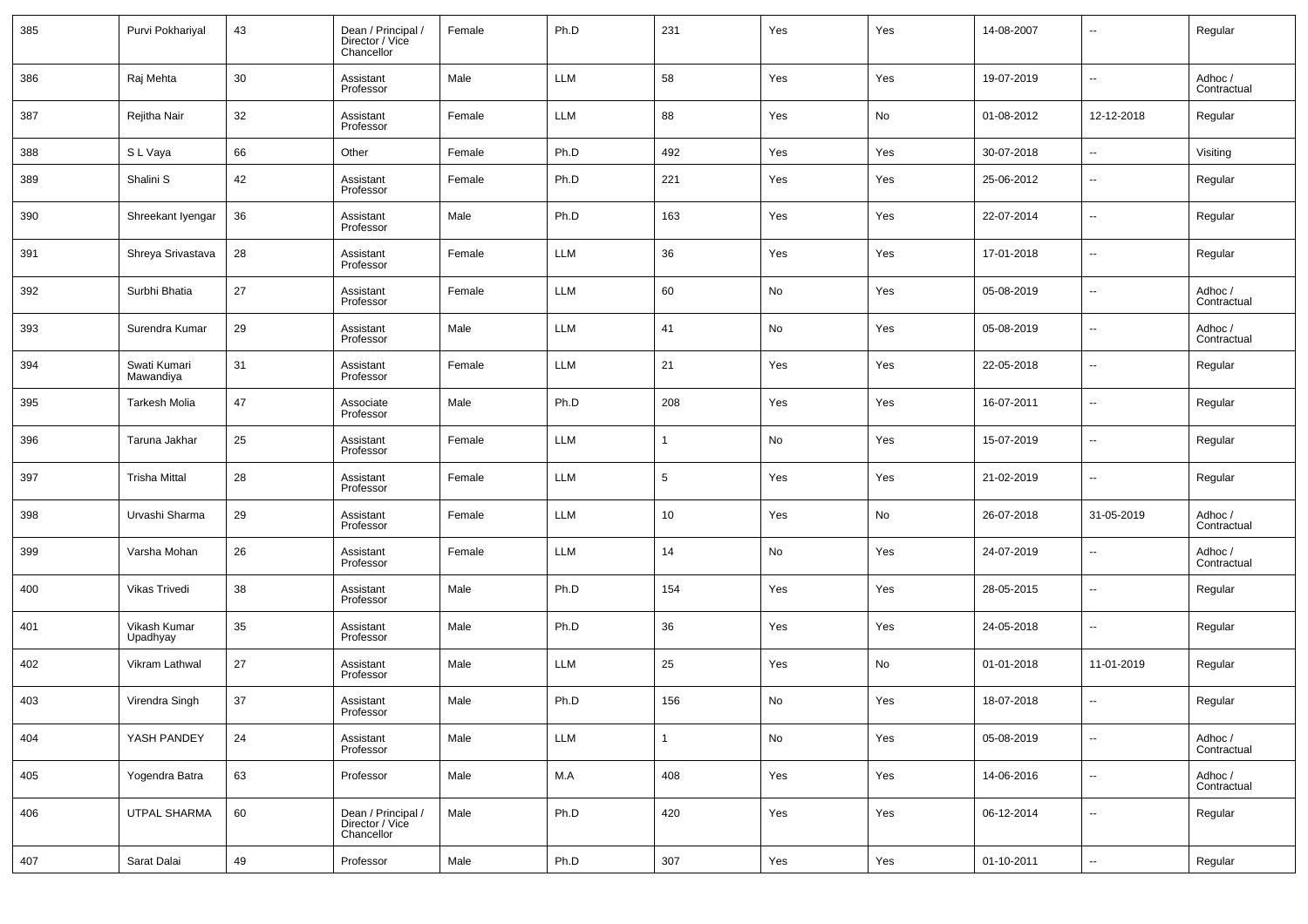| 408 | Amee Nair                                           | 39 | Assistant<br>Professor | Female | Ph.D    | 110 | Yes | Yes | 12-05-2010 | $\overline{\phantom{a}}$ | Regular                |
|-----|-----------------------------------------------------|----|------------------------|--------|---------|-----|-----|-----|------------|--------------------------|------------------------|
| 409 | Nasreen Munshi                                      | 44 | Assistant<br>Professor | Female | Ph.D    | 137 | Yes | Yes | 07-06-2009 | $\overline{\phantom{a}}$ | Regular                |
| 410 | Sonal Bakshi                                        | 56 | Assistant<br>Professor | Female | Ph.D    | 361 | Yes | Yes | 06-05-2010 | --                       | Regular                |
| 411 | Sriram Seshadri                                     | 43 | Assistant<br>Professor | Male   | Ph.D    | 184 | Yes | Yes | 05-07-2007 | $\overline{\phantom{a}}$ | Regular                |
| 412 | Vijay Kothari                                       | 37 | Assistant<br>Professor | Male   | Ph.D    | 171 | Yes | Yes | 02-12-2007 | $\overline{\phantom{a}}$ | Regular                |
| 413 | Shalini Rajkumar                                    | 45 | Professor              | Female | Ph.D    | 178 | Yes | Yes | 10-11-2004 | Ξ.                       | Regular                |
| 414 | Dabhu Lal Gupta                                     | 35 | Assistant<br>Professor | Male   | Ph.D    | 12  | Yes | Yes | 24-07-2018 | --                       | Regular                |
| 415 | <b>BHAGAT</b><br><b>JAYDEEP</b><br>PRADEEP          | 47 | Professor              | Male   | M.Arch. | 293 | Yes | Yes | 01-04-2019 | --                       | Adhoc /<br>Contractual |
| 416 | <b>GAJJAR VIBHA</b><br><b>HARESH</b>                | 47 | Associate<br>Professor | Female | M.Plan  | 290 | Yes | Yes | 01-12-2015 | $\overline{\phantom{a}}$ | Regular                |
| 417 | <b>MISTRY PARAG</b><br>VASANTKUMAR                  | 38 | Assistant<br>Professor | Male   | M.Plan  | 157 | Yes | Yes | 01-12-2015 | $\overline{\phantom{a}}$ | Regular                |
| 418 | YADAV KRISHNA<br>KUMAR                              | 30 | Assistant<br>Professor | Male   | MPH     | 51  | Yes | Yes | 01-07-2017 | $\overline{\phantom{a}}$ | Regular                |
| 419 | <b>PARDESHI</b><br><b>RAJENDRASINH</b>              | 59 | Associate<br>Professor | Male   | M.Plan  | 321 | Yes | No  | 01-06-2018 | 24-05-2019               | Adhoc /<br>Contractual |
| 420 | PAL SUPRIYA<br><b>GAUTAM</b>                        | 33 | Assistant<br>Professor | Female | M.Arch. | 64  | Yes | Yes | 02-07-2018 | $\overline{\phantom{a}}$ | Adhoc /<br>Contractual |
| 421 | <b>AJUDIA</b><br><b>DARSHAN</b><br>ANILBHAI         | 34 | Assistant<br>Professor | Male   | M.Plan  | 70  | No  | No  | 03-08-2015 | 06-10-2018               | Regular                |
| 422 | <b>GANDHI DEVAL</b>                                 | 45 | Associate<br>Professor | Female | M.Arch. | 202 | Yes | Yes | 08-04-2019 | --                       | Adhoc /<br>Contractual |
| 423 | <b>MAHESHWARI</b><br>ARPI                           | 30 | Assistant<br>Professor | Female | M.Arch. | 42  | Yes | Yes | 09-04-2019 | --                       | Adhoc /<br>Contractual |
| 424 | <b>MENGHANI</b><br><b>JITENDRA</b><br><b>CHETAN</b> | 43 | Associate<br>Professor | Male   | M.Plan  | 205 | Yes | Yes | 12-06-2017 | --                       | Regular                |
| 425 | <b>BHARGAVA</b><br><b>MANSEE BAL</b>                | 47 | Professor              | Female | Ph.D    | 168 | Yes | No  | 17-07-2018 | 26-12-2018               | Regular                |
| 426 | SINGH PRATIMA<br>LALTA PRASAD                       | 48 | Assistant<br>Professor | Female | M.Sc.   | 301 | Yes | Yes | 17-06-2010 | Ξ.                       | Regular                |
| 427 | SHAH VINAY<br>RASIKLAL                              | 64 | Professor              | Male   | M.Arch. | 438 | Yes | Yes | 17-09-2018 | Ξ.                       | Adhoc /<br>Contractual |
| 428 | DEKA TANAYA                                         | 34 | Assistant<br>Professor | Female | B. Arch | 112 | Yes | Yes | 18-08-2018 | Ξ.                       | Regular                |
| 429 | MEWADA JITESH<br>KANAIYALAL                         | 29 | Assistant<br>Professor | Male   | B. Arch | 93  | Yes | Yes | 18-05-2015 | Ξ.                       | Regular                |
| 430 | <b>UMARANIYA</b><br><b>SUJAN MANIBHAI</b>           | 31 | Assistant<br>Professor | Male   | B. Arch | 95  | Yes | Yes | 20-07-2015 | $\sim$                   | Regular                |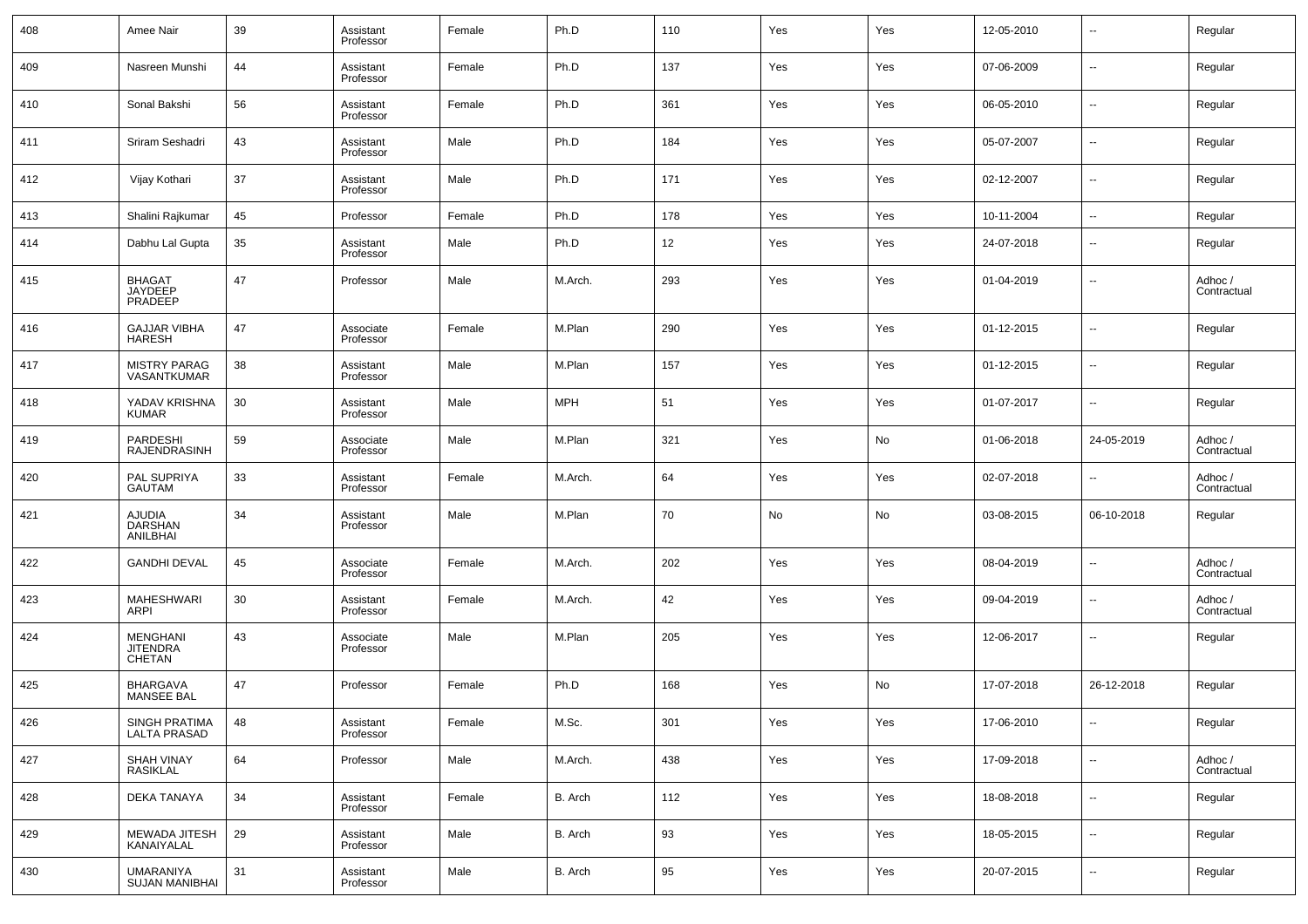| 431 | SUHANE<br>SHWETA<br><b>RAJESH</b>                 | 44 | Assistant<br>Professor | Female | M.Arch.    | 228 | Yes | Yes | 20-05-2016 | --                       | Regular                |
|-----|---------------------------------------------------|----|------------------------|--------|------------|-----|-----|-----|------------|--------------------------|------------------------|
| 432 | <b>BHAVSAR</b><br><b>FORAM VIRAL</b>              | 33 | Assistant<br>Professor | Female | M.Arch.    | 101 | Yes | Yes | 21-05-2016 | ш.                       | Regular                |
| 433 | <b>RAMANI SNEHA</b><br><b>HARSHADBHAI</b>         | 33 | Assistant<br>Professor | Female | M.Arch.    | 56  | Yes | Yes | 21-05-2018 | --                       | Regular                |
| 434 | PATEL PRACHI<br><b>KUNAL</b>                      | 33 | Assistant<br>Professor | Female | M.Arch.    | 137 | No  | Yes | 23-05-2019 | ш.                       | Regular                |
| 435 | kumar paritosh                                    | 30 | Assistant<br>Professor | Male   | M.Plan     | 72  | No  | Yes | 24-05-2019 | --                       | Regular                |
| 436 | <b>MEHTA DIGISHA</b><br><b>KIRTAN</b>             | 32 | Assistant<br>Professor | Female | M.Plan     | 99  | No  | Yes | 24-05-2019 | --                       | Regular                |
| 437 | SHUKLA BULBUL<br>NARENDRA<br>PRASAD               | 33 | Assistant<br>Professor | Female | M.Arch.    | 152 | Yes | No  | 25-05-2017 | 29-12-2018               | Regular                |
| 438 | <b>PAREKH</b><br><b>MANASHREE</b><br><b>NITIN</b> | 30 | Assistant<br>Professor | Female | M.Arch.    | 87  | Yes | No  | 25-05-2018 | 24-05-2019               | Regular                |
| 439 | <b>JADAV PURVI</b><br><b>VISHAL</b>               | 33 | Assistant<br>Professor | Female | M.Arch.    | 156 | Yes | Yes | 26-05-2015 | ۰.                       | Regular                |
| 440 | <b>ANKIT KUMAR</b>                                | 34 | Assistant<br>Professor | Male   | Diploma    | 121 | Yes | Yes | 30-06-2018 | --                       | Regular                |
| 441 | <b>APARNA</b>                                     | 39 | Assistant<br>Professor | Female | Ph.D       | 182 | Yes | Yes | 06-06-2016 | ۰.                       | Regular                |
| 442 | <b>MADHAVI</b><br><b>PRATYOOSH</b>                | 33 | Assistant<br>Professor | Female | M.Plan     | 72  | Yes | Yes | 12-07-2018 | --                       | Regular                |
| 443 | SHUKLA RAHUL<br><b>DINESH</b>                     | 33 | Assistant<br>Professor | Male   | M.Plan     | 94  | Yes | Yes | 14-07-2017 | ۰.                       | Regular                |
| 444 | SHRIVASTAVA<br><b>RATNIL VIMAL</b><br>RAI         | 30 | Assistant<br>Professor | Male   | M.Plan     | 59  | Yes | Yes | 18-07-2016 | --                       | Regular                |
| 445 | KOTHARY SWATI                                     | 44 | Assistant<br>Professor | Female | Ph.D       | 238 | Yes | Yes | 24-05-2018 | $\overline{a}$           | Regular                |
| 446 | PARMANAND<br><b>DALWADI</b>                       | 78 | Other                  | Male   | <b>MFA</b> | 672 | Yes | Yes | 12-10-2017 | --                       | Adhoc /<br>Contractual |
| 447 | CHANDRANI<br>CHAKRABARTY                          | 36 | Other                  | Female | M.Arch.    | 185 | Yes | Yes | 31-07-2017 | $\overline{a}$           | Visiting               |
| 448 | <b>GITA C SHAH</b>                                | 73 | Other                  | Female | M.Arch.    | 384 | Yes | Yes | 31-07-2017 | $\overline{\phantom{a}}$ | Visiting               |
| 449 | JAYANT<br><b>GUNJARIA</b>                         | 76 | Other                  | Male   | B. Arch    | 648 | Yes | Yes | 31-07-2017 | --                       | Visiting               |
| 450 | BHOOSHAN<br>SACHDEVA                              | 78 | Other                  | Male   | B. Arch    | 636 | Yes | Yes | 31-07-2017 | $\sim$                   | Visiting               |
| 451 | KHUSHNU<br>SONKE HOOF                             | 38 | Other                  | Female | B. Arch    | 90  | Yes | No  | 23-07-2018 | 31-05-2019               | Visiting               |
| 452 | SINALI LAL                                        | 32 | Other                  | Female | B. Arch    | 72  | Yes | No  | 23-07-2018 | 31-05-2019               | Visiting               |
| 453 | MAHESH DESAI                                      | 62 | Other                  | Male   | M.Arch.    | 486 | Yes | Yes | 31-07-2017 | $\sim$                   | Visiting               |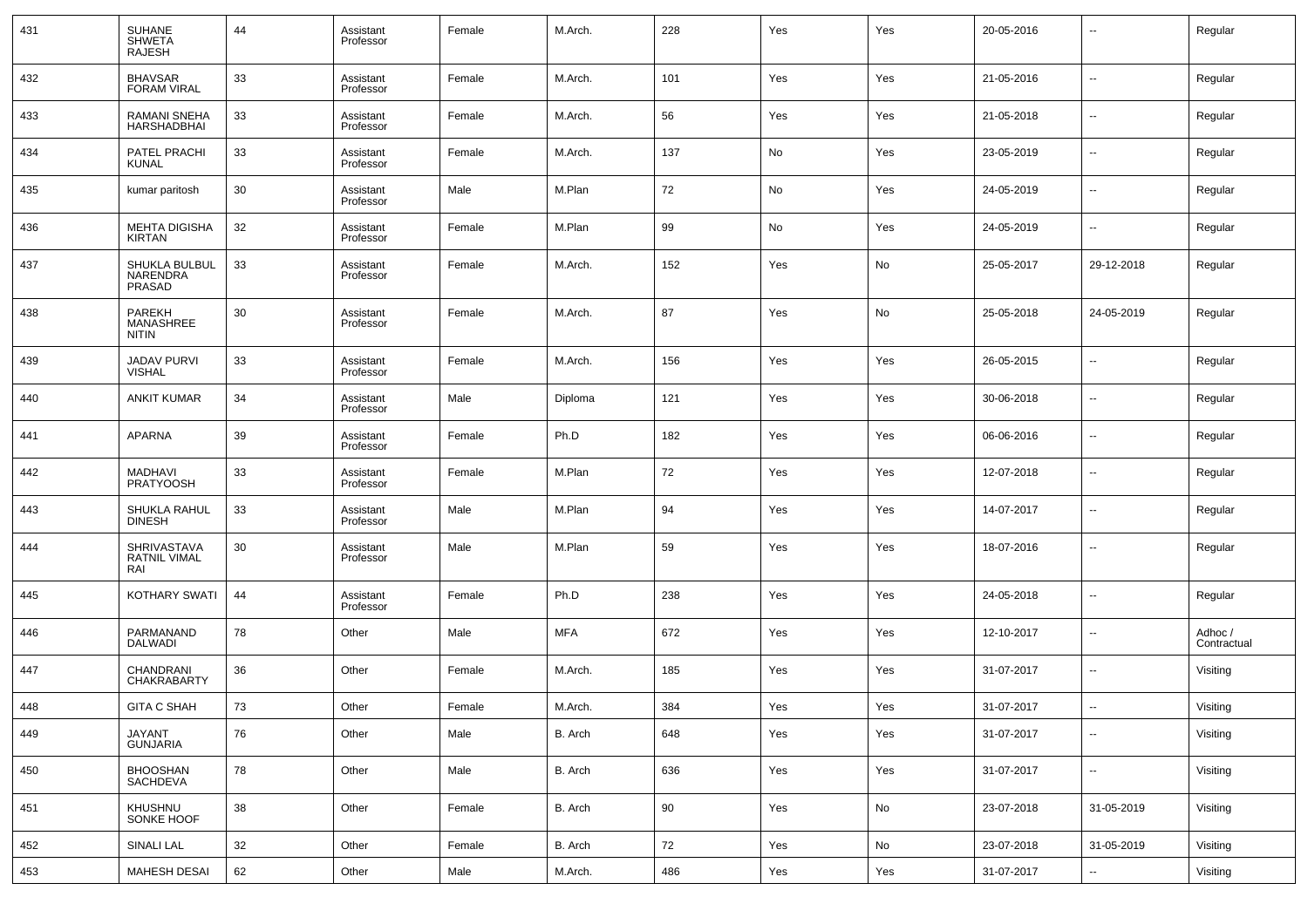| 454 | JAYDATT<br>VAISHNAV                             | 41 | Other                  | Male   | M.Plan           | 236 | Yes | No  | 31-07-2017 | 31-05-2019               | Visiting |
|-----|-------------------------------------------------|----|------------------------|--------|------------------|-----|-----|-----|------------|--------------------------|----------|
| 455 | <b>MANISHA BASU</b>                             | 70 | Other                  | Female | M.Arch.          | 432 | Yes | Yes | 23-07-2018 | $\overline{\phantom{a}}$ | Visiting |
| 456 | ALEXANDRE D<br>ARAM                             | 40 | Other                  | Male   | M.Arch.          | 176 | Yes | Yes | 31-07-2017 | $\overline{\phantom{a}}$ | Visiting |
| 457 | <b>AVANI MISTRY</b>                             | 27 | Other                  | Female | B. Arch          | 39  | Yes | No  | 31-07-2017 | 31-05-2019               | Visiting |
| 458 | KANSAGRA<br><b>NISHANT</b><br><b>MUKESHBHAI</b> | 27 | Assistant<br>Professor | Male   | M.Arch.          | 33  | Yes | Yes | 24-05-2018 | $\overline{\phantom{a}}$ | Regular  |
| 459 | Vinod R Shah                                    | 65 | Other                  | Male   | M.E.             | 470 | Yes | Yes | 12-06-2015 | $\overline{\phantom{a}}$ | Visiting |
| 460 | CHAUHAN<br><b>DHAVAL</b><br>CHANDRAKANT         | 38 | Assistant<br>Professor | Male   | M.Arch.          | 158 | Yes | Yes | 17-08-2015 | $\overline{\phantom{a}}$ | Regular  |
| 461 | <b>MANGESH</b><br><b>BELSARE</b>                | 31 | Other                  | Male   | M.Arch.          | 132 | Yes | Yes | 12-06-2015 | $\overline{\phantom{a}}$ | Visiting |
| 462 | ABUZAR<br>PUTHAVALA                             | 28 | Other                  | Male   | M.Tech           | 92  | Yes | No  | 12-06-2015 | 31-05-2019               | Visiting |
| 463 | <b>NIKEETA</b><br><b>RUNGTA</b>                 | 44 | Other                  | Female | B.Des.           | 276 | Yes | Yes | 12-06-2015 | $\overline{\phantom{a}}$ | Visiting |
| 464 | <b>JIGNESH PATEL</b>                            | 43 | Other                  | Male   | B. Arch          | 210 | Yes | Yes | 12-06-2015 | $\overline{\phantom{a}}$ | Visiting |
| 465 | <b>KEYUR SARDA</b>                              | 46 | Other                  | Male   | <b>B.Tech</b>    | 264 | Yes | Yes | 12-06-2015 | $\overline{\phantom{a}}$ | Visiting |
| 466 | <b>NIRAV MISTRY</b>                             | 33 | Other                  | Male   | B. Arch          | 90  | Yes | Yes | 31-07-2017 | $\overline{\phantom{a}}$ | Visiting |
| 467 | RICHA DUBEY                                     | 34 | Other                  | Female | M.A              | 89  | Yes | Yes | 12-06-2015 | $\overline{\phantom{a}}$ | Visiting |
| 468 | <b>UNNATI MISTRY</b>                            | 29 | Other                  | Female | B. Arch          | 78  | Yes | No  | 31-07-2017 | 31-05-2019               | Visiting |
| 469 | SANAL<br>THATHAPUZHA                            | 38 | Other                  | Male   | B. Arch          | 216 | Yes | Yes | 31-07-2017 | $\overline{\phantom{a}}$ | Visiting |
| 470 | <b>FALGUNI</b><br><b>GOGHARI</b>                | 56 | Other                  | Female | B. Arch          | 126 | Yes | Yes | 31-07-2017 | $\overline{\phantom{a}}$ | Visiting |
| 471 | <b>IMRAN MANSURI</b>                            | 39 | Other                  | Male   | M.Arch.          | 226 | Yes | Yes | 31-07-2017 | $\overline{\phantom{a}}$ | Visiting |
| 472 | <b>KARTIK SHUKLA</b>                            | 69 | Other                  | Male   | Diploma          | 280 | Yes | Yes | 23-07-2018 | $\overline{\phantom{a}}$ | Visiting |
| 473 | MITESH BHUVA                                    | 33 | Other                  | Male   | M.Tech           | 150 | Yes | Yes | 31-07-2017 | $\overline{\phantom{a}}$ | Visiting |
| 474 | PARANTAP<br><b>MAJMUNDAR</b>                    | 80 | Other                  | Male   | M.Plan           | 336 | Yes | Yes | 31-07-2017 | $\overline{\phantom{a}}$ | Visiting |
| 475 | VIRAL BHAVSAR                                   | 35 | Other                  | Male   | M.Plan           | 60  | Yes | Yes | 31-07-2017 | $\overline{\phantom{a}}$ | Visiting |
| 476 | Dr C N Ray                                      | 64 | Other                  | Male   | Ph.D             | 472 | Yes | Yes | 12-06-2015 | $\overline{\phantom{a}}$ | Visiting |
| 477 | MAHENDRA<br>NIKAM                               | 36 | Other                  | Male   | Diploma          | 192 | Yes | Yes | 12-06-2015 | $\overline{\phantom{a}}$ | Visiting |
| 478 | AMIT GOTECHA                                    | 35 | Other                  | Male   | M.Plan           | 170 | Yes | No  | 23-07-2018 | 31-05-2019               | Visiting |
| 479 | <b>AMIT MISTRY</b>                              | 43 | Other                  | Male   | M.Tech           | 180 | Yes | Yes | 31-07-2017 | $\overline{\phantom{a}}$ | Visiting |
| 480 | REEMA<br>PRAJAPATI                              | 34 | Other                  | Female | M.Plan           | 112 | Yes | Yes | 23-07-2017 | ۰.                       | Visiting |
| 481 | <b>ASTHA REDDY</b>                              | 41 | Other                  | Female | Master of Design | 228 | Yes | Yes | 11-07-2018 | $\overline{\phantom{a}}$ | Visiting |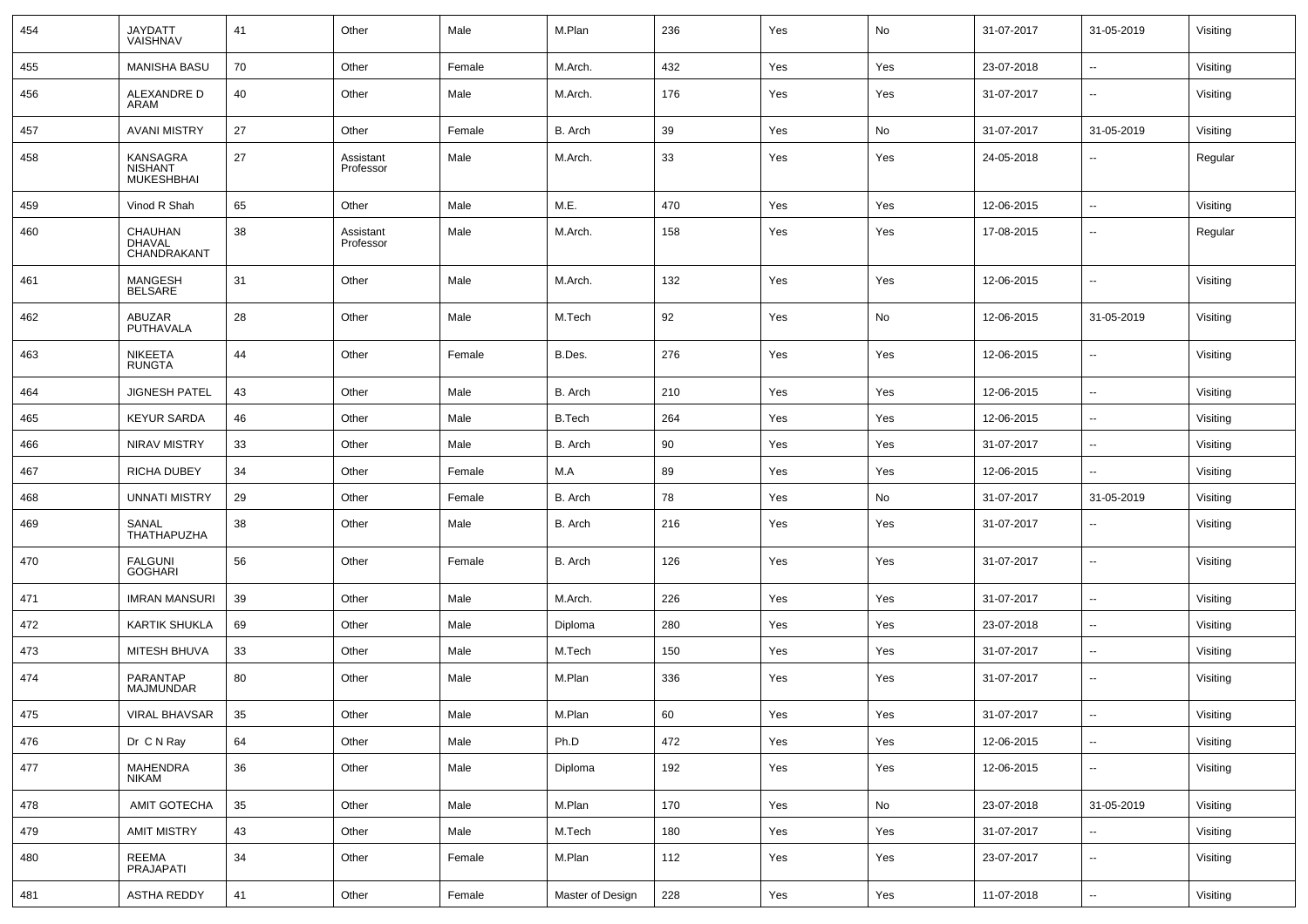| 482 | NIKUNJ VAKANI                        | 31 | Other                  | Male   | B. Arch | 96  | Yes | Yes | 11-07-2018 | $\overline{\phantom{a}}$ | Visiting |
|-----|--------------------------------------|----|------------------------|--------|---------|-----|-----|-----|------------|--------------------------|----------|
| 483 | Kuldeep Verma                        | 35 | Assistant<br>Professor | Male   | Ph.D    | 29  | Yes | Yes | 01-08-2018 | $\sim$                   | Regular  |
| 484 | Dr Renuka<br>Deepak Mishra           | 37 | Other                  | Female | Ph.D    | 200 | Yes | Yes | 16-07-2018 | $\sim$                   | Visiting |
| 485 | Anil Thaker                          | 77 | Other                  | Male   | Ph.D    | 600 | Yes | No  | 02-01-2019 | 26-04-2019               | Visiting |
| 486 | Ashishkumar M<br>Patel               | 31 | Other                  | Male   | M.S     | 120 | Yes | No  | 01-01-2019 | 01-06-2019               | Visiting |
| 487 | Dr Mayur<br>Mahendrabhai<br>Patel    | 38 | Associate<br>Professor | Male   | Ph.D    | 156 | Yes | Yes | 03-07-2006 | $\overline{\phantom{a}}$ | Regular  |
| 488 | Dr Arpit Harshad<br>Patwari          | 31 | Other                  | Male   | Ph.D    | 62  | Yes | No  | 02-01-2019 | 26-04-2019               | Visiting |
| 489 | Dr Bhagwati<br>Saxena                | 36 | Assistant<br>Professor | Female | Ph.D    | 65  | Yes | Yes | 10-10-2018 | $\sim$                   | Regular  |
| 490 | Dr Bhaswat<br>Chakraborty            | 60 | Other                  | Male   | Ph.D    | 384 | Yes | No  | 18-04-2018 | 17-04-2019               | Regular  |
| 491 | Dr Bhoomika<br>Mayur Patel           | 37 | Assistant<br>Professor | Female | Ph.D    | 163 | Yes | Yes | 12-12-2005 | $\ddotsc$                | Regular  |
| 492 | Dr Bhumika Dipen<br>Patel            | 35 | Assistant<br>Professor | Female | Ph.D    | 146 | Yes | Yes | 22-09-2008 | $\overline{\phantom{a}}$ | Regular  |
| 493 | Dr Charmy Shital<br>Kothari          | 37 | Associate<br>Professor | Female | Ph.D    | 182 | Yes | Yes | 01-11-2010 | $\ddotsc$                | Regular  |
| 494 | Dr Devdas Santani                    | 73 | Other                  | Male   | Ph.D    | 600 | Yes | No  | 16-07-2018 | 30-11-2018               | Visiting |
| 495 | Dr Dhaivat<br>Chandrakant<br>Parikh  | 36 | Assistant<br>Professor | Male   | Ph.D    | 161 | Yes | Yes | 03-07-2006 | $\overline{\phantom{a}}$ | Regular  |
| 496 | Dr Dipal<br>Mahendrabhai<br>Gandhi   | 35 | Assistant<br>Professor | Female | Ph.D    | 137 | Yes | Yes | 01-01-2008 | $\overline{\phantom{a}}$ | Regular  |
| 497 | Dr Hardik<br>Girishkumar Bhatt       | 38 | Associate<br>Professor | Male   | Ph.D    | 178 | Yes | Yes | 18-07-2005 | $\sim$                   | Regular  |
| 498 | Dr Heena V Dave                      | 45 | Other                  | Female | Ph.D    | 276 | Yes | Yes | 14-06-2018 | $\overline{\phantom{a}}$ | Regular  |
| 499 | Dr Jigar<br>Nareshkumar<br>Shah      | 37 | Assistant<br>Professor | Male   | Ph.D    | 176 | Yes | Yes | 06-06-2007 | $\overline{\phantom{a}}$ | Regular  |
| 500 | Dr Jigna Samir<br>Shah               | 45 | Professor              | Female | Ph.D    | 263 | Yes | Yes | 02-09-2013 | $\sim$                   | Regular  |
| 501 | Dr Jignasa Ketan<br>Savjani          | 40 | Assistant<br>Professor | Female | Ph.D    | 195 | Yes | Yes | 23-07-2007 | $\overline{\phantom{a}}$ | Regular  |
| 502 | Dr Manjunath<br>Madhuvobhat<br>Ghate | 48 | Professor              | Male   | Ph.D    | 272 | Yes | Yes | 14-09-2009 | $\overline{\phantom{a}}$ | Regular  |
| 503 | Dr Mohit Prakash<br>Shah             | 34 | Assistant<br>Professor | Male   | Ph.D    | 91  | Yes | Yes | 28-05-2015 | $\overline{\phantom{a}}$ | Regular  |
| 504 | Dr Nagja<br>Vidushekhar<br>Tripathi  | 43 | Assistant<br>Professor | Female | Ph.D    | 199 | Yes | Yes | 17-12-2007 | $\overline{\phantom{a}}$ | Regular  |